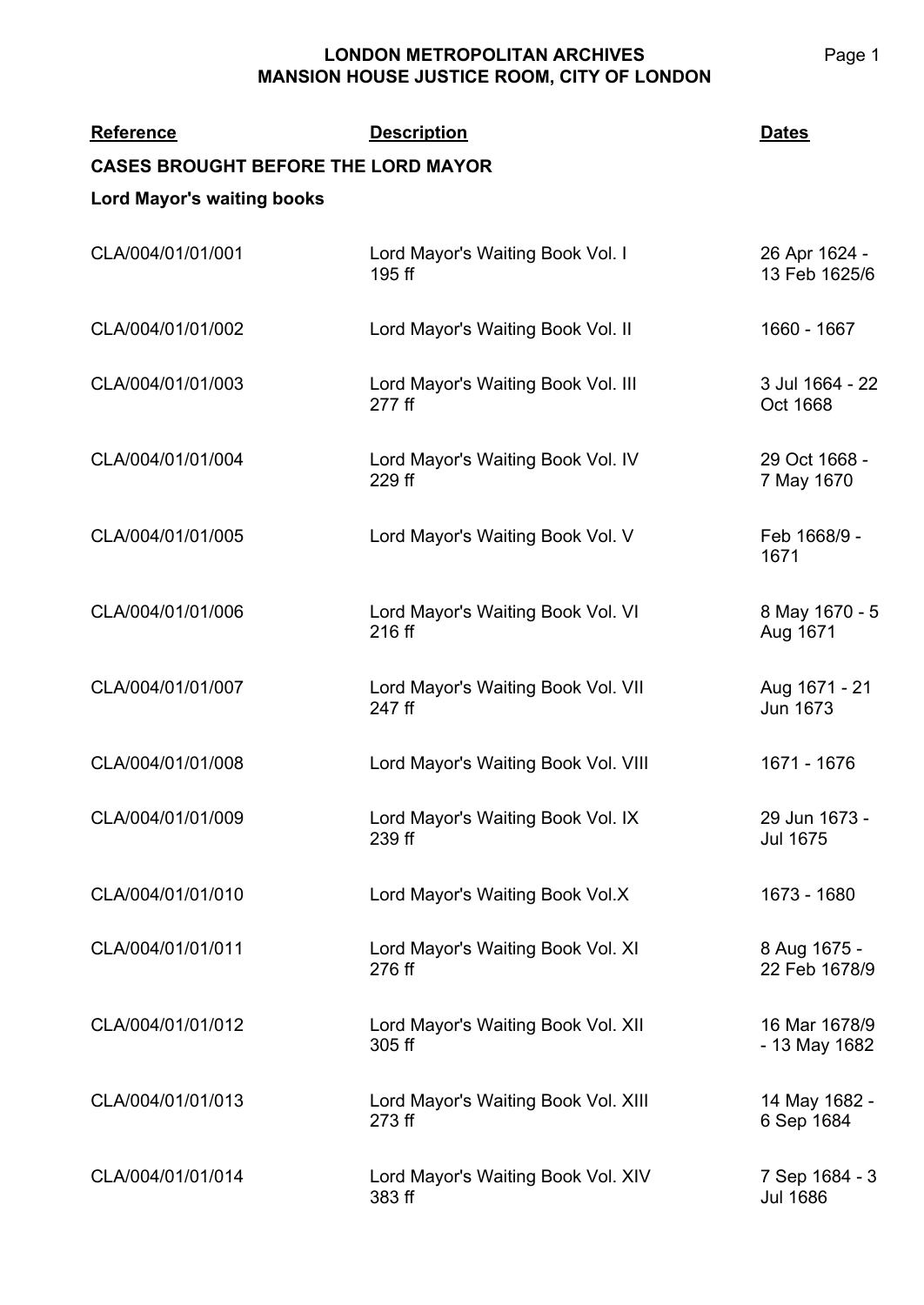| <b>Reference</b>    | <b>Description</b>                                                | <b>Dates</b>                 |
|---------------------|-------------------------------------------------------------------|------------------------------|
| CLA/004/01/01/015   | Lord Mayor's Waiting Book Vol. XV                                 | 1690 - Jan<br>1696/7         |
| CLA/004/01/01/016   | Lord Mayor's Waiting Book Vol. XVI                                | Nov 1700 -<br>1706           |
| <b>Charge books</b> |                                                                   |                              |
| CLA/004/01/02/001   | <b>Charge Book</b><br>285 ff                                      | 30 Jul 1686 -<br>30 Apr 1689 |
| CLA/004/01/02/002   | <b>Charge Book</b><br>245 ff                                      | Aug 1692 - Jul<br>1695       |
| CLA/004/01/02/003   | <b>Charge Book</b><br>237 ff                                      | Oct 1695 - 5<br>Aug 1699     |
| CLA/004/01/02/004   | <b>Charge Book</b><br>251 ff                                      | Nov 1699 -<br>Apr 1705       |
| CLA/004/01/02/005   | <b>Charge Book</b>                                                | 2 Jun 1728 -<br>16 Aug 1733  |
| <b>MINUTE BOOKS</b> |                                                                   |                              |
| CLA/004/02/001      | Minute book<br>Former reference: Orig. No. 1, CLRO ref:<br>MJR/M1 | 1784 Nov 10 -<br>1784 Dec 2  |
| CLA/004/02/002      | Minute book<br>Former reference: Orig. No. 2, CLRO ref:<br>MJR/M2 | 1784 Dec 3 -<br>1785 Jan 1   |
| CLA/004/02/003      | Minute book<br>Former reference: Orig. No. 3, CLRO ref:<br>MJR/M3 | 1785 Jan 3 -<br>1785 Jan 29  |
| CLA/004/02/004      | Minute book<br>Former reference: Orig. No. 4, CLRO ref:<br>MJR/M4 | 1785 Jan 31 -<br>1785 Mar 5  |
| CLA/004/02/005      | Minute book<br>Former reference: Orig. No. 5, CLRO ref:<br>MJR/M5 | 1785 Mar 7 -<br>1785 Mar 30  |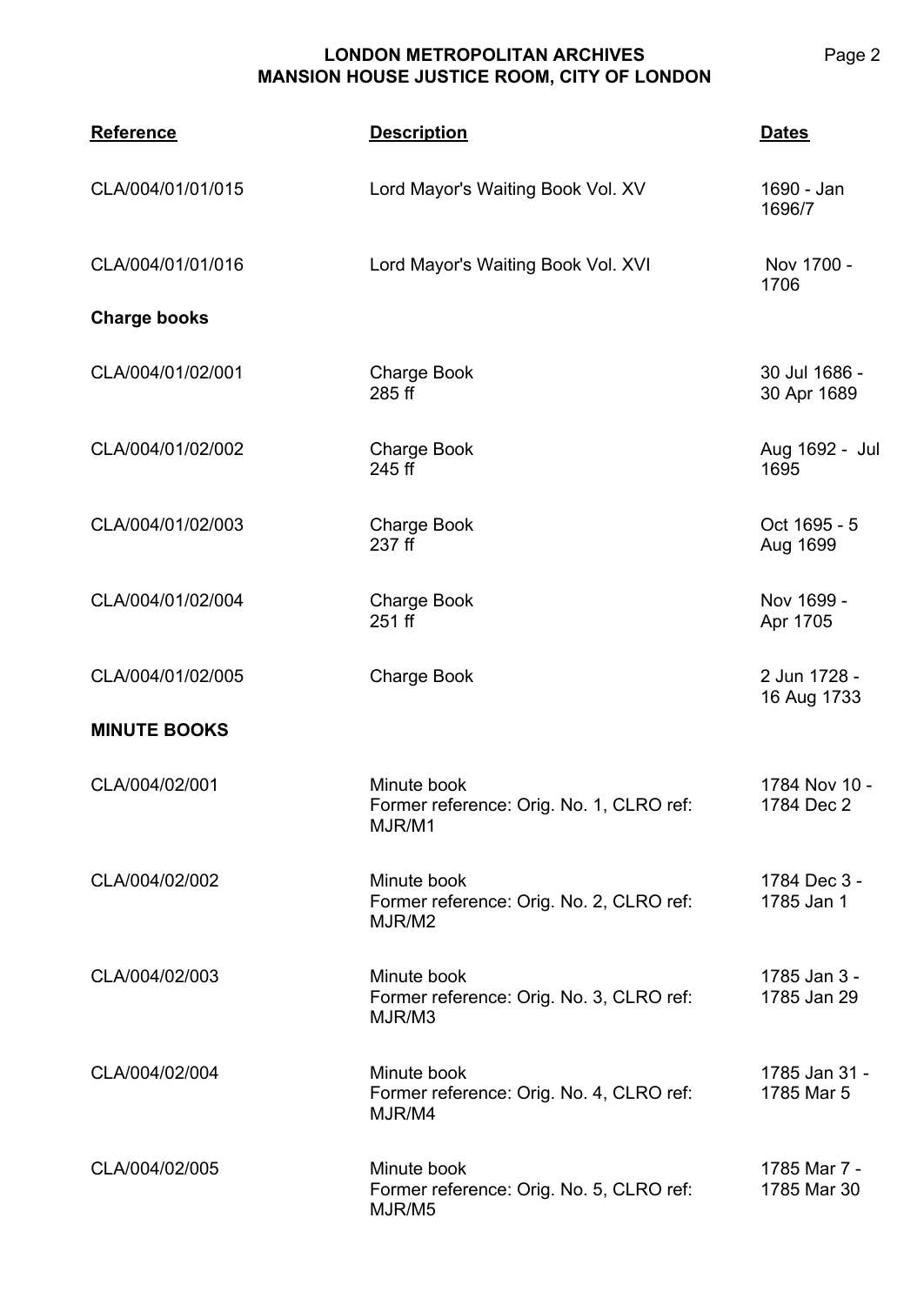| <b>Reference</b> | <b>Description</b>                                                  | <b>Dates</b>                 |
|------------------|---------------------------------------------------------------------|------------------------------|
| CLA/004/02/006   | Minute book<br>Former reference: Orig. No. 6, CLRO ref:<br>MJR/M6   | 1785 Mar 31 -<br>1785 Apr 21 |
| CLA/004/02/007   | Minute book<br>Former reference: Orig. No. 7, CLRO ref:<br>MJR/M7   | 1785 Apr 22 -<br>1785 May 21 |
| CLA/004/02/008   | Minute book<br>Former reference: Orig. No. 8, CLRO ref:<br>MJR/M8   | 1785 May 23 -<br>1785 Jun 18 |
| CLA/004/02/009   | Minute book<br>Former reference: Orig. No. 9, CLRO ref:<br>MJR/M9   | 1785 Jun 20 -<br>1785 Jul 9  |
| CLA/004/02/010   | Minute book<br>Former reference: Orig. No. 10, CLRO ref:<br>MJR/M10 | 1785 Jul 11 -<br>1785 Aug 2  |
| CLA/004/02/011   | Minute book<br>Former reference: Orig. No. 11, CLRO ref:<br>MJR/M11 | 1785 Aug 2 -<br>1785 Sep 1   |
| CLA/004/02/012   | Minute book<br>Former reference: Orig. No. 12, CLRO ref:<br>MJR/M12 | 1785 Sep 2 -<br>1785 Oct 1   |
| CLA/004/02/013   | Minute book<br>Former reference: Orig. No. 13, CLRO ref:<br>MJR/M13 | 1785 Oct 3 -<br>1785 Oct 22  |
| CLA/004/02/014   | Minute book<br>Former reference: Orig. No. 14, CLRO ref:<br>MJR/M14 | 1785 Oct 22 -<br>1785 Nov 9  |
| CLA/004/02/015   | Minute book<br>Former reference: Orig. No. 1, CLRO ref:<br>MJR/M15  | 1785 Nov 10 -<br>1785 Nov 28 |
| CLA/004/02/016   | Minute book<br>Former reference: Orig. No. 2, CLRO ref:<br>MJR/M16  | 1785 Nov 29 -<br>1785 Dec 29 |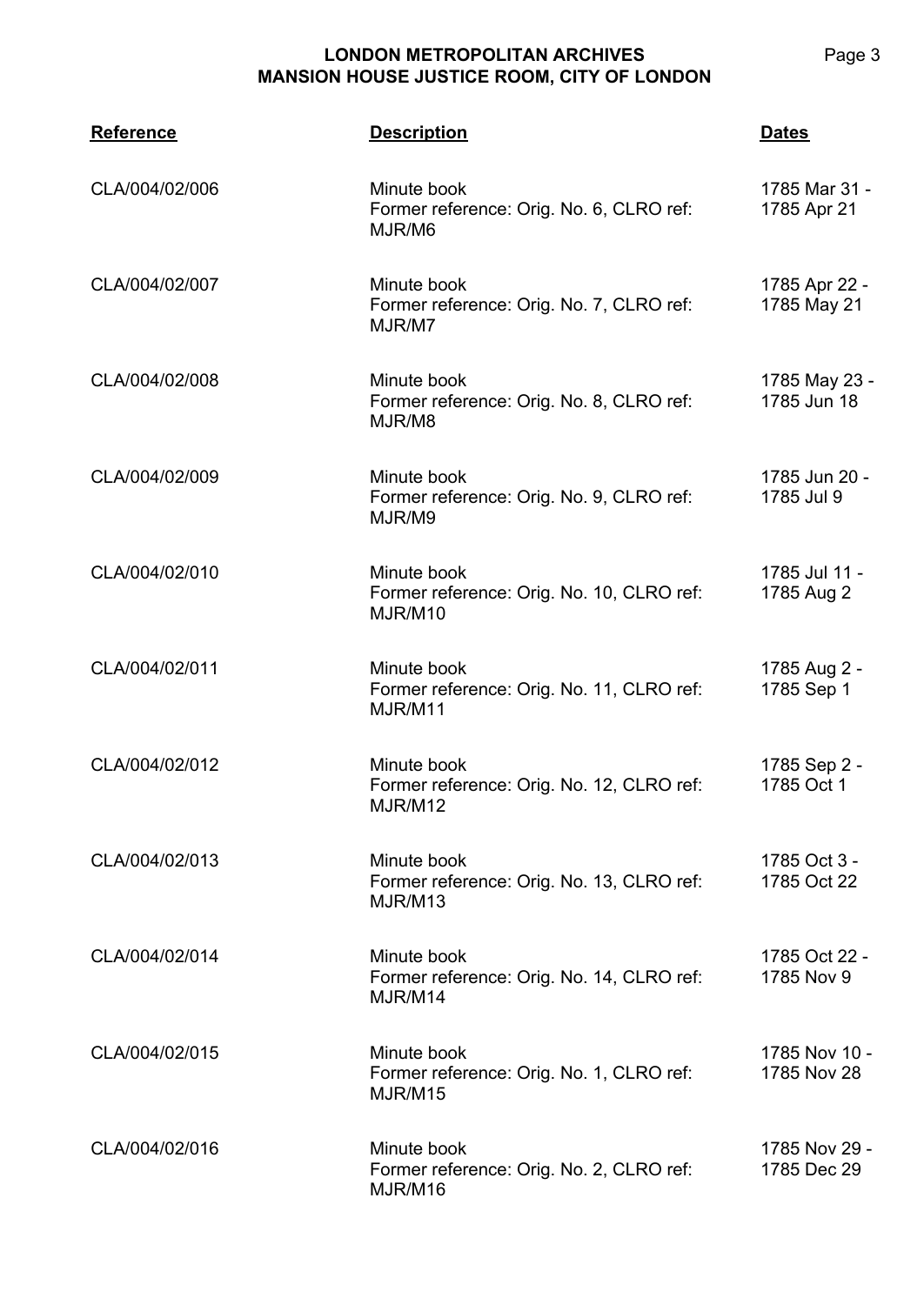| <b>Reference</b> | <b>Description</b>                                                  | <b>Dates</b>                 |
|------------------|---------------------------------------------------------------------|------------------------------|
| CLA/004/02/017   | Minute book<br>Former reference: Orig. No. 3, CLRO ref:<br>MJR/M17  | 1785 Dec 30 -<br>1786 Feb 1  |
| CLA/004/02/018   | Minute book<br>Former reference: Orig. No. 4, CLRO ref:<br>MJR/M18  | 1786 Feb 2 -<br>1786 Mar 16  |
| CLA/004/02/019   | Minute book<br>Former reference: Orig. No. 5, CLRO ref:<br>MJR/M19  | 1786 Mar 17 -<br>1786 May 1  |
| CLA/004/02/020   | Minute book<br>Former reference: Orig. No. 6, CLRO ref:<br>MJR/M20  | 1786 May 2 -<br>1786 Jun 9   |
| CLA/004/02/021   | Minute book<br>Former reference: Orig. No. 7, CLRO ref:<br>MJR/M21  | 1786 Jun 10 -<br>1786 Jul 19 |
| CLA/004/02/022   | Minute book<br>Former reference: Orig. No. 8, CLRO ref:<br>MJR/M22  | 1786 Jul 20 -<br>1786 Aug 18 |
| CLA/004/02/023   | Minute book<br>Former reference: Orig. No. 9, CLRO ref:<br>MJR/M23  | 1786 Aug 19 -<br>1786 Sep 22 |
| CLA/004/02/024   | Minute book<br>Former reference: Orig. No. 10, CLRO ref:<br>MJR/M24 | 1786 Sep 23 -<br>1786 Oct 25 |
| CLA/004/02/025   | Minute book<br>Former reference: Orig. No. 11, CLRO ref:<br>MJR/M25 | 1786 Oct 26 -<br>1786 Nov 8  |
| CLA/004/02/026   | Minute book<br>Former reference: Orig. No. 1, CLRO ref:<br>MJR/M26  | 1786 Nov 8 -<br>1786 Dec 23  |
| CLA/004/02/027   | Minute book<br>Former reference: Orig. No. 2, CLRO ref:<br>MJR/M27  | 1786 Dec 26 -<br>1787 Feb 2  |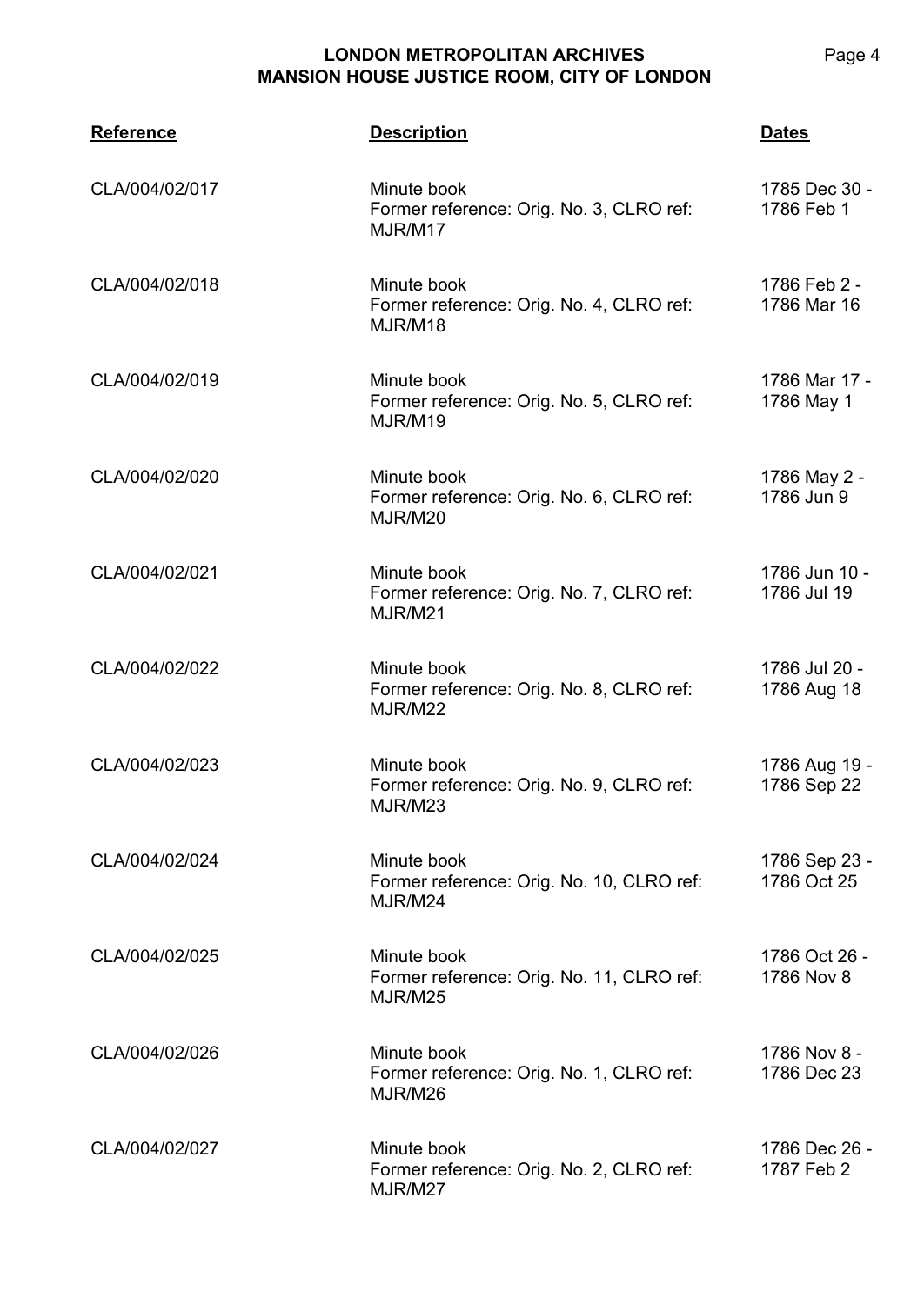| <b>Reference</b> | <b>Description</b>                                                 | <b>Dates</b>                 |
|------------------|--------------------------------------------------------------------|------------------------------|
| CLA/004/02/028   | Minute book<br>Former reference: Orig. No. 3, CLRO ref:<br>MJR/M28 | 1787 Feb 3 -<br>1787 Mar 16  |
| CLA/004/02/029   | Minute book<br>Former reference: Orig. No. 4, CLRO ref:<br>MJR/M29 | 1787 Mar 16 -<br>1787 Apr 28 |
| CLA/004/02/030   | Minute book<br>Former reference: Orig. No. 5, CLRO ref:<br>MJR/M30 | 1787 Apr 30 -<br>1787 Jun 9  |
| CLA/004/02/031   | Minute book<br>Former reference: Orig. No. 6, CLRO ref:<br>MJR/M31 | 1787 Jun 11 -<br>1787 Jul 23 |
| CLA/004/02/032   | Minute book<br>Former reference: Orig. No. 7, CLRO ref:<br>MJR/M32 | 1787 Jul 24 -<br>1787 Aug 28 |
| CLA/004/02/033   | Minute book<br>Former reference: Orig. No. 8, CLRO ref:<br>MJR/M33 | 1787 Aug 29 -<br>1787 Oct 11 |
| CLA/004/02/034   | Minute book<br>Former reference: Orig. No. 9, CLRO ref:<br>MJR/M34 | 1787 Oct 12 -<br>1787 Nov 8  |
| CLA/004/02/035   | Minute book<br>Former reference: Orig. No. 1, CLRO ref:<br>MJR/M35 | 1787 Nov 8 -<br>1787 Dec 29  |
| CLA/004/02/036   | Minute book<br>Former reference: Orig. No. 2, CLRO ref:<br>MJR/M36 | 1787 Dec 31 -<br>1788 Mar 12 |
| CLA/004/02/037   | Minute book<br>Former reference: Orig. No. 3, CLRO ref:<br>MJR/M37 | 1788 Mar 13 -<br>1788 May 15 |
| CLA/004/02/038   | Minute book<br>Former reference: Orig. No. 4, CLRO ref:<br>MJR/M38 | 1788 May 16 -<br>1788 Jun 30 |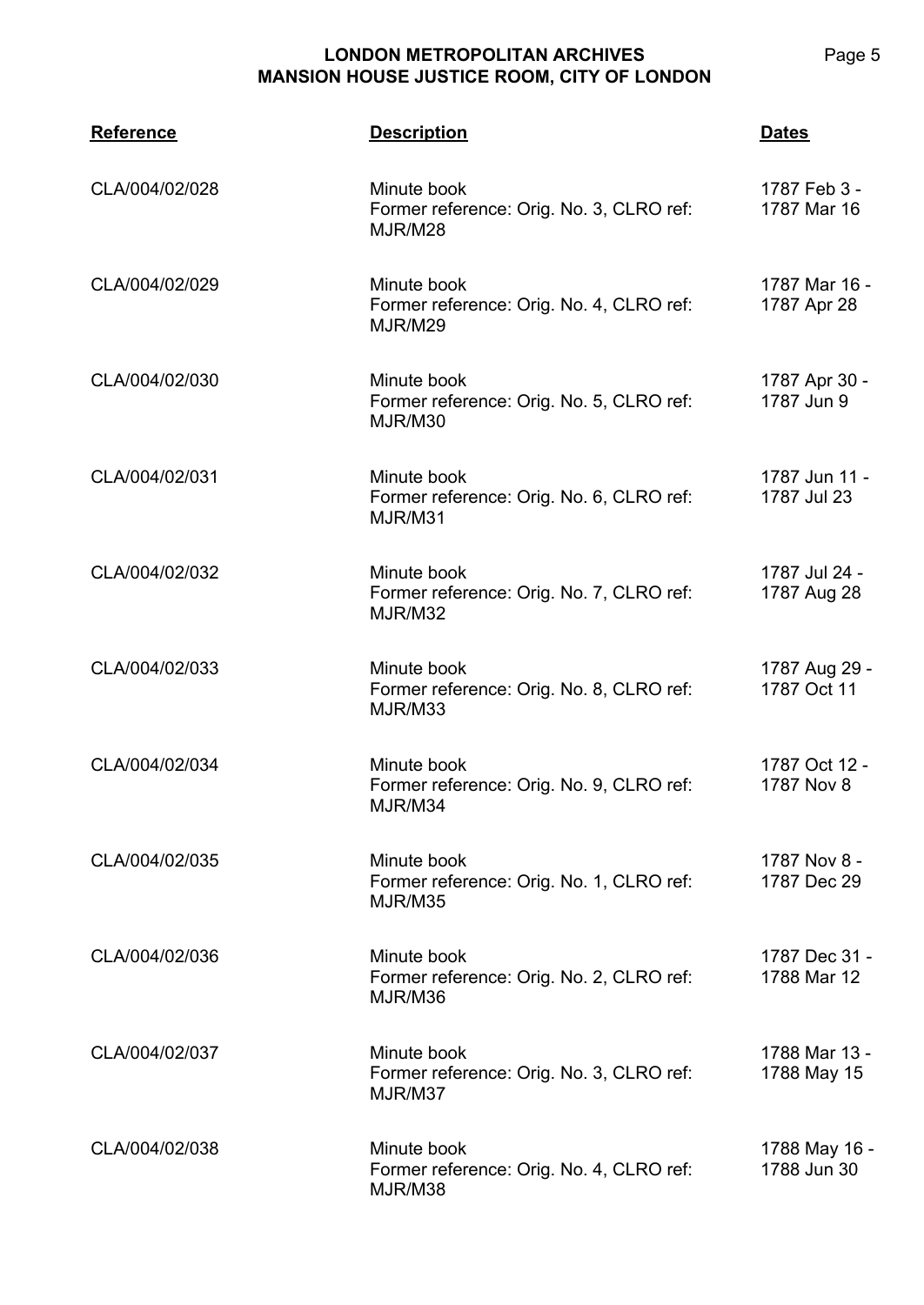| <b>Reference</b> | <b>Description</b>                                                 | <b>Dates</b>                 |
|------------------|--------------------------------------------------------------------|------------------------------|
| CLA/004/02/039   | Minute book<br>Former reference: Orig. No. 5, CLRO ref:<br>MJR/M39 | 1788 Jul 1 -<br>1788 Aug 14  |
| CLA/004/02/040   | Minute book<br>Former reference: Orig. No. 6, CLRO ref:<br>MJR/M40 | 1788 Aug 15 -<br>1788 Sep 23 |
| CLA/004/02/041   | Minute book<br>Former reference: Orig. No. 7, CLRO ref:<br>MJR/M41 | 1788 Sep 24 -<br>1788 Oct 25 |
| CLA/004/02/042   | Minute book<br>Former reference: Orig. No. 8, CLRO ref:<br>MJR/M42 | 1788 Oct 27 -<br>1788 Nov 8  |
| CLA/004/02/043   | Minute book<br>Former reference: Orig. No. 1, CLRO ref:<br>MJR/M43 | 1788 Nov 10 -<br>1788 Dec 25 |
| CLA/004/02/044   | Minute book<br>Former reference: Orig. No. 2, CLRO ref:<br>MJR/M44 | 1788 Dec 26 -<br>1789 Feb 4  |
| CLA/004/02/045   | Minute book<br>Former reference: Orig. No. 3, CLRO ref:<br>MJR/M45 | 1789 Feb 5 -<br>1789 Mar 14  |
| CLA/004/02/046   | Minute book<br>Former reference: Orig. No. 4, CLRO ref:<br>MJR/M46 | 1789 Mar 16 -<br>1789 May 2  |
| CLA/004/02/047   | Minute book<br>Former reference: Orig. No. 5, CLRO ref:<br>MJR/M47 | 1789 May 4 -<br>1789 Jun 6   |
| CLA/004/02/048   | Minute book<br>Former reference: Orig. No. 6, CLRO ref:<br>MJR/M48 | 1789 Jun 8 -<br>1789 Jul 14  |
| CLA/004/02/049   | Minute book<br>Former reference: Orig. No. 7, CLRO ref:<br>MJR/M49 | 1789 Jul 15 -<br>1789 Aug 8  |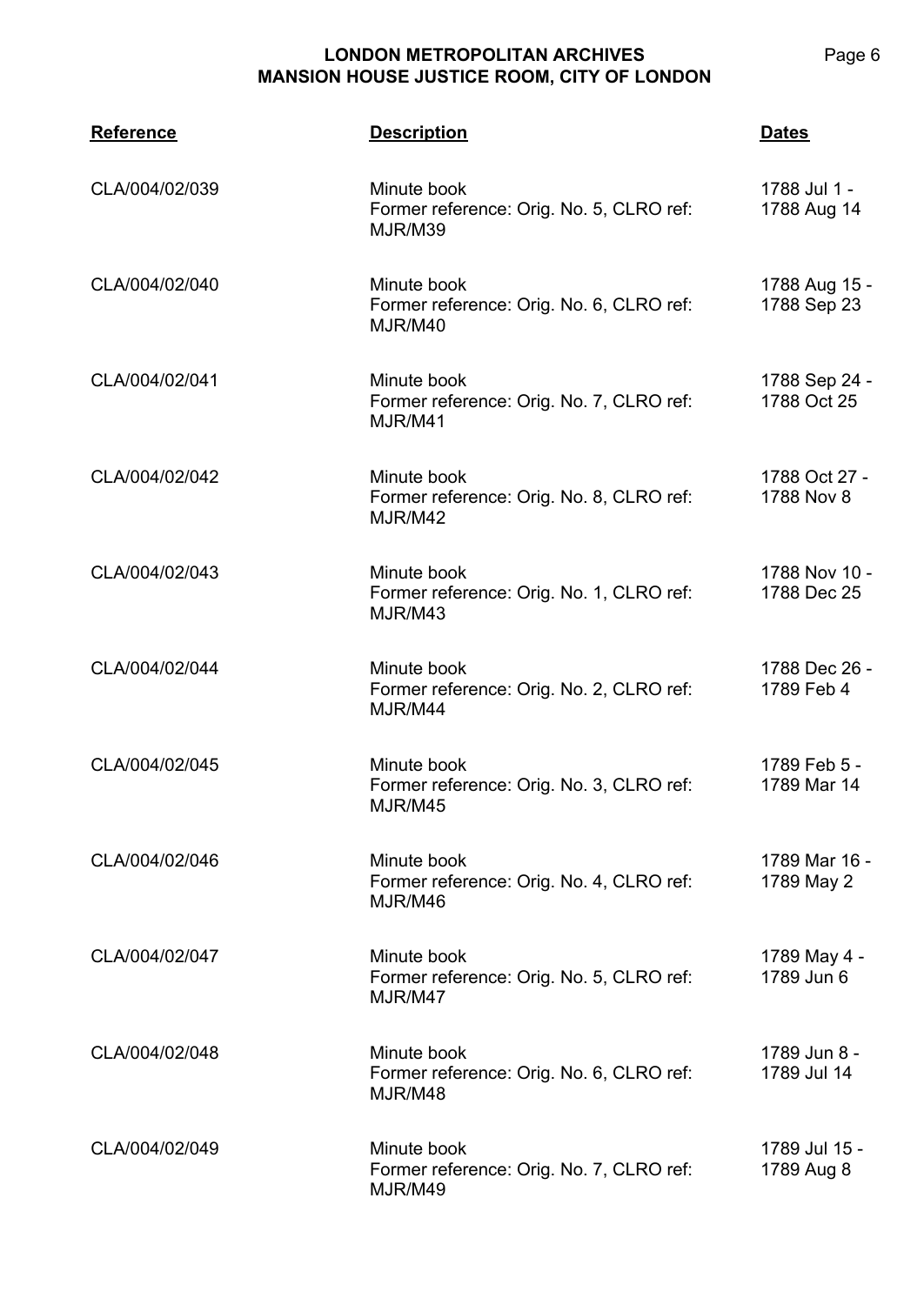| <b>Reference</b> | <b>Description</b>                                                  | <b>Dates</b>                 |
|------------------|---------------------------------------------------------------------|------------------------------|
| CLA/004/02/050   | Minute book<br>Former reference: Orig. No. 8, CLRO ref:<br>MJR/M50  | 1789 Aug 10 -<br>1789 Sep 11 |
| CLA/004/02/051   | Minute book<br>Former reference: Orig. No. 9, CLRO ref:<br>MJR/M51  | 1789 Sep 12 -<br>1789 Nov 7  |
| CLA/004/02/052   | Minute book<br>Former reference: Orig. No. 10, CLRO ref:<br>MJR/M52 | 1789 Sep 24 -<br>1789 Nov 7  |
| CLA/004/02/053   | Minute book<br>Former reference: Orig. No. 2, CLRO ref:<br>MJR/M53  | 1789 Dec 7 -<br>1789 Dec 29  |
| CLA/004/02/054   | Minute book<br>Former reference: Orig. No. 3, CLRO ref:<br>MJR/M54  | 1789 Dec 30 -<br>1790 Jan 20 |
| CLA/004/02/055   | Minute book<br>Former reference: Orig. No. 4, CLRO ref:<br>MJR/M55  | 1790 Jan 21 -<br>1790 Feb 10 |
| CLA/004/02/056   | Minute book<br>Former reference: Orig. No. 5, CLRO ref:<br>MJR/M56  | 1790 Feb 11 -<br>1790 Mar 13 |
| CLA/004/02/057   | Minute book<br>Former reference: Orig. No. 6, CLRO ref:<br>MJR/M57  | 1790 Mar 15 -<br>1790 Apr 15 |
| CLA/004/02/058   | Minute book<br>Former reference: Orig. No. 7, CLRO ref:<br>MJR/M58  | 1790 Apr 16 -<br>1790 May 17 |
| CLA/004/02/059   | Minute book<br>Former reference: Orig. No. 8, CLRO ref:<br>MJR/M59  | 1790 May 18 -<br>1790 Jun 22 |
| CLA/004/02/060   | Minute book<br>Former reference: Orig. No. 9, CLRO ref:<br>MJR/M60  | 1790 Jun 23 -<br>1790 Jul 19 |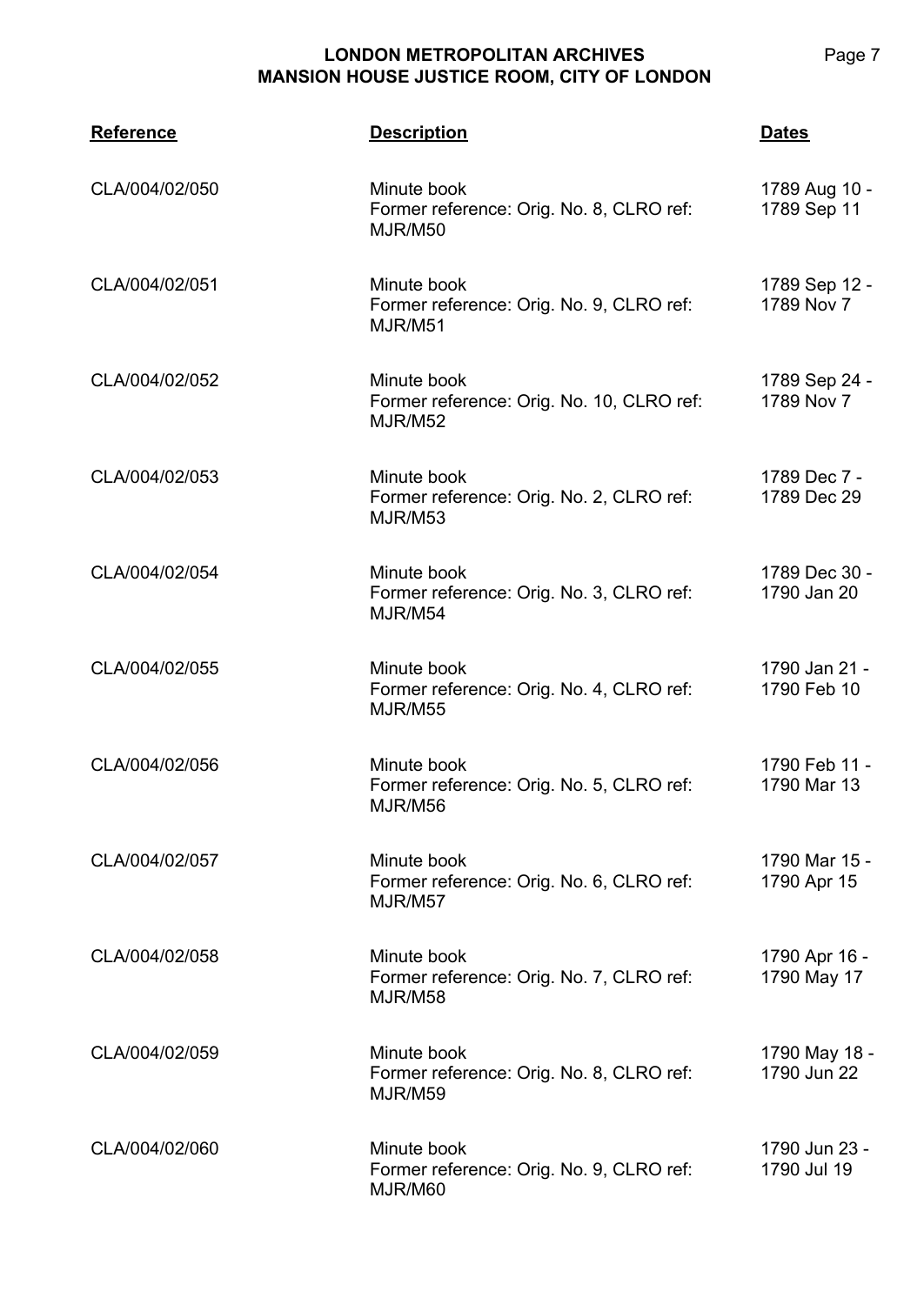| <b>Reference</b> | <b>Description</b>                                                  | <b>Dates</b>                 |
|------------------|---------------------------------------------------------------------|------------------------------|
| CLA/004/02/061   | Minute book<br>Former reference: Orig. No. 10, CLRO ref:<br>MJR/M61 | 1790 Jul 20 -<br>1790 Aug 6  |
| CLA/004/02/062   | Minute book<br>Former reference: Orig. No. 11, CLRO ref:<br>MJR/M62 | 1790 Aug 7 -<br>1790 Aug 30  |
| CLA/004/02/063   | Minute book<br>Former reference: Orig. No. 12, CLRO ref:<br>MJR/M63 | 1790 Aug 31 -<br>1790 Sep 23 |
| CLA/004/02/064   | Minute book<br>Former reference: Orig. No. 13, CLRO ref:<br>MJR/M64 | 1790 Sep 24 -<br>1790 Oct 28 |
| CLA/004/02/065   | Minute book<br>Former reference: Orig. No. 14, CLRO ref:<br>MJR/M65 | 1790 Oct 29 -<br>1790 Nov 8  |
| CLA/004/02/066   | Minute book<br>Former reference: CLRO ref: MJR/M66                  | 1800 Nov 17 -<br>1801 Oct 22 |
| CLA/004/02/067   | Minute book<br>Former reference: Orig. No. 1, CLRO ref:<br>MJR/M67  | 1801 Nov 16 -<br>1802 May 12 |
| CLA/004/02/068   | Minute book<br>Former reference: Orig. No. 2, CLRO ref:<br>MJR/M68  | 1802 May 20 -<br>1802 Oct 19 |
| CLA/004/02/069   | Minute book<br>Former reference: Orig. No. 1, CLRO ref:<br>MJR/M69  | 1802 Nov 10 -<br>1802 Dec 28 |
| CLA/004/02/070   | Minute book<br>Former reference: Orig. No. 2, CLRO ref:<br>MJR/M70  | 1802 Dec 29 -<br>1803 Feb 26 |
| CLA/004/02/071   | Minute book<br>Former reference: Orig. No. 3, CLRO ref:<br>MJR/M71  | 1803 Feb 28 -<br>1803 Jun 27 |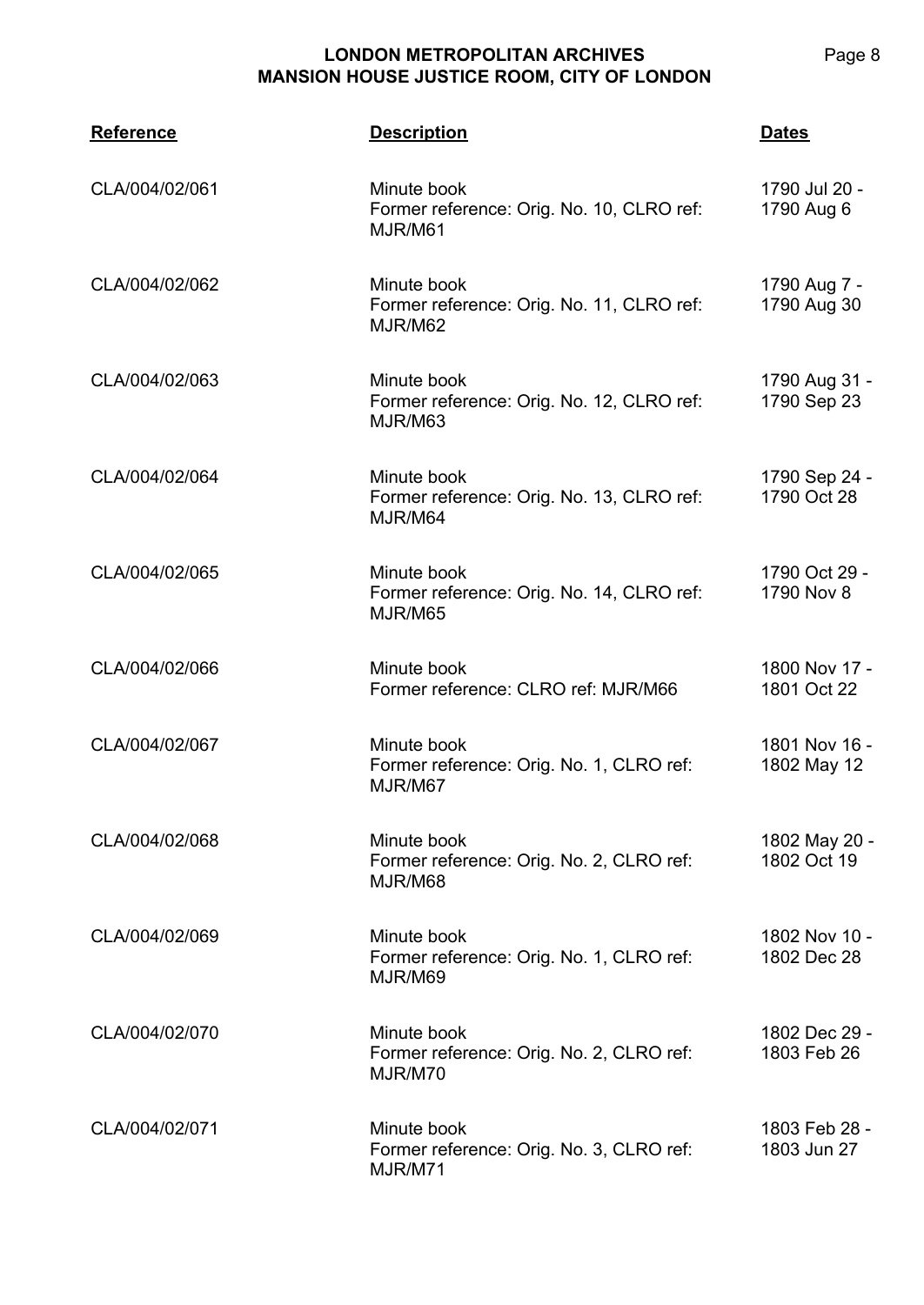| <b>Reference</b>           | <b>Description</b>                                                                                                                                                                                                                                                                                                                                                                                                                                                                     | <b>Dates</b>                 |
|----------------------------|----------------------------------------------------------------------------------------------------------------------------------------------------------------------------------------------------------------------------------------------------------------------------------------------------------------------------------------------------------------------------------------------------------------------------------------------------------------------------------------|------------------------------|
| CLA/004/02/072             | Minute book<br>Former reference: Orig. No. 4, CLRO ref:<br>MJR/M72                                                                                                                                                                                                                                                                                                                                                                                                                     | 1803 Jul 2 -<br>1803 Sep 24  |
| CLA/004/02/073             | Minute book<br>Contains mainly informations and covers the<br>following dates only: 3-31 Aug 1819, 10 Sept<br>1819, 9 & 28 Oct 1819, and 16-23 Aug 1821.<br>Former reference: CLRO ref: MJR/M73                                                                                                                                                                                                                                                                                        | 1819 Aug 3 -<br>1821 Aug 23  |
| <b>MISCELLANEOUS BOOKS</b> |                                                                                                                                                                                                                                                                                                                                                                                                                                                                                        |                              |
| CLA/004/03/001             | <b>INFORMATION BOOK</b><br>Contains informations usually signed by<br>informants. At other periods informations and<br>depositions may be found in the later, more<br>detailed minute books (eg. 12 & 27 Feb 1790, 8<br>& 29 March 1790 in MJR/M 56 & 57).<br>Former reference: MJR/Misc. 1                                                                                                                                                                                            | 1792 Nov 15 -<br>1793 Mar 16 |
| CLA/004/03/002             | <b>INSOLVENT DEBTORS' LISTS</b><br>Contains "An Account of Petitions and<br>Schedules received from the Insolvent Debtors<br>in the Fleet Prison and of Warrants issued to<br>the Warden of the Fleet and the times when<br>Warrants and Schedules [were] returned".<br>Headings include: No. [of prisoner; covers 1<br>-247]; Prisoner's Name; When Petition and<br>Schedule received; When Warrant issued and<br>delivered; When Schedule returned.<br>Former reference: MJR/Misc. 2 | 1794 Jun 26 -<br>1796 Mar 26 |
| CLA/004/03/003             | <b>INSOLVENT DEBTORS' LISTS</b><br>Format similar to MJR/Misc. 2 above. Covers<br>prisoners Nos. 1-17 for Poultry Compter; No. 1<br>for Newgate Prison; and Nos. 1-124 for Fleet<br>Prison.<br>Former reference: MJR/Misc. 3                                                                                                                                                                                                                                                           | 1797 Aug 2 -<br>1797 Dec 23  |
| CLA/004/03/004             | <b>INSOLVENT DEBTORS' LISTS</b><br>Format similar to MJR/Misc. 2 above. Covers<br>prisoners Nos. 1-34 for Poultry Compter; and<br>Nos. 1-205 for Fleet Prison.<br>Former reference: MJR/Misc. 4                                                                                                                                                                                                                                                                                        | 1801 Jul 13 -<br>1801 Jul 24 |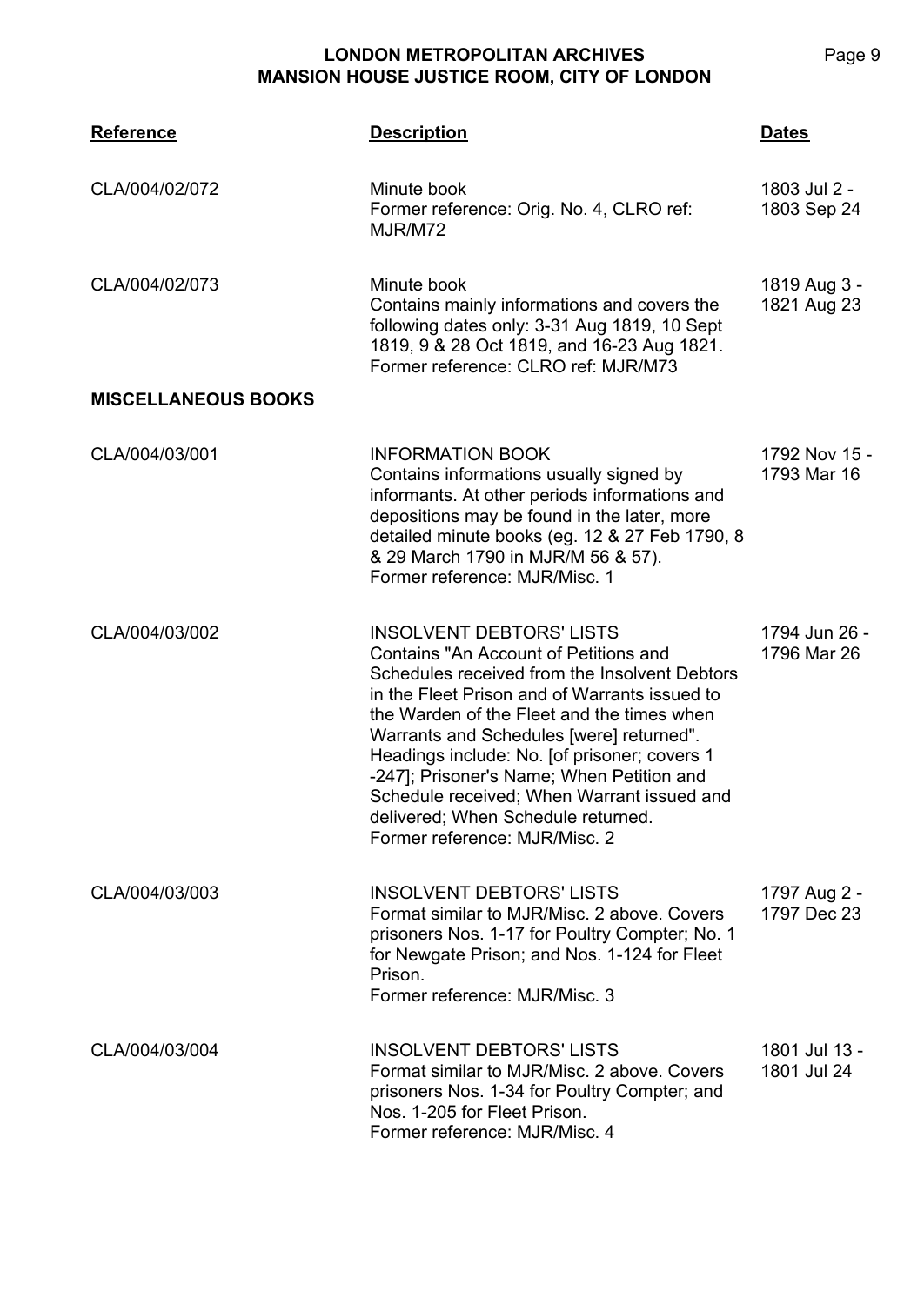| <b>Reference</b> | <b>Description</b>                                                                                                                                                                                                                                                                                                                                                                                                                                                                                                                                                                                                                                                                                            | <b>Dates</b>                 |
|------------------|---------------------------------------------------------------------------------------------------------------------------------------------------------------------------------------------------------------------------------------------------------------------------------------------------------------------------------------------------------------------------------------------------------------------------------------------------------------------------------------------------------------------------------------------------------------------------------------------------------------------------------------------------------------------------------------------------------------|------------------------------|
| CLA/004/03/005   | <b>RETURNS OF ALIENS</b><br>Described as "Minutes under the Alien Bill".<br>Contains:<br>a) List of Deputies of Wards to whom letters<br>and notices re Aliens sent by the Lord Mayor,<br>23 July 1796;<br>b) Declarations made by Aliens, 25 July - 13<br>Aug 1796 [ with No. ( covers 1-543), Name,<br>Place of Residence of aliens ];<br>c) List of Aliens returned by Housekeepers who<br>had not made their declarations, 28 July - 4<br>Aug 1796 [ with No. ( covers 1-700=1= ),<br>Name, some Addresses and notes eg. "been in<br>England 5 yrs"];<br>d) Defaulters to 10 Aug 1796, to whom second<br>notices sent the following day [ with Names and<br>Addresses ].<br>Former reference: MJR/Misc. 5 | 1796 Jul 23 -<br>1796 Aug 13 |
| CLA/004/03/006   | <b>SUMMONSES BOOK</b><br>Described as "Justice Room - Summonses".<br>Contains a brief record of persons summoned<br>to appear before the Lord Mayor, for a period<br>when minute books do not survive [see Series]<br>CLA/004/02 ].<br>Headings include: Date, Person summoned,<br>Person taking out summons [ from c. 6 Aug<br>1798 - Complainant J, Offence, Summons<br>returnable on, and occasionally a brief note of<br>the result eg. fined, to be passed [ presumably<br>to be removed to place of settlement under the<br>Poor Law J, to return their goods etc. Volume<br>includes numerous enclosures.<br>Former reference: MJR/Misc. 6                                                             | 1798 Jul 9 -<br>1798 Nov 7   |
| CLA/004/03/007   | <b>RECOGNIZANCES BOOK</b><br>Contains a brief record of recognizances taken<br>(presumably before the Lord Mayor) for<br>person to appear to answer a charge at the<br>next Sessions of Gaol Delivery or Peace, or to<br>prosecute, or to act as surety for another<br>person's appearance etc. Some recognizances<br>are for a person's appearance at a court<br>outside the City of London eg. Kent Assizes or<br>Lincoln Assizes (both 24 Apr 1801).<br>Details usually include: Name, Address,<br>Occupation, Sum in which bound, and, briefly,<br>condition of recognizance.<br>Volume includes many enclosures.<br>Former reference: MJR/Misc. 7                                                        | 1800 Nov 12 -<br>1801 Jun 20 |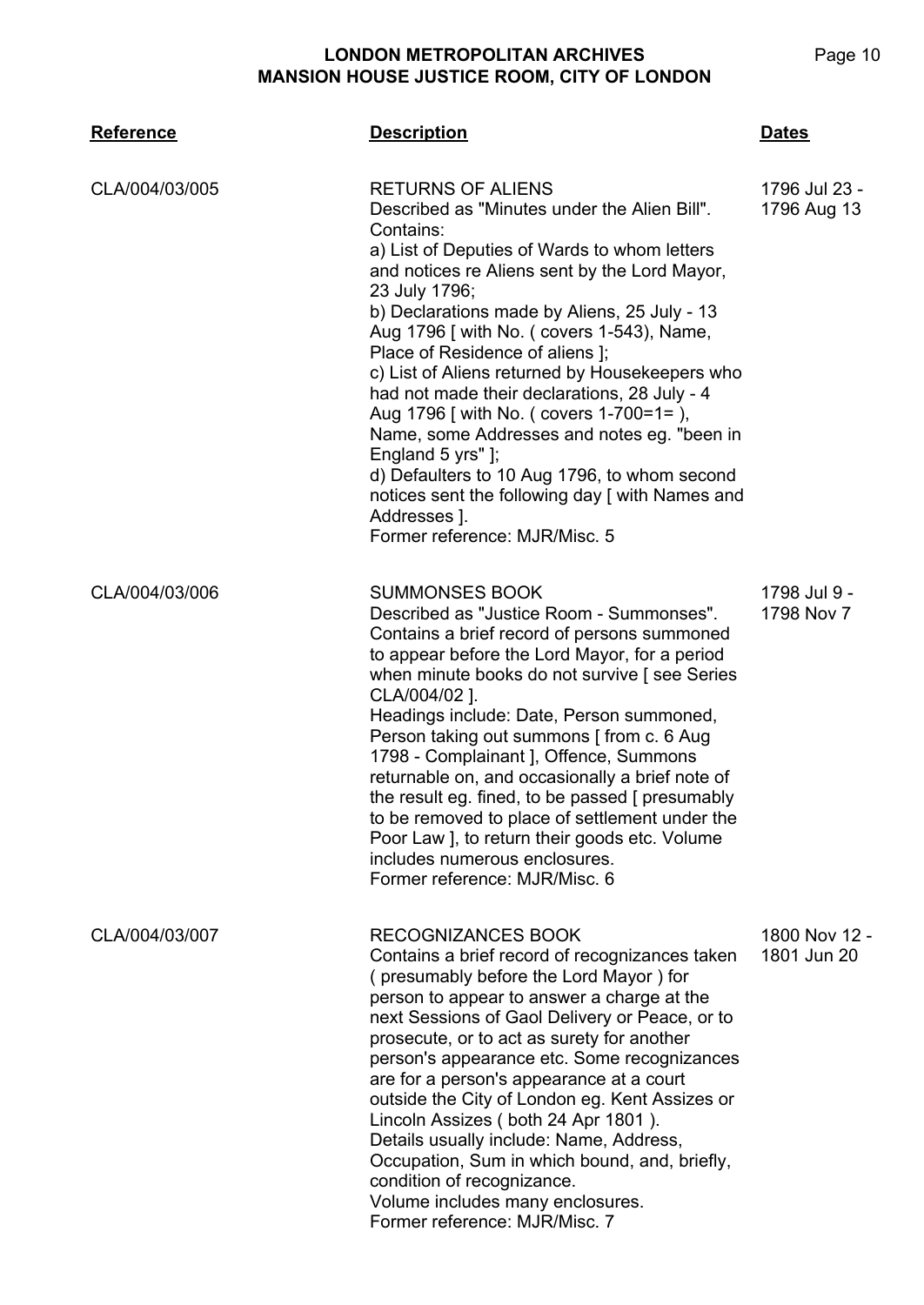| <b>Reference</b> | <b>Description</b>                                                                                                                                                                                                                                                                                                                                                                                                                                                                                                                                                                                                                                                                                                                                                                                                            | <b>Dates</b>                 |
|------------------|-------------------------------------------------------------------------------------------------------------------------------------------------------------------------------------------------------------------------------------------------------------------------------------------------------------------------------------------------------------------------------------------------------------------------------------------------------------------------------------------------------------------------------------------------------------------------------------------------------------------------------------------------------------------------------------------------------------------------------------------------------------------------------------------------------------------------------|------------------------------|
| CLA/004/03/008   | <b>RECOGNIZANCES BOOK</b><br>Format similar to CLA/004/03/007<br>Former reference: MJR/Misc. 8                                                                                                                                                                                                                                                                                                                                                                                                                                                                                                                                                                                                                                                                                                                                | 1801 Nov 13 -<br>1802 Oct 19 |
| CLA/004/03/009   | <b>RECOGNIZANCES BOOK</b><br>Described as "Recognizances To Prosecute".<br>Format similar to CLA/004/03/008, except that<br>only one type of recognizance is recorded.<br>Former reference: MJR/Misc. 9                                                                                                                                                                                                                                                                                                                                                                                                                                                                                                                                                                                                                       | 1802 Nov 10 -<br>1803 Oct 28 |
| CLA/004/03/010   | <b>RECOGNIZANCES BOOK</b><br>Format similar to CLA/004/03/007, and includes<br>recognizances to answer charge, to be of good<br>behaviour etc.<br>Former reference: MJR/Misc. 10                                                                                                                                                                                                                                                                                                                                                                                                                                                                                                                                                                                                                                              | 1802 Nov 12 -<br>1803 Oct 17 |
| CLA/004/03/011   | <b>WATER BAILIFF'S CHARGES</b><br>Contains brief notes or minutes of charges<br>brought, with details of Date, Name, Offence (<br>often for using an incorrect net), Result (eg.<br>fine, net Cond.d [condemned]).<br>Offences were committed not only in river areas<br>near the City of London, but also in Chelsea,<br>Deptford etc. Although this volume, (and other<br>similar ones, including CLA/004/03/012-015)<br>has always been included with the records of<br>the Mansion House Justice Room, it would<br>seem that the Lord Mayor was hearing such<br>cases at the Mansion House in his capacity as<br>Conservator of the River Thames.<br>For other records relating to this jurisdiction,<br>see under Thames Conservancy: Courts in the<br><b>CLRO Main Subject Index.</b><br>Former reference: MJR/Misc. 11 | 1807 May 27 -<br>1809 Dec 30 |
| CLA/004/03/012   | <b>WATER BAILIFF'S CHARGES</b><br>Format similar to CLA/004/03/011<br>Former reference: MJR/Misc. 12                                                                                                                                                                                                                                                                                                                                                                                                                                                                                                                                                                                                                                                                                                                          | 1810 May 5 -<br>1814 Nov 5   |
| CLA/004/03/013   | <b>WATER BAILIFF'S CHARGES</b><br>Format similar to CLA/004/03/011<br>Former reference: MJR/Misc. 13                                                                                                                                                                                                                                                                                                                                                                                                                                                                                                                                                                                                                                                                                                                          | 1814 Nov 18 -<br>1820 Sep 16 |
| CLA/004/03/014   | <b>WATER BAILIFF'S CHARGES</b><br>Format similar to CLA/004/03/011<br>Former reference: MJR/Misc. 14                                                                                                                                                                                                                                                                                                                                                                                                                                                                                                                                                                                                                                                                                                                          | 1820 Sep 27 -<br>1829 Oct 10 |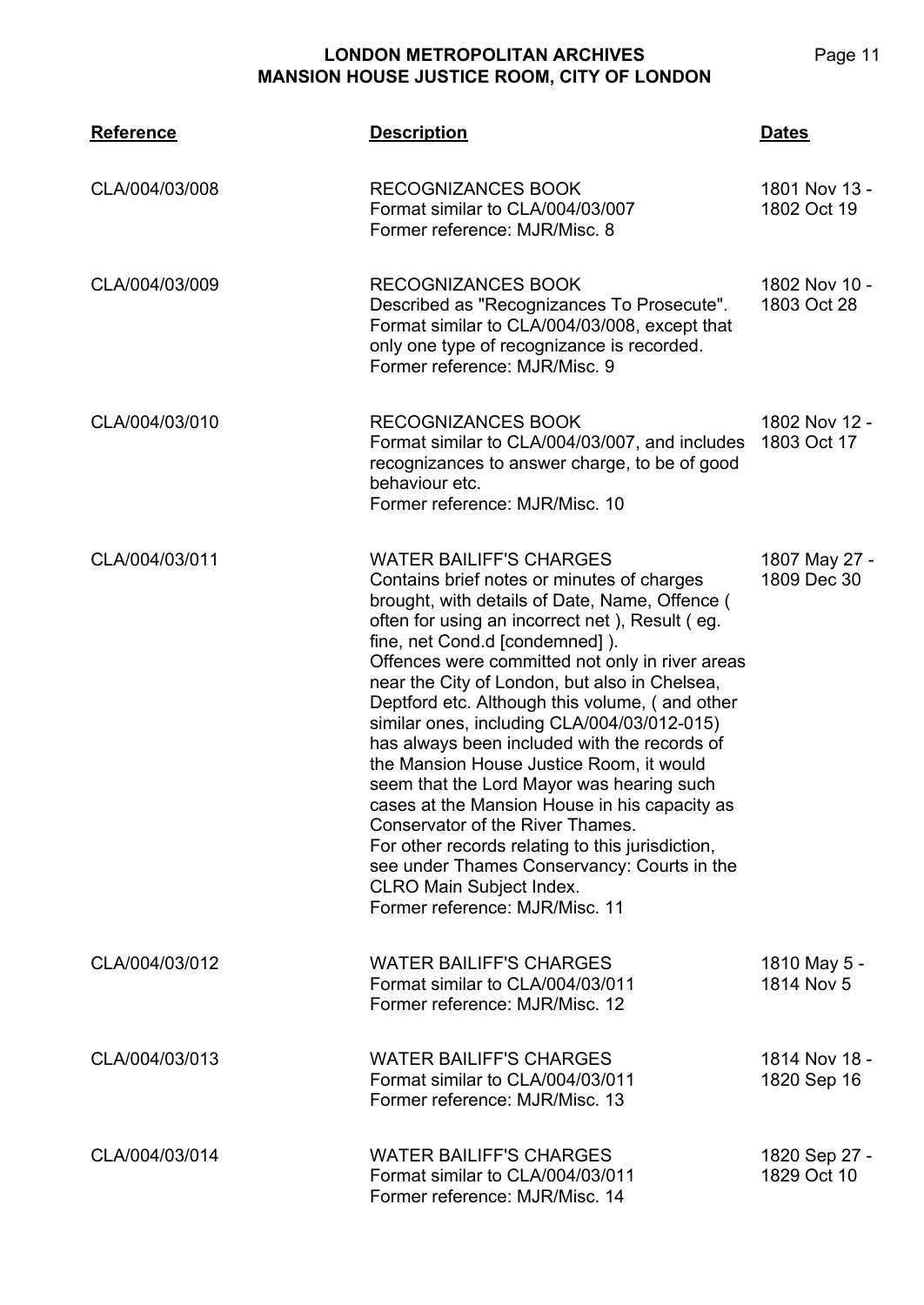| <b>Reference</b>       | <b>Description</b>                                                                                                                                                                                                                                                                                                                                                                                                                                                                                                                    | <b>Dates</b>                  |
|------------------------|---------------------------------------------------------------------------------------------------------------------------------------------------------------------------------------------------------------------------------------------------------------------------------------------------------------------------------------------------------------------------------------------------------------------------------------------------------------------------------------------------------------------------------------|-------------------------------|
| CLA/004/03/015         | <b>WATER BAILIFF'S CHARGES</b><br>Format similar to CLA/004/03/011. Volume<br>includes printed copy of Rules, Orders and<br>Ordinances, made by the Court of Aldermen on<br>4 Oct 1785 to commence from 1 Nov 1785, for<br>"Governing and Regulating all Persons who<br>shall fish or drudge on the River of Thames and<br>also in the Waters of Medway, within the<br>Jurisdiction of the Lord Mayor of the City of<br>London, as Conservator of the said River of<br>Thames and Waters of Medway"<br>Former reference: MJR/Misc. 15 | 1830 Feb 27 -<br>1843 Jul 1   |
| CLA/004/03/016         | <b>RETURNS OF IMPRESSED MEN</b><br>Described as "Impressed Men". Records<br>delivery of Impress Warrants on 13 Apr 1808,<br>and from, 14 Apr onwards, name and brief<br>details of men [ presumably appearing before<br>the Lord Mayor J, with a note of the outcome (<br>eg. Discharged, To go on board etc.).<br>Former reference: MJR/Misc. 16                                                                                                                                                                                     | 1808 Apr 13 -<br>1808 Apr 23  |
| CLA/004/03/017         | <b>LETTER BOOK</b><br>Described as "Copies of Letters". Contains<br>copies of a few letters from the Lord Mayor, and<br>some original replies pasted into the volume,<br>mainly about cases heard before the Lord<br>Mayor. Subjects include impressment, tolls at<br>Havering Manor, and soldiers appearing at the<br>Justice Room.<br>Former reference: MJR/Misc. 17                                                                                                                                                                | 1808 Nov 16 -<br>1810 Mar 18  |
| <b>COURT REGISTERS</b> |                                                                                                                                                                                                                                                                                                                                                                                                                                                                                                                                       |                               |
| CLA/004/04/001         | Court register<br>1 volume                                                                                                                                                                                                                                                                                                                                                                                                                                                                                                            | 18 Jun 1821 -<br>12 Mar 1825  |
| CLA/004/04/002         | Court register<br>1 volume                                                                                                                                                                                                                                                                                                                                                                                                                                                                                                            | 14 Mar 1825 -<br>12 Sep 1829  |
| CLA/004/04/003         | Court register<br>1 volume                                                                                                                                                                                                                                                                                                                                                                                                                                                                                                            | 20 May 1833 -<br>30 Apr 1836  |
| CLA/004/04/004         | Court register<br>1 volume                                                                                                                                                                                                                                                                                                                                                                                                                                                                                                            | 2 Jan 1837 - 3<br>Aug 1843    |
| CLA/004/04/005         | Court register<br>1 volume                                                                                                                                                                                                                                                                                                                                                                                                                                                                                                            | Nov 1843 -<br><b>Nov 1844</b> |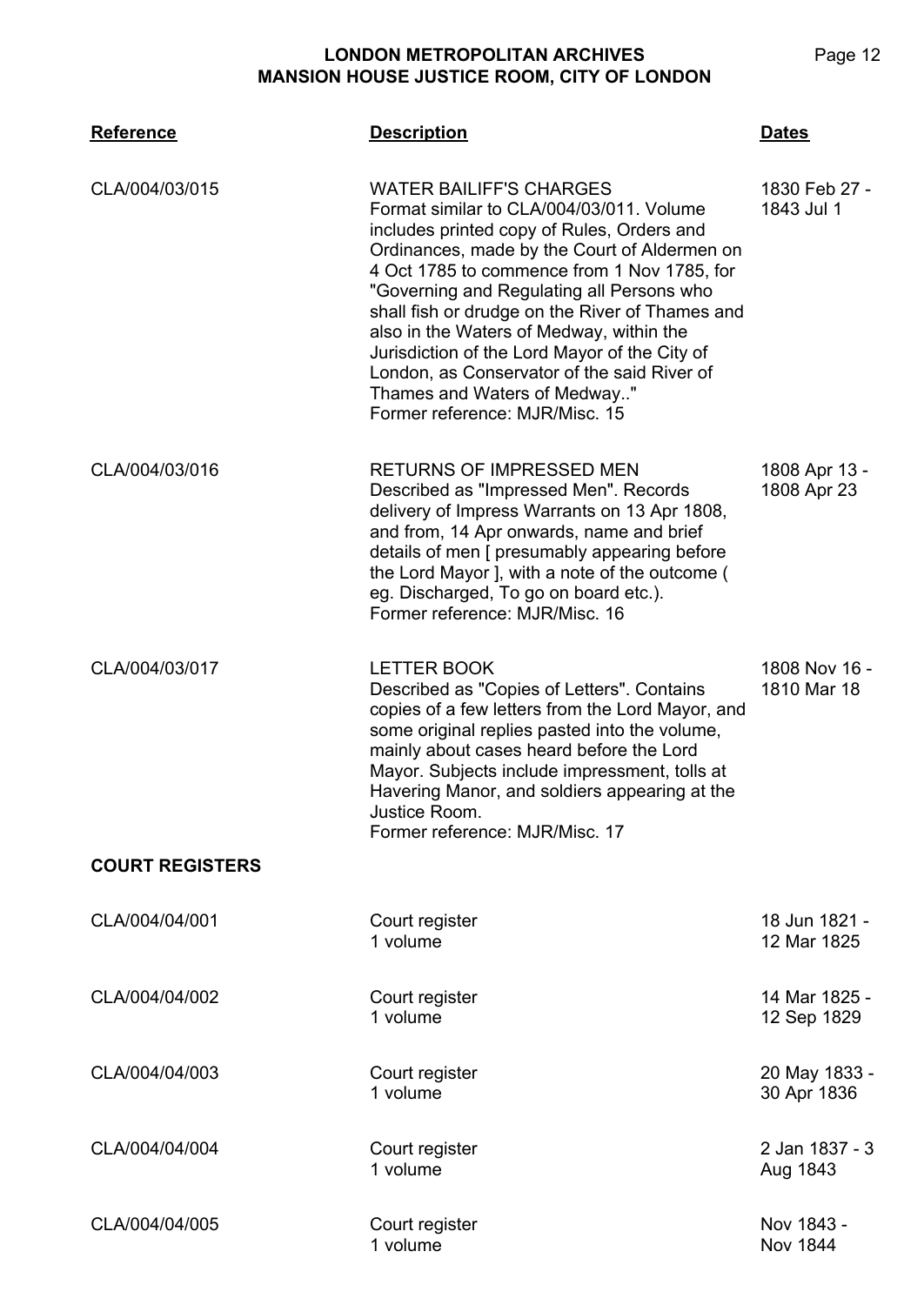| <b>Reference</b> | <b>Description</b>         | <b>Dates</b>                  |
|------------------|----------------------------|-------------------------------|
| CLA/004/04/006   | Court register<br>1 volume | Nov 1844 -<br>Nov 1845        |
| CLA/004/04/007   | Court register<br>1 volume | Nov 1845 -<br><b>Nov 1846</b> |
| CLA/004/04/008   | Court register<br>1 volume | Nov 1846 -<br><b>Nov 1847</b> |
| CLA/004/04/009   | Court register<br>1 volume | Nov 1847 -<br><b>Nov 1848</b> |
| CLA/004/04/010   | Court register<br>1 volume | Nov 1848 -<br><b>Nov 1849</b> |
| CLA/004/04/011   | Court register<br>1 volume | Nov 1849 -<br>Nov 1850        |
| CLA/004/04/012   | Court register<br>1 volume | Nov 1850 -<br><b>Nov 1851</b> |
| CLA/004/04/013   | Court register<br>1 volume | Nov 1851 -<br>Nov 1852        |
| CLA/004/04/014   | Court register<br>1 volume | Nov 1852 -<br><b>Nov 1853</b> |
| CLA/004/04/015   | Court register<br>1 volume | Nov 1853 -<br><b>Nov 1854</b> |
| CLA/004/04/016   | Court register<br>1 volume | Nov 1854 -<br><b>Nov 1855</b> |
| CLA/004/04/017   | Court register<br>1 volume | Nov 1855 -<br><b>Nov 1856</b> |
| CLA/004/04/018   | Court register<br>1 volume | Nov 1856 -<br>Nov 1857        |
| CLA/004/04/019   | Court register<br>1 volume | Nov 1857 -<br><b>Nov 1858</b> |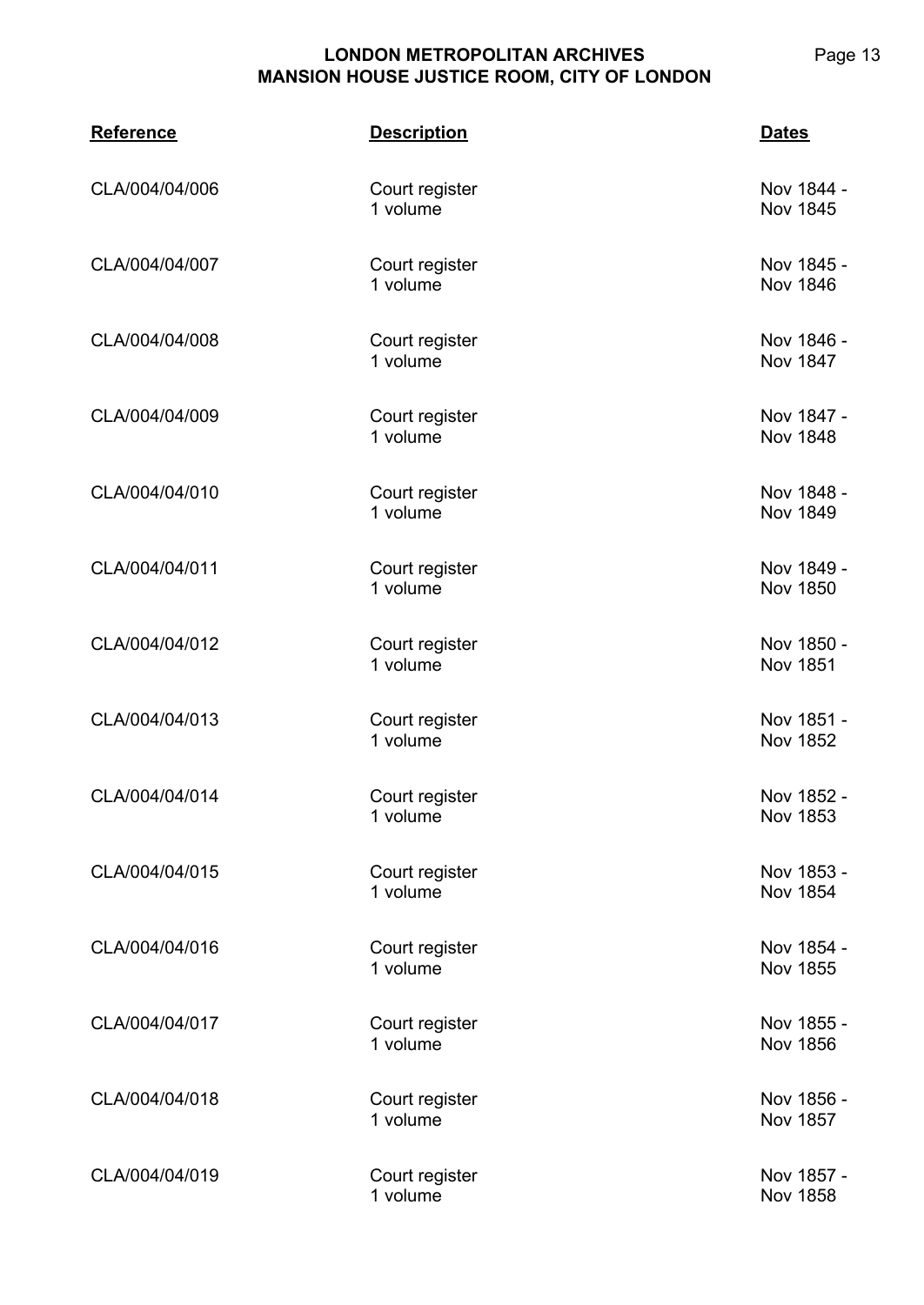| <b>Reference</b> | <b>Description</b>         | <b>Dates</b>                  |
|------------------|----------------------------|-------------------------------|
| CLA/004/04/020   | Court register<br>1 volume | Nov 1858 -<br>Nov 1859        |
| CLA/004/04/021   | Court register<br>1 volume | Nov 1859 -<br><b>Nov 1860</b> |
| CLA/004/04/022   | Court register<br>1 volume | Nov 1860 -<br><b>Nov 1861</b> |
| CLA/004/04/023   | Court register<br>1 volume | Nov 1861 -<br><b>Nov 1862</b> |
| CLA/004/04/024   | Court register<br>1 volume | Nov 1862 -<br>Nov 1863        |
| CLA/004/04/025   | Court register<br>1 volume | Nov 1863 -<br>Nov 1864        |
| CLA/004/04/026   | Court register<br>1 volume | Nov 1864 -<br>Nov 1865        |
| CLA/004/04/027   | Court register<br>1 volume | Nov 1865 -<br><b>Nov 1866</b> |
| CLA/004/04/028   | Court register<br>1 volume | Nov 1866 -<br><b>Nov 1867</b> |
| CLA/004/04/029   | Court register<br>1 volume | Nov 1867 -<br><b>Nov 1868</b> |
| CLA/004/04/030   | Court register<br>1 volume | Nov 1868 -<br><b>Nov 1869</b> |
| CLA/004/04/031   | Court register<br>1 volume | Nov 1869 -<br><b>Nov 1870</b> |
| CLA/004/04/032   | Court register<br>1 volume | Nov 1870 -<br><b>Nov 1871</b> |
| CLA/004/04/033   | Court register<br>1 volume | Nov 1871 -<br><b>Nov 1872</b> |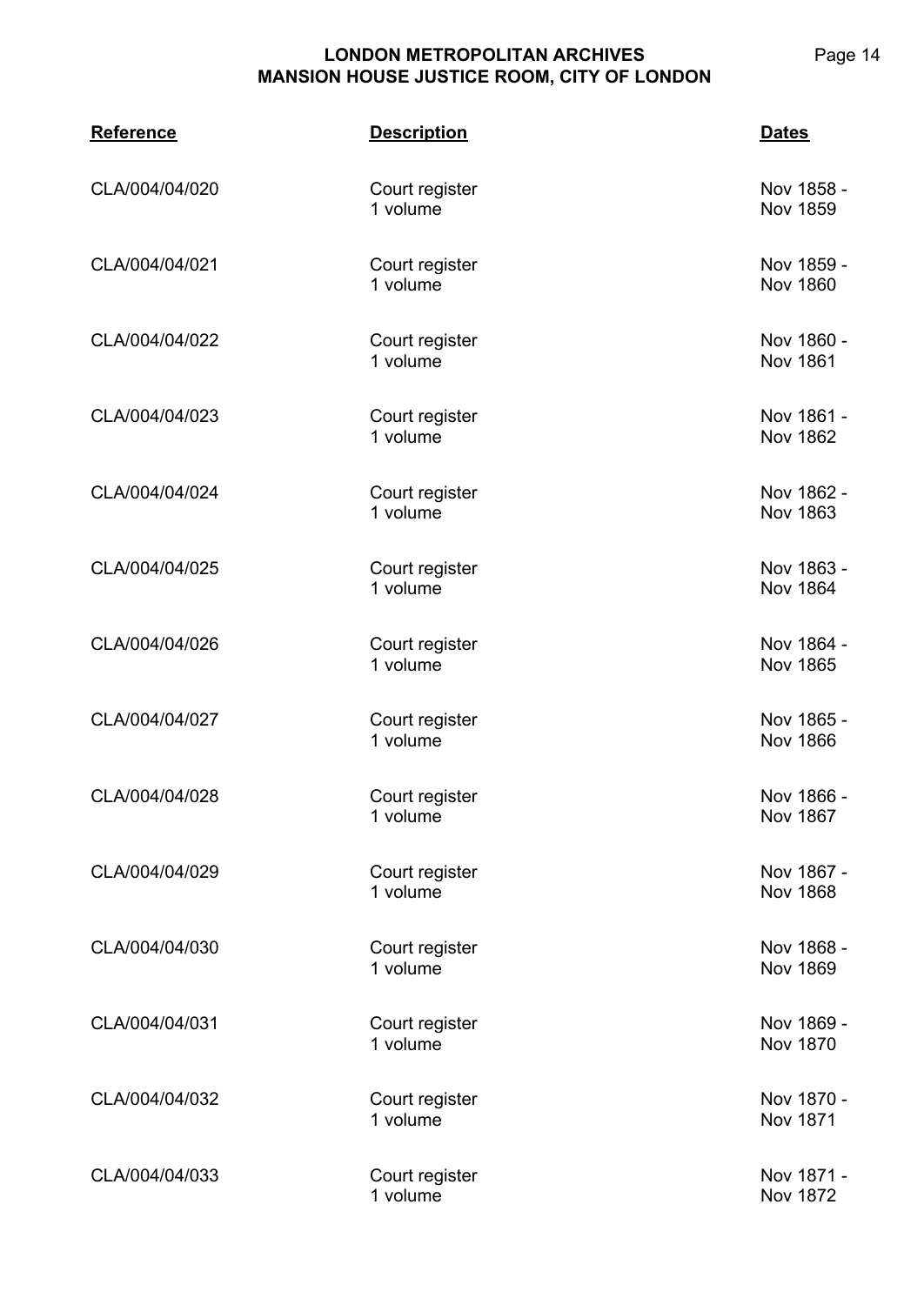| <b>Reference</b> | <b>Description</b>         | <b>Dates</b>                  |
|------------------|----------------------------|-------------------------------|
| CLA/004/04/034   | Court register<br>1 volume | Nov 1872 -<br>Nov 1873        |
| CLA/004/04/035   | Court register<br>1 volume | Nov 1873 -<br>Nov 1874        |
| CLA/004/04/036   | Court register<br>1 volume | Nov 1840 -<br><b>Nov 1875</b> |
| CLA/004/04/037   | Court register<br>1 volume | Nov 1875 -<br><b>Nov 1876</b> |
| CLA/004/04/038   | Court register<br>1 volume | Nov 1876 -<br><b>Nov 1877</b> |
| CLA/004/04/039   | Court register<br>1 volume | Nov 1877 -<br><b>Nov 1878</b> |
| CLA/004/04/040   | Court register<br>1 volume | Nov 1878 -<br>Nov 1879        |
| CLA/004/04/041   | Court register<br>1 volume | Nov 1879 -<br><b>Nov 1880</b> |
| CLA/004/04/042   | Court register<br>1 volume | Nov 1880 -<br><b>Nov 1881</b> |
| CLA/004/04/043   | Court register<br>1 volume | Nov 1881 -<br><b>Nov 1882</b> |
| CLA/004/04/044   | Court register<br>1 volume | Nov 1882 -<br><b>Nov 1883</b> |
| CLA/004/04/045   | Court register<br>1 volume | Nov 1883 -<br>Nov 1884        |
| CLA/004/04/046   | Court register<br>1 volume | Nov 1884 -<br><b>Nov 1885</b> |
| CLA/004/04/047   | Court register<br>1 volume | Nov 1885 -<br><b>Nov 1886</b> |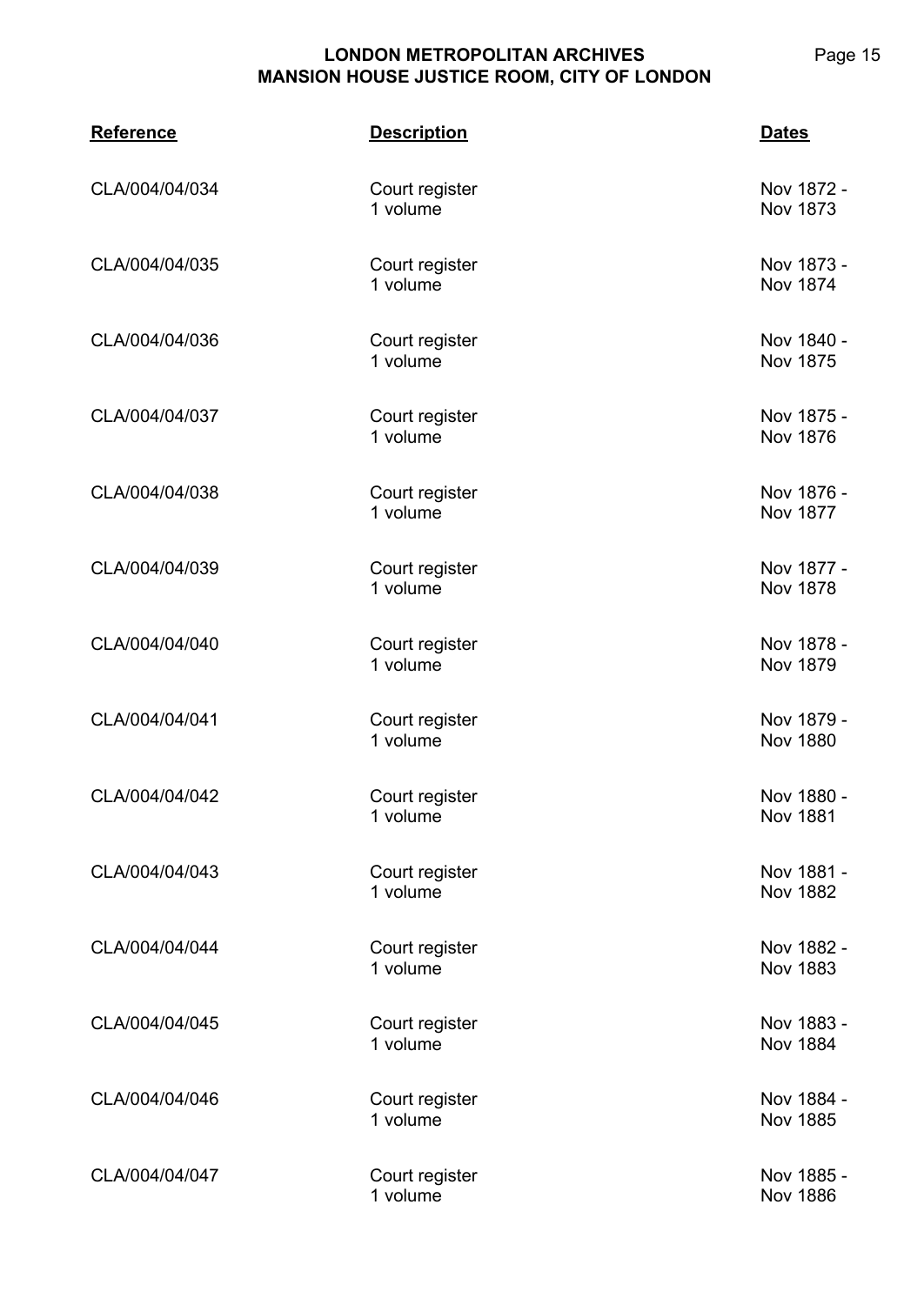| <b>Reference</b> | <b>Description</b>         | <b>Dates</b>                  |
|------------------|----------------------------|-------------------------------|
| CLA/004/04/048   | Court register<br>1 volume | Nov 1886 -<br><b>Nov 1887</b> |
| CLA/004/04/049   | Court register<br>1 volume | Nov 1887 -<br><b>Nov 1888</b> |
| CLA/004/04/050   | Court register<br>1 volume | Nov 1888 -<br><b>Nov 1889</b> |
| CLA/004/04/051   | Court register<br>1 volume | Nov 1889 -<br><b>Nov 1890</b> |
| CLA/004/04/052   | Court register<br>1 volume | Nov 1890 -<br><b>Nov 1891</b> |
| CLA/004/04/053   | Court register<br>1 volume | Nov 1891 -<br><b>Nov 1892</b> |
| CLA/004/04/054   | Court register<br>1 volume | Nov 1892 -<br>Nov 1893        |
| CLA/004/04/055   | Court register<br>1 volume | Nov 1893 -<br>Nov 1894        |
| CLA/004/04/056   | Court register<br>1 volume | Nov 1840 -<br><b>Nov 1895</b> |
| CLA/004/04/057   | Court register<br>1 volume | Nov 1895 -<br><b>Nov 1896</b> |
| CLA/004/04/058   | Court register<br>1 volume | Nov 1896 -<br><b>Nov 1897</b> |
| CLA/004/04/059   | Court register<br>1 volume | Nov 1897 -<br><b>Nov 1898</b> |
| CLA/004/04/060   | Court register<br>1 volume | Nov 1898 -<br><b>Nov 1899</b> |
| CLA/004/04/061   | Court register<br>1 volume | Nov 1899 -<br><b>Nov 1900</b> |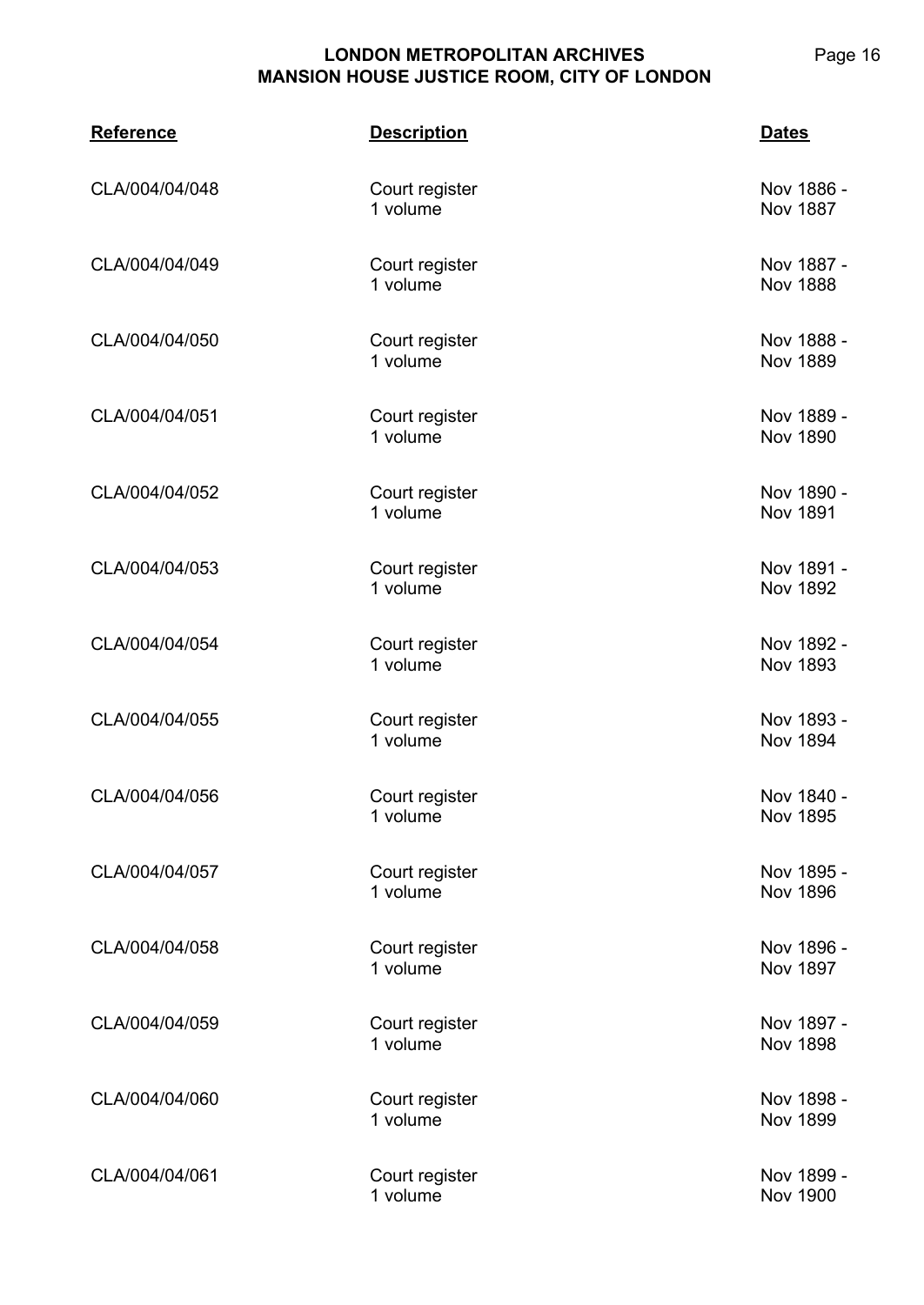| <b>Reference</b> | <b>Description</b>         | <b>Dates</b>                  |
|------------------|----------------------------|-------------------------------|
| CLA/004/04/062   | Court register<br>1 volume | Nov 1900 -<br><b>Nov 1901</b> |
| CLA/004/04/063   | Court register<br>1 volume | Nov 1901 -<br>Nov 1902        |
| CLA/004/04/064   | Court register<br>1 volume | Nov 1902 -<br>Nov 1903        |
| CLA/004/04/065   | Court register<br>1 volume | Nov 1903 -<br>Nov 1904        |
| CLA/004/04/066   | Court register<br>1 volume | Nov 1904 -<br>Nov 1905        |
| CLA/004/04/067   | Court register<br>1 volume | Nov 1905 -<br>Nov 1906        |
| CLA/004/04/068   | Court register<br>1 volume | Nov 1906 -<br>Nov 1907        |
| CLA/004/04/069   | Court register<br>1 volume | Nov 1907 -<br><b>Nov 1908</b> |
| CLA/004/04/070   | Court register<br>1 volume | Nov 1908 -<br><b>Nov 1909</b> |
| CLA/004/04/071   | Court register<br>1 volume | Nov 1909 -<br>Nov 1910        |
| CLA/004/04/072   | Court register<br>1 volume | Nov 1910 -<br><b>Nov 1911</b> |
| CLA/004/04/073   | Court register<br>1 volume | Nov 1911 -<br>Nov 1912        |
| CLA/004/04/074   | Court register<br>1 volume | Nov 1912 -<br>Nov 1913        |
| CLA/004/04/075   | Court register<br>1 volume | Nov 1913 -<br>Nov 1914        |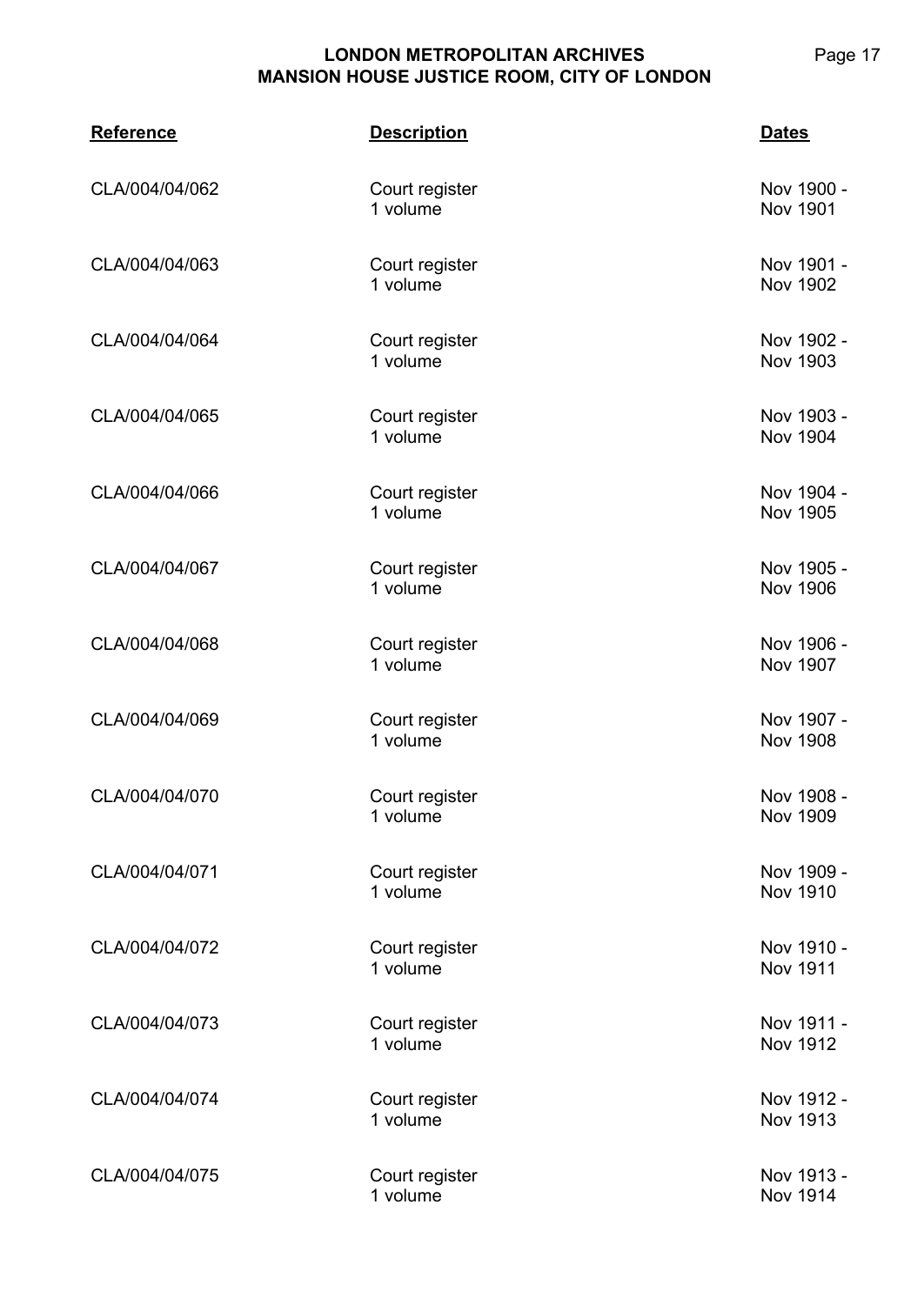| <b>Reference</b> | <b>Description</b>                             | <b>Dates</b>                      |
|------------------|------------------------------------------------|-----------------------------------|
| CLA/004/04/076   | Court register<br>1 volume                     | 9 Nov 1914 -<br>31 Mar 1915       |
| CLA/004/04/077   | Court register<br>Vol II<br>1 volume           | 1 Apr 1915 - 8<br><b>Nov 1915</b> |
| CLA/004/04/078   | Court register<br>Vol 1<br>1 volume            | 9 Nov 1915 -<br>27 May 1916       |
| CLA/004/04/079   | Court register<br>Vol <sub>2</sub><br>1 volume | 30 May 1916 -<br>8 Nov 1916       |
| CLA/004/04/080   | Court register<br>Vol 1<br>1 volume            | 9 Nov 1916 -<br>31 May 1917       |
| CLA/004/04/081   | Court register<br>Vol 2<br>1 volume            | 1 Jun 1917 - 8<br><b>Nov 1917</b> |
| CLA/004/04/082   | Court register<br>Vol 1<br>1 volume            | 9 Nov 1917 -<br>25 May 1918       |
| CLA/004/04/083   | Court register<br>Vol <sub>2</sub><br>1 volume | 27 May 1918 -<br>8 Nov 1918       |
| CLA/004/04/084   | Court register<br>Vol 1<br>1 volume            | 9 Nov 1918 - 6<br><b>Jun 1919</b> |
| CLA/004/04/085   | Court register<br>Vol 2<br>1 volume            | 10 Jun 1919 -<br>8 Nov 1919       |
| CLA/004/04/086   | Court register<br>Vol 1<br>1 volume            | 10 Nov 1919 -<br>20 May 1920      |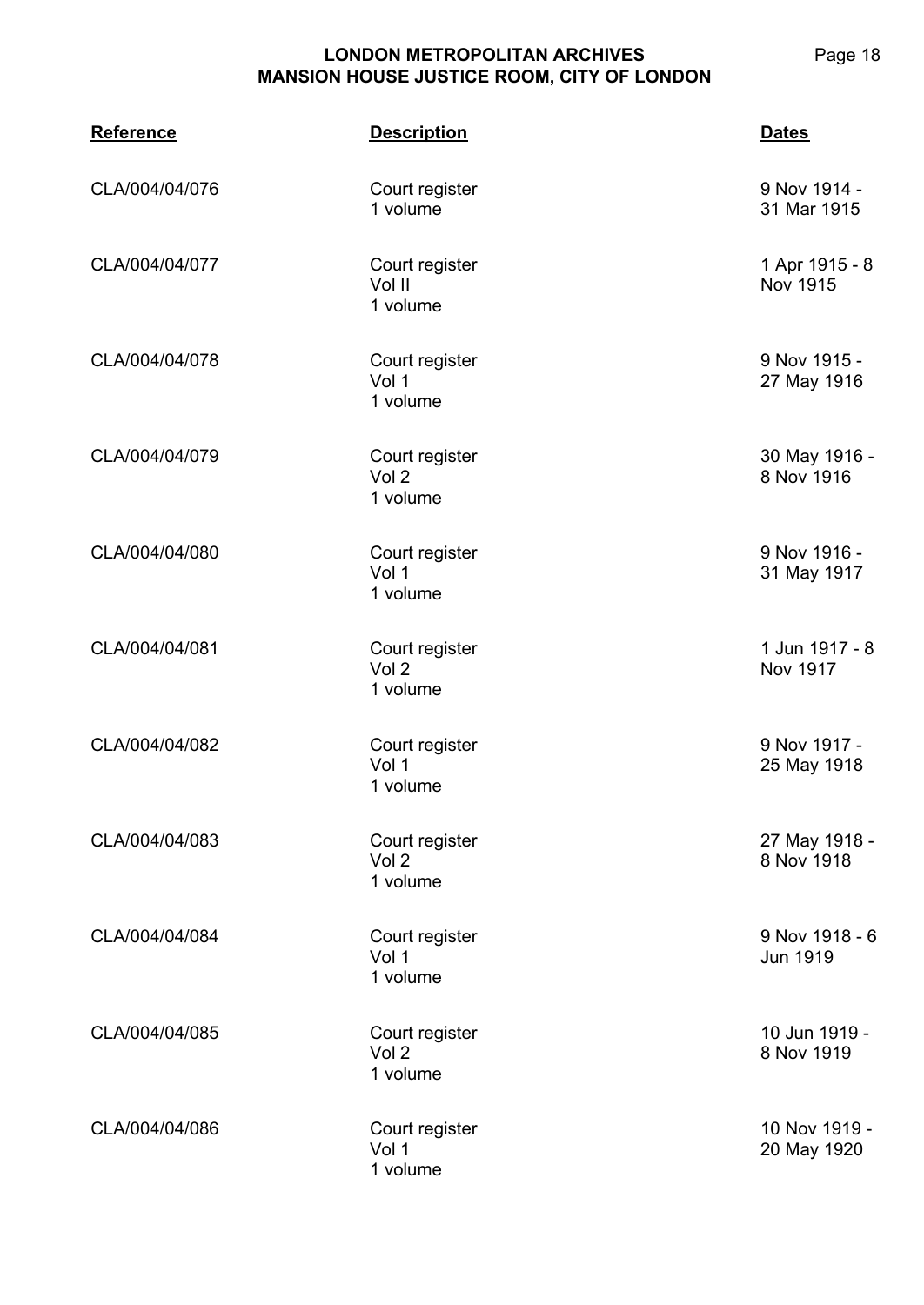**CLA/004 Reference Description Dates** CLA/004/04/087 Court register Vol 2 1 volume 7 May 1920 - 9 Nov 1920 CLA/004/04/088 Court register Vol 1 1 volume 10 Nov 1920 - 25 May 1921 CLA/004/04/089 Court register Vol 2 1 volume 26 May 1921 - 9 Nov 1921 CLA/004/04/090 Court register Vol 1 1 volume 10 Nov 1921 - 5 May 1922 CLA/004/04/091 Court register Vol 2 1 volume 6 May 1922 - 9 Nov 1922 CLA/004/04/092 Court register Vol 1 1 volume 10 Nov 1922 - 25 May 1923 CLA/004/04/093 Court register Vol 2 1 volume 26 May 1923 - 8 Nov 1923 CLA/004/04/094 Court register Vol 1 1 volume 9 Nov 1923 - 10 May 1924 CLA/004/04/095 Court register Vol 2 1 volume 12 May 1926 - 8 Nov 1924 CLA/004/04/096 Court register Vol 1 1 volume 10 Nov 1924 - 6 Jun 1925

CLA/004/04/097 Court register

Vol 2 1 volume

8 Jun 1925 - 7 Nov 1925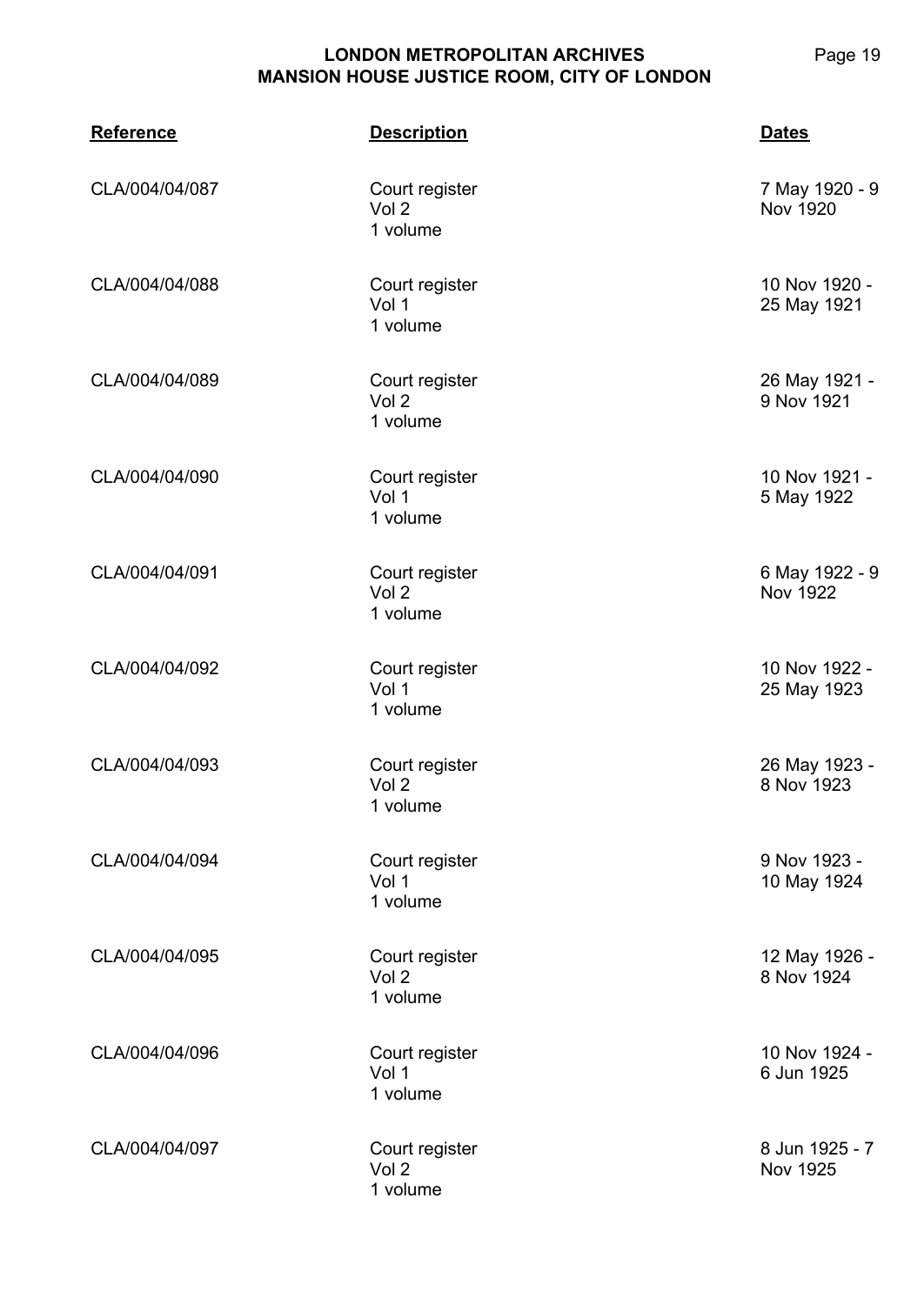**CLA/004 Reference Description Dates** CLA/004/04/098 Court register 1 volume 9 Nov 1925 - 6 Sep 1926 CLA/004/04/099 Court register 1 volume 7 Sep 1926 - 8 Jun 1927 CLA/004/04/100 Court register 1 volume 9 Jun 1927 - 2 Mar 1928 CLA/004/04/101 Court register 1 volume 8 Mar 1928 - 14 Dec 1928 CLA/004/04/102 Court register 1 volume 15 Dec 1928 - 14 Oct 1929 CLA/004/04/103 Court register 1 volume 15 Oct 1929 - 19 Sep 1930 CLA/004/04/104 Court register 1 volume 22 Sep 1930 - 26 Aug 1931 CLA/004/04/105 Court register 1 volume 27 Aug 1931 - 19 Jul 1932 CLA/004/04/106 Court register 1 volume 20 Jul 1932 - 13 Jun 1933 CLA/004/04/107 Court register 1 volume 14 Jun 1933 - 28 Mar 1934 CLA/004/04/108 Court register 1 volume 29 Mar 1934 - 17 Dec 1934 CLA/004/04/109 Court register 1 volume 18 Dec 1934 - 10 Oct 1935 CLA/004/04/110 Court register 1 volume 17 Oct 1935 - 5 Jun 1936

CLA/004/04/111 Court register 1 volume 8 Jun 1936 - 15 Jan 1937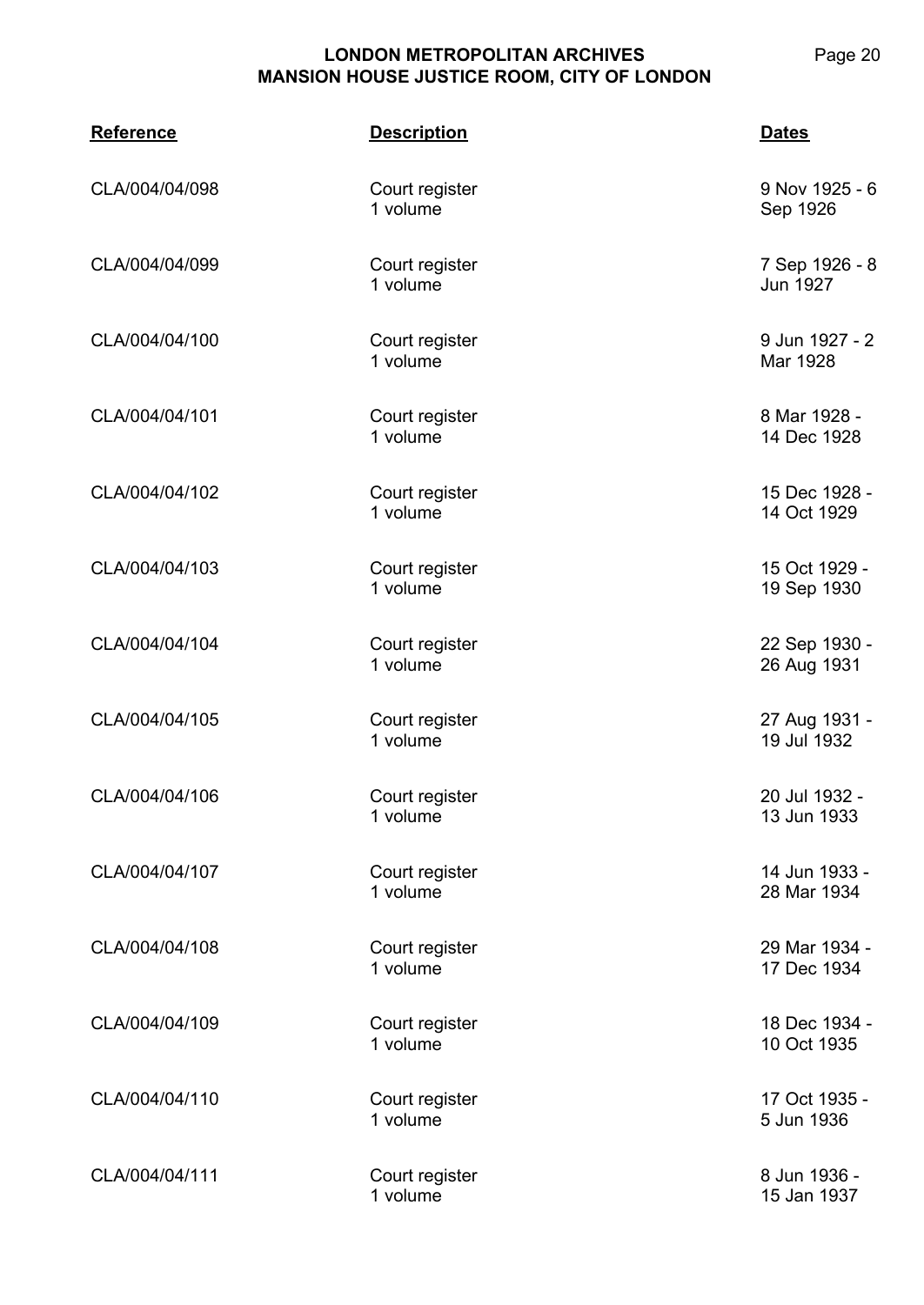| <b>Reference</b> | <b>Description</b>         | <b>Dates</b>                 |
|------------------|----------------------------|------------------------------|
| CLA/004/04/112   | Court register<br>1 volume | 18 Jan 1937 -<br>27 Aug 1937 |
| CLA/004/04/113   | Court register<br>1 volume | 30 Aug 1937 -<br>9 Mar 1938  |
| CLA/004/04/114   | Court register<br>1 volume | 10 Mar 1938 -<br>24 Nov 1938 |
| CLA/004/04/115   | Court register<br>1 volume | 25 Nov 1938 -<br>3 Oct 1939  |
| CLA/004/04/116   | Court register<br>1 volume | 4 Oct 1939 -<br>17 Jul 1940  |
| CLA/004/04/117   | Court register<br>1 volume | 18 Jul 1940 -<br>18 Jul 1941 |
| CLA/004/04/118   | Court register<br>1 volume | 21 Jul 1941 -<br>31 Dec 1942 |
| CLA/004/04/119   | Court register<br>1 volume | 1 Jan 1943 -<br>13 Jul 1944  |
| CLA/004/04/120   | Court register<br>1 volume | 17 Jul 1944 -<br>20 May 1946 |
| CLA/004/04/121   | Court register<br>1 volume | 21 May 1946 -<br>11 Sep 1947 |
| CLA/004/04/122   | Court register<br>1 volume | 12 Sep 1947 -<br>31 Aug 1948 |
| CLA/004/04/123   | Court register<br>1 volume | 1 Sep 1948 -<br>25 May 1949  |
| CLA/004/04/124   | Court register<br>1 volume | 26 May 1949 -<br>14 Arp 1950 |
| CLA/004/04/125   | Court register<br>1 volume | 1 Apr 1950 -<br>31 Jan 1951  |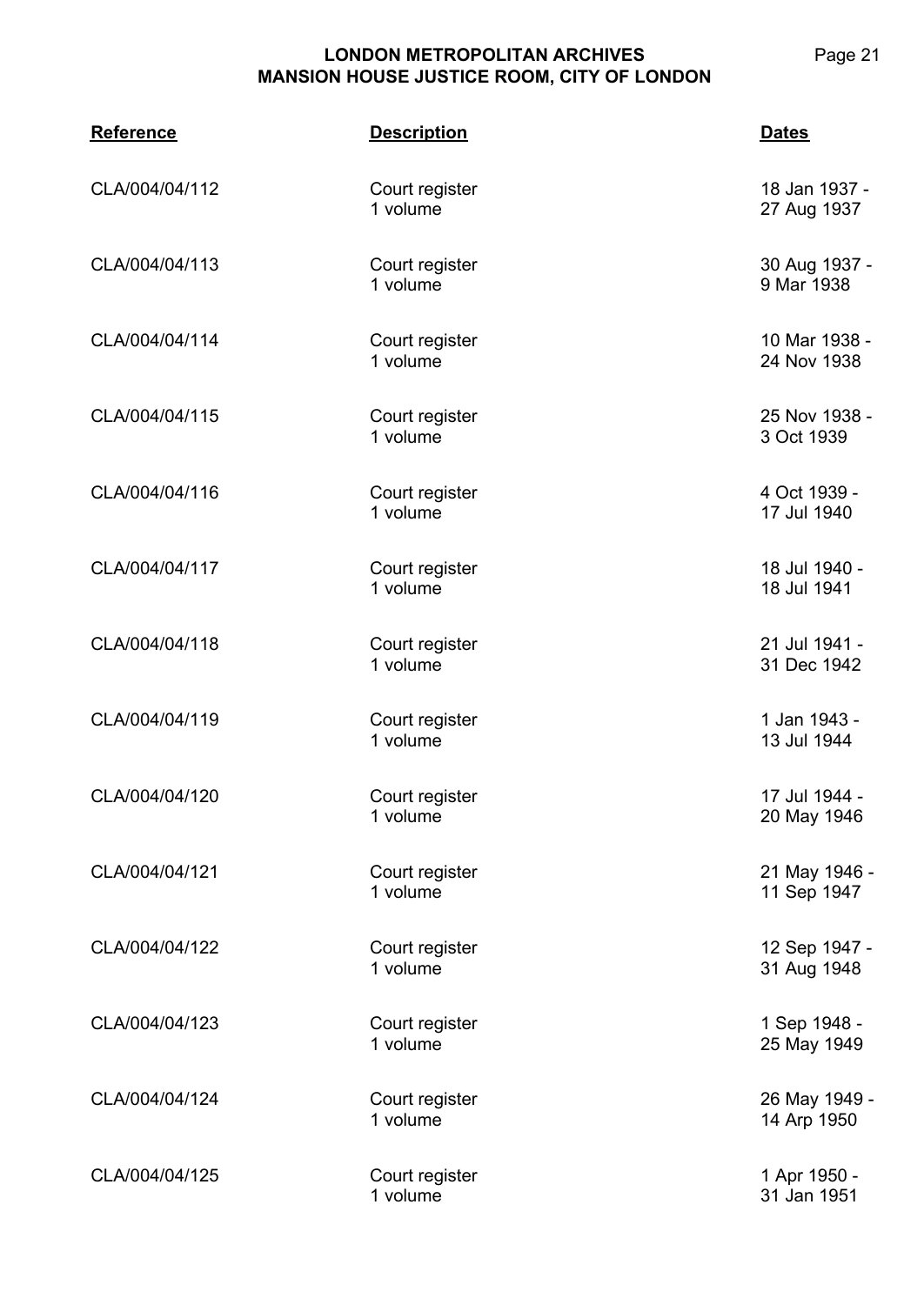**CLA/004 Reference Description Dates** CLA/004/04/126 Court register 1 volume 1 Feb 1951 - 7 Dec 1951 CLA/004/04/127 Court register 1 volume 10 Dec 1951 - 30 Jul 1952 CLA/004/04/128 Court register 1 volume 31 Jul 1952 - 9 Apr 1953 CLA/004/04/129 Court register 1 volume 10 Apr 1953 - 11 Dec 1953 CLA/004/04/130 Court register 1 volume 14 Dec 1953 - 26 Jul 1954 CLA/004/04/131 Court register 1 volume 27 Jul 1954 - 14 Apr 1955 CLA/004/04/132 Court register 1 volume 15 Apr 1955 - 13 Jan 1956 CLA/004/04/133 Court register 1 volume 16 Jan 1956 - 16 Oct 1956 CLA/004/04/134 Court register 1 volume 17 Oct 1956 - 11 Jun 1957 CLA/004/04/135 Court register 1 volume 12 Jun 1957 - 7 Feb 1958 CLA/004/04/136 Court register 1 volume 10 Feb 1958 - 16 Sep 1958 CLA/004/04/137 Court register 1 volume 17 Sep 1958 - 9 Mar 1959 CLA/004/04/138 Court register 1 volume 10 Mar 1959 - 14 Oct 1959 CLA/004/04/139 Court register Tuesday, Thursday, Saturday 1 volume 15 Oct 1959 - 1 Dec 1960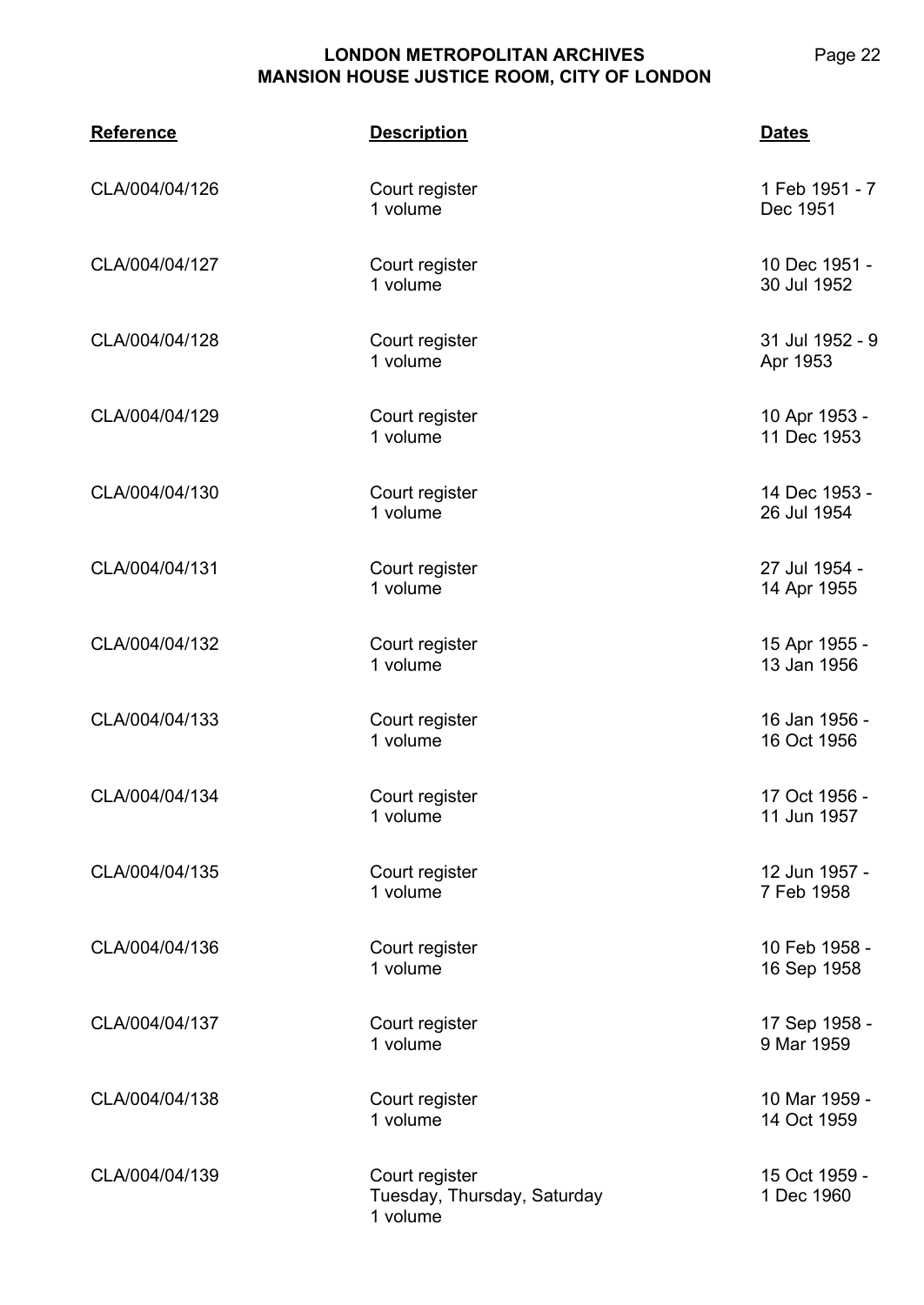| <b>Reference</b> | <b>Description</b>                                        | <b>Dates</b>                 |
|------------------|-----------------------------------------------------------|------------------------------|
| CLA/004/04/140   | Court register<br>Monday, Wednesday, Friday<br>1 volume   | 16 Oct 1959 -<br>1 Jul 1960  |
| CLA/004/04/141   | Court register<br>Tuesday, Thursday, Saturday<br>1 volume | 3 Dec 1960 -<br>28 Nov 1961  |
| CLA/004/04/142   | Court register<br>Monday, Wednesday, Friday<br>1 volume   | 4 Jul 1960 - 24<br>Mar 1961  |
| CLA/004/04/143   | Court register<br>Tuesday, Thursday, Saturday<br>1 volume | 30 Nov 1961 -<br>2 Oct 1962  |
| CLA/004/04/144   | Court register<br>Monday, Wednesday, Friday<br>1 volume   | 27 Mar 1961 -<br>11 Dec 1961 |
| CLA/004/04/145   | Court register<br>Tuesday, Thursday, Saturday<br>1 volume | 4 Oct 1962 -<br>10 Nov 1962  |
| CLA/004/04/146   | Court register<br>Monday, Wednesday, Friday<br>1 volume   | 13 Dec 1961 -<br>20 Jun 1962 |
| CLA/004/04/147   | Court register<br>Tuesday, Thursday, Saturday<br>1 volume | 8 Nov 1962 -<br>30 Apr 1963  |
| CLA/004/04/148   | Court register<br>Monday, Wednesday, Friday<br>1 volume   | 22 Jun 1962 -<br>9 Nov 1962  |
| CLA/004/04/149   | Court register<br>1 volume                                | 1 May 1963 -<br>31 Dec 1963  |
| CLA/004/04/150   | Court register<br>1 volume                                | Jan - Jun 1964               |
| CLA/004/04/151   | Court register<br>1 volume                                | Jul - Dec 1964               |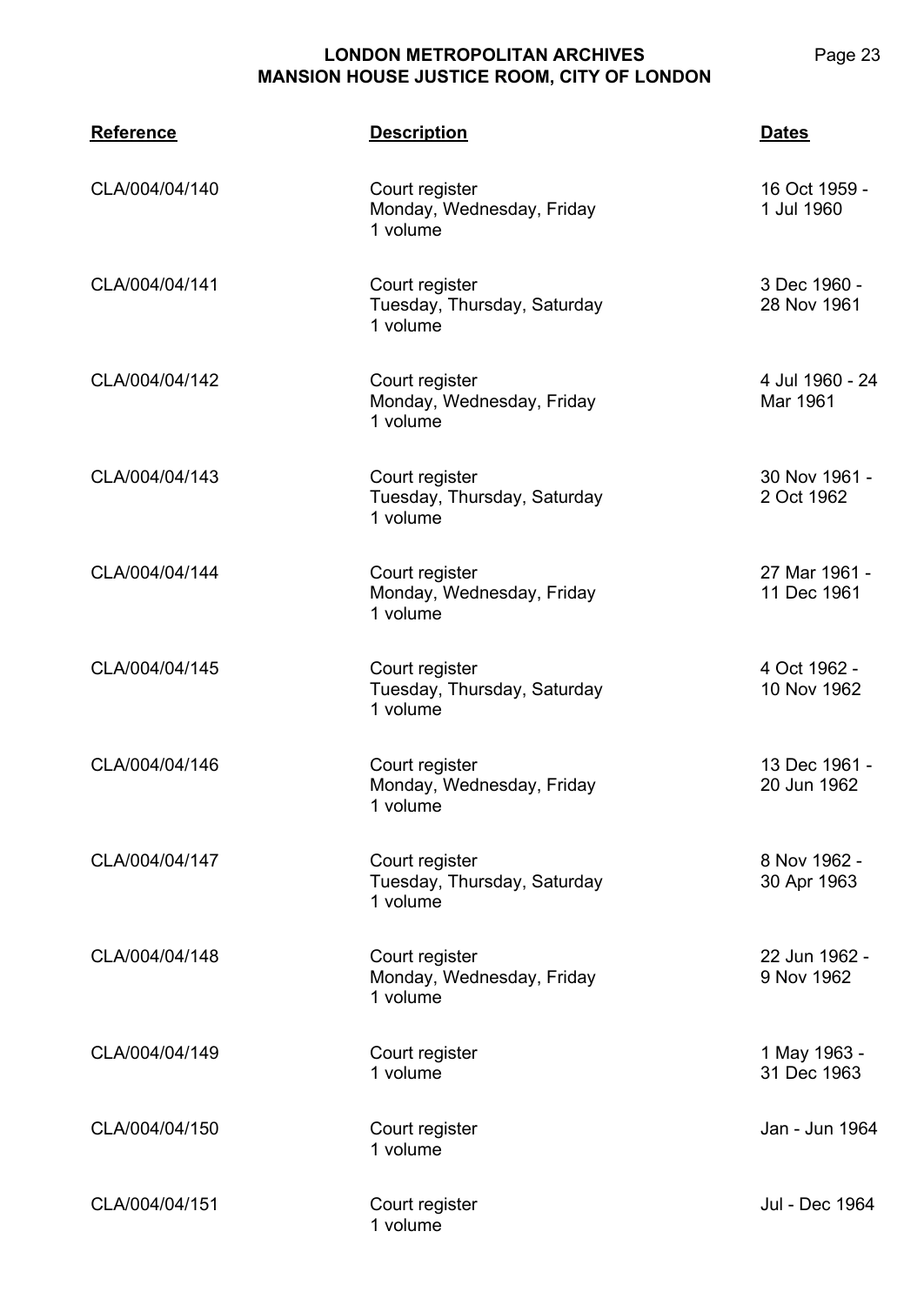| <b>Reference</b> | <b>Description</b>         | <b>Dates</b>   |
|------------------|----------------------------|----------------|
| CLA/004/04/152   | Court register<br>1 volume | Jan - Jun 1965 |
| CLA/004/04/153   | Court register<br>1 volume | Jul - Dec 1965 |
| CLA/004/04/154   | Court register<br>1 volume | Jan - Jun 1966 |
| CLA/004/04/155   | Court register<br>1 volume | Jul - Dec 1966 |
| CLA/004/04/156   | Court register<br>1 volume | Jan - Jun 1967 |
| CLA/004/04/157   | Court register<br>1 volume | Jul - Dec 1967 |
| CLA/004/04/158   | Court register<br>1 volume | Jan - Jun 1968 |
| CLA/004/04/159   | Court register<br>1 volume | Jul - Dec 1968 |
| CLA/004/04/160   | Court register<br>1 volume | Jan - Jun 1969 |
| CLA/004/04/161   | Court register<br>1 volume | Jul - Dec 1969 |
| CLA/004/04/162   | Court register<br>1 volume | Jan - Jun 1970 |
| CLA/004/04/163   | Court register<br>1 volume | Jul - Dec 1970 |
| CLA/004/04/164   | Court register<br>1 volume | Jan - Jun 1971 |
| CLA/004/04/165   | Court register<br>1 volume | Jul - Dec 1971 |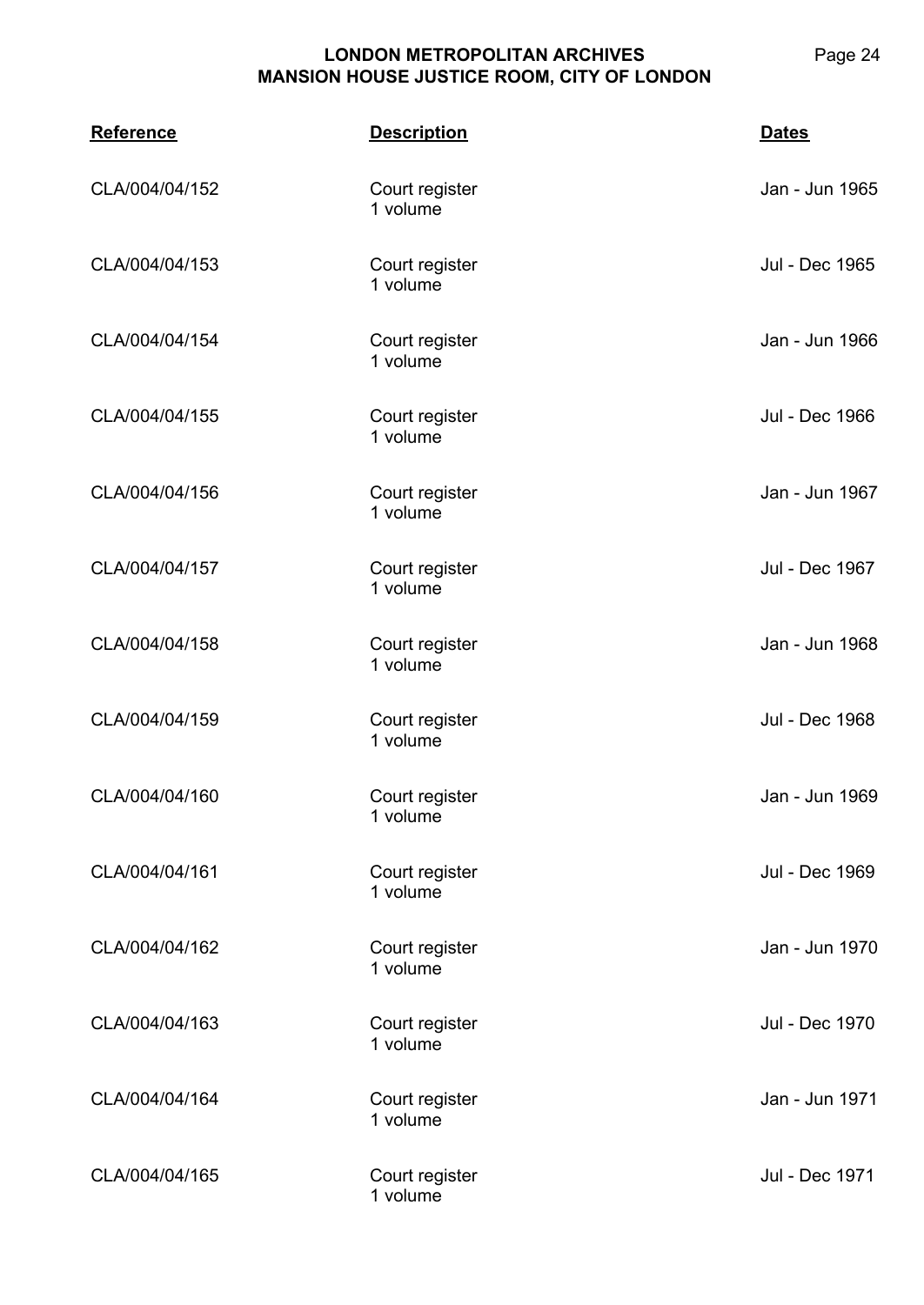| <b>Reference</b> | <b>Description</b>         | <b>Dates</b>   |
|------------------|----------------------------|----------------|
| CLA/004/04/166   | Court register<br>1 volume | Jan - Jun 1972 |
| CLA/004/04/167   | Court register<br>1 volume | Jul - Dec 1972 |
| CLA/004/04/168   | Court register<br>1 volume | Jan - Jun 1973 |
| CLA/004/04/169   | Court register<br>1 volume | Jul - Dec 1973 |
| CLA/004/04/170   | Court register<br>1 volume | Jan - Jun 1974 |
| CLA/004/04/171   | Court register<br>1 volume | Jul - Dec 1974 |
| CLA/004/04/172   | Court register<br>1 volume | Jan - Jun 1975 |
| CLA/004/04/173   | Court register<br>1 volume | Jul - Dec 1975 |
| CLA/004/04/174   | Court register<br>1 volume | Jan - Jun 1976 |
| CLA/004/04/175   | Court register<br>1 volume | Jul - Dec 1976 |
| CLA/004/04/176   | Court register<br>1 volume | Jan - Jun 1977 |
| CLA/004/04/177   | Court register<br>1 volume | Jul - Dec 1977 |
| CLA/004/04/178   | Court register<br>1 volume | Jan - Jun 1978 |
| CLA/004/04/179   | Court register<br>1 volume | Jul - Dec 1978 |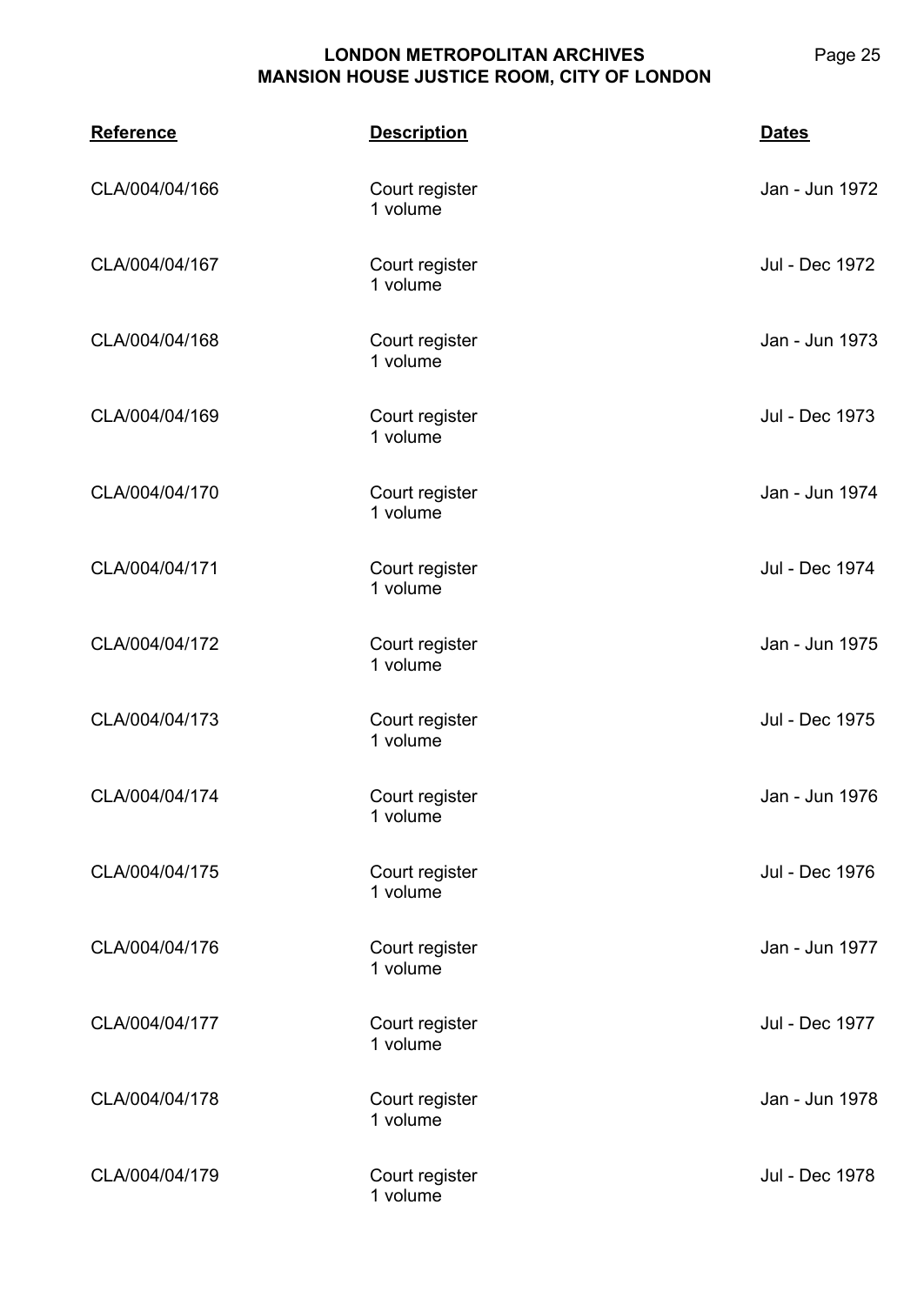| <b>Reference</b>                                   | <b>Description</b>                                                         | <b>Dates</b>            |
|----------------------------------------------------|----------------------------------------------------------------------------|-------------------------|
| CLA/004/04/180                                     | Court register<br>1 volume                                                 | Jan - Jun 1979          |
| CLA/004/04/181                                     | Court register<br>1 volume                                                 | Jul - Dec 1979          |
| CLA/004/04/182                                     | Court register<br>1 volume                                                 | Jan - Jun 1980          |
| CLA/004/04/183                                     | Court register<br>1 volume                                                 | Jul - Dec 1980          |
| CLA/004/04/184                                     | Court register<br>1 volume                                                 | Jan - Jun 1981          |
| CLA/004/04/185                                     | Court register<br>1 volume                                                 | Jul - Dec 1981          |
| CLA/004/04/186                                     | Court register<br>1 volume                                                 | Jan - Jun 1982          |
| CLA/004/04/187                                     | Court register<br>1 volume                                                 | Jul - Dec 1982          |
| CLA/004/04/188<br>Not available for general access | Court register<br>1 volume                                                 | Jan - Jul 1983          |
| CLA/004/04/189<br>Not available for general access | Court register<br>Courts held 10, 16, 17, 18, 19 & 20 Sep 1985<br>1 volume | 10 - 20 Sep<br>1985     |
| CLA/004/04/190<br>Not available for general access | Court register<br>1 volume                                                 | 23 Sep - 4 Oct<br>1985  |
| CLA/004/04/191<br>Not available for general access | Court register<br>1 volume                                                 | 7 - 16 Oct<br>1985      |
| CLA/004/04/192<br>Not available for general access | Court register<br>1 volume                                                 | 17 - 29 Oct<br>1985     |
| CLA/004/04/193<br>Not available for general access | Court register<br>1 volume                                                 | 30 Oct - 11<br>Nov 1985 |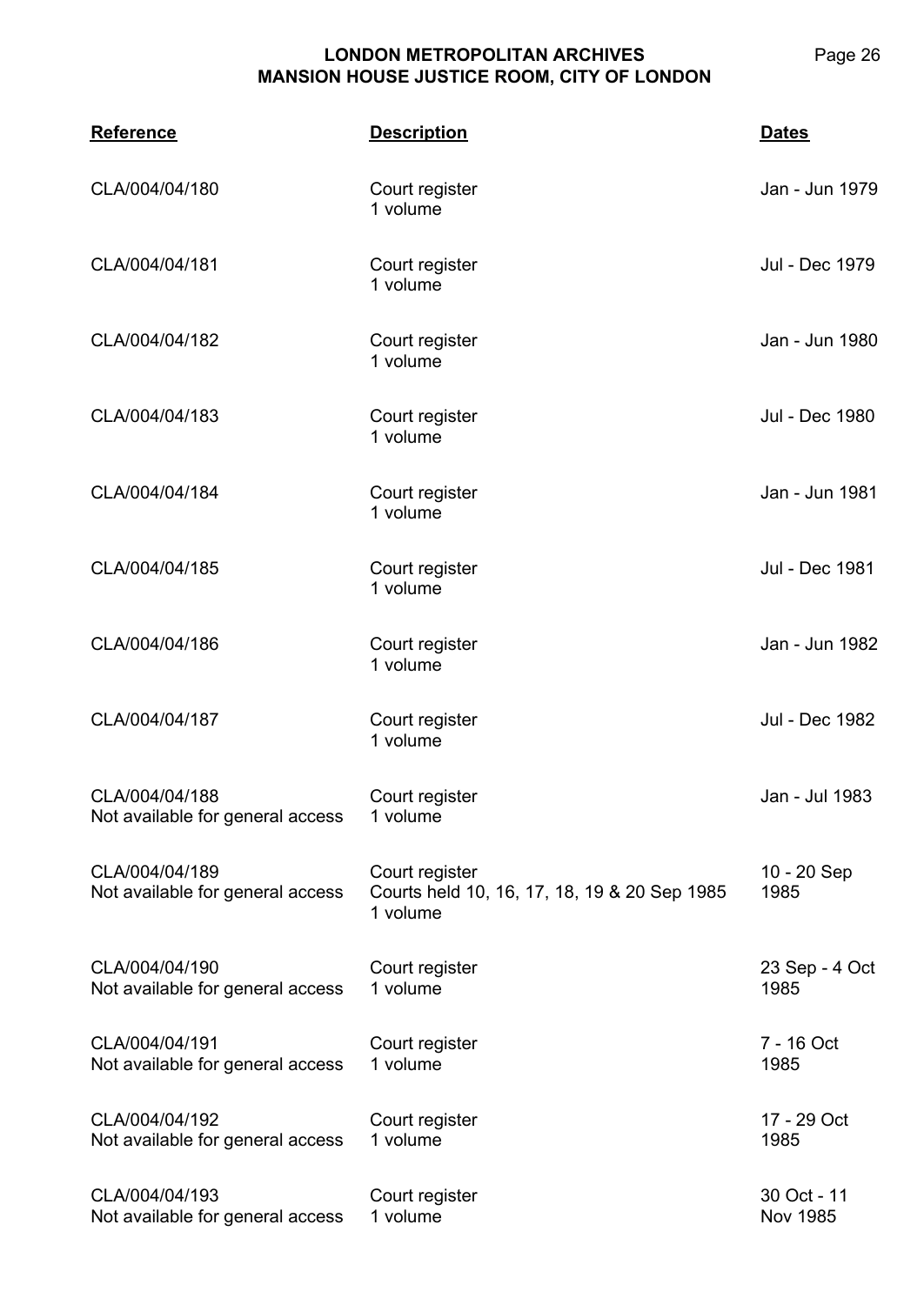| <b>Reference</b>                                   | <b>Description</b>                                                             | <b>Dates</b>        |
|----------------------------------------------------|--------------------------------------------------------------------------------|---------------------|
| CLA/004/04/194                                     | Court register                                                                 | 12 - 21 Nov         |
| Not available for general access                   | 1 volume                                                                       | 1985                |
| CLA/004/04/195                                     | Court register                                                                 | 22 Nov - 02         |
| Not available for general access                   | 1 volume                                                                       | Dec 1985            |
| CLA/004/04/196<br>Not available for general access | Court register<br>Courts held 3, 5, 6, 9, 10, 11, 12 & 13 Dec 1985<br>1 volume | 3 - 13 Dec<br>1985  |
| CLA/004/04/197<br>Not available for general access | Court register<br>Courts held 16, 17, 18, 19, 20 & 31 Dec 1985<br>1 volume     | 16 - 31 Dec<br>1985 |
| CLA/004/04/198                                     | Court register                                                                 | 2 - 10 Jan          |
| Not available for general access                   | 1 volume                                                                       | 1986                |
| CLA/004/04/199                                     | Court register                                                                 | 13 - 22 Jan         |
| Not available for general access                   | 1 volume                                                                       | 1986                |
| CLA/004/04/200                                     | Court register                                                                 | 23 - 31 Jan         |
| Not available for general access                   | 1 volume                                                                       | 1986                |
| CLA/004/04/201                                     | Court register                                                                 | 3 - 12 Feb          |
| Not available for general access                   | 1 volume                                                                       | 1986                |
| CLA/004/04/202                                     | Court register                                                                 | 13 - 24 Feb         |
| Not available for general access                   | 1 volume                                                                       | 1986                |
| CLA/004/04/203                                     | Court register                                                                 | 25 Feb - 7 Mar      |
| Not available for general access                   | 1 volume                                                                       | 1986                |
| CLA/004/04/204                                     | Court register                                                                 | 10 - 21 Mar         |
| Not available for general access                   | 1 volume                                                                       | 1986                |
| CLA/004/04/205                                     | Court register                                                                 | 24 Mar - 8 Apr      |
| Not available for general access                   | 1 volume                                                                       | 1986                |
| CLA/004/04/206                                     | Court register                                                                 | 9 - 18 Apr          |
| Not available for general access                   | 1 volume                                                                       | 1986                |
| CLA/004/04/207                                     | Court register                                                                 | 21 - 25 Apr         |
| Not available for general access                   | 1 volume                                                                       | 1986                |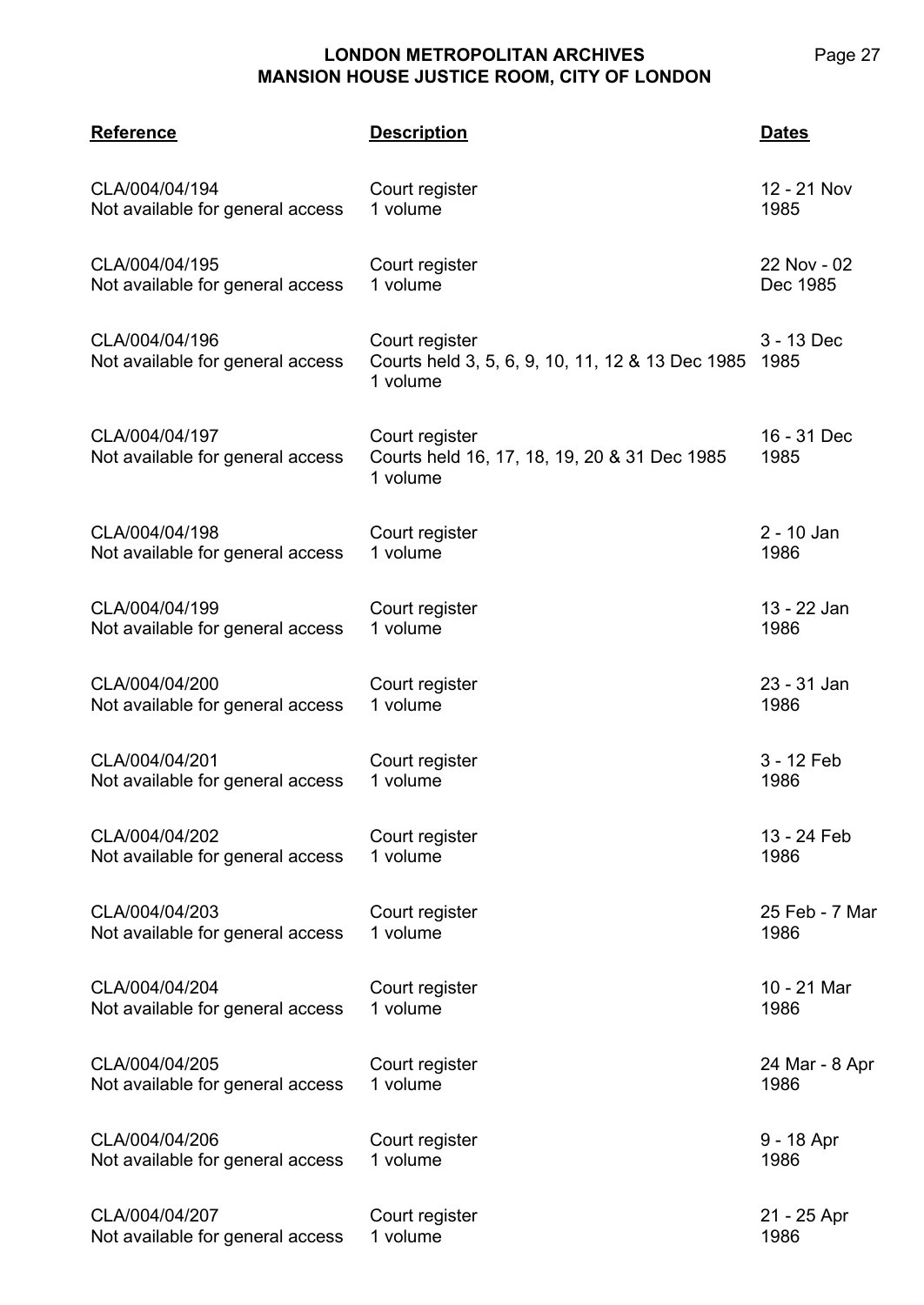# **LONDON METROPOLITAN ARCHIVES MANSION HOUSE JUSTICE ROOM,**

| ARCHIVES         |     | Page |
|------------------|-----|------|
| , CITY OF LONDON |     |      |
|                  | - - |      |

| <b>Reference</b>                                   | <b>Description</b>         | <b>Dates</b>    |
|----------------------------------------------------|----------------------------|-----------------|
| CLA/004/04/208                                     | Court register             | 28 Apr - 14     |
| Not available for general access                   | 1 volume                   | May 1986        |
| CLA/004/04/209                                     | Court register             | 15 - 30 May     |
| Not available for general access                   | 1 volume                   | 1986            |
| CLA/004/04/210                                     | Court register             | 2 - 19 Jun      |
| Not available for general access                   | 1 volume                   | 1986            |
| CLA/004/04/211                                     | Court register             | 20 Jun - 4 Jul  |
| Not available for general access                   | 1 volume                   | 1986            |
| CLA/004/04/212<br>Not available for general access | Court register<br>1 volume | 7 - 18 Jul 1986 |
| CLA/004/04/213                                     | Court register             | 21 Jul - 12 Aug |
| Not available for general access                   | 1 volume                   | 1986            |
| CLA/004/04/214                                     | Court register             | 13 - 26 Aug     |
| Not available for general access                   | 1 volume                   | 1986            |
| CLA/004/04/215                                     | Court register             | 27 Aug - 10     |
| Not available for general access                   | 1 volume                   | Sep 1986        |
| CLA/004/04/216                                     | Court register             | 11 - 25 Sep     |
| Not available for general access                   | 1 volume                   | 1986            |
| CLA/004/04/217                                     | Court register             | 26 Sep - 2 Oct  |
| Not available for general access                   | 1 volume                   | 1986            |
| CLA/004/04/218<br>Not available for general access | Court register<br>1 volume | 3 - 9 Oct 1986  |
| CLA/004/04/219                                     | Court register             | 10 - 17 Oct     |
| Not available for general access                   | 1 volume                   | 1986            |
| CLA/004/04/220                                     | Court register             | 20 - 27 Oct     |
| Not available for general access                   | 1 volume                   | 1986            |
| CLA/004/04/221                                     | Court register             | 28 Oct - 4 Nov  |
| Not available for general access                   | 1 volume                   | 1986            |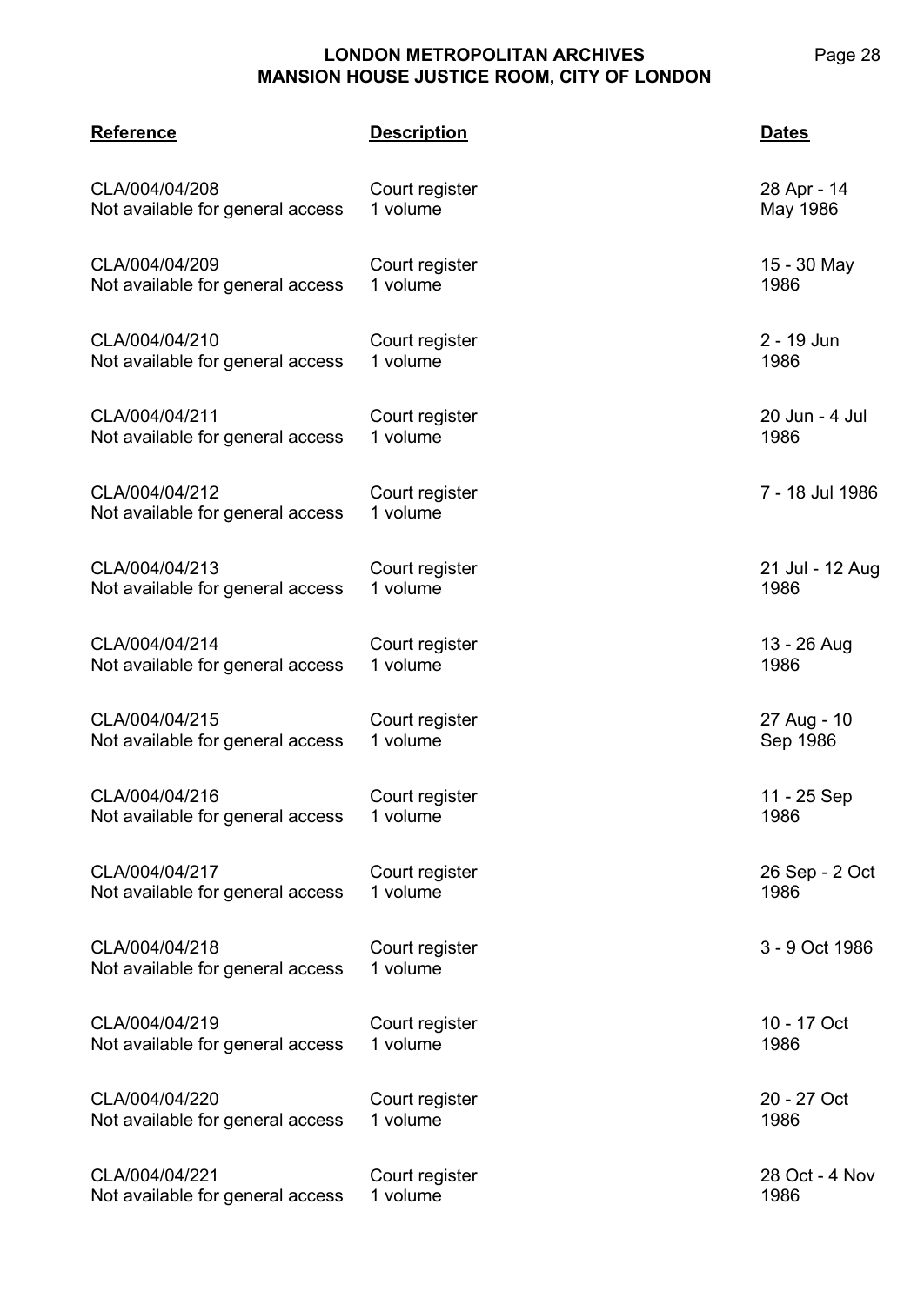| <b>Reference</b>                 | <b>Description</b>                 | <u>Dates</u>   |
|----------------------------------|------------------------------------|----------------|
| CLA/004/04/222                   | Court register                     | 5 - 11 Nov     |
| Not available for general access | 1 volume                           | 1986           |
| CLA/004/04/223                   | Court register                     | 12 - 21 Nov    |
| Not available for general access | 1 volume                           | 1986           |
| CLA/004/04/224                   | Court register                     | 24 Nov - 5 Dec |
| Not available for general access | 1 volume                           | 1986           |
| CLA/004/04/225                   | Court register                     | 8 Nov - 19 Dec |
| Not available for general access | 1 volume                           | 1986           |
| CLA/004/04/226                   | <b>Court Register</b>              | 12 Jan 1987 -  |
| Not available for general access | Former reference: ACCN/1999/182/1  | 19 Jan 1987    |
| CLA/004/04/227                   | <b>Court Register</b>              | 20 Jan 1987 -  |
| Not available for general access | Former reference: ACCN/1999/182/2  | 30 Jan 1987    |
| CLA/004/04/228                   | <b>Court Register</b>              | 02 Feb 1987 -  |
| Not available for general access | Former reference: ACCN/1999/182/3  | 13 Feb 1987    |
| CLA/004/04/229                   | <b>Court Register</b>              | 16 Feb 1987 -  |
| Not available for general access | Former reference: ACCN/1999/182/4  | 02 Mar 1987    |
| CLA/004/04/230                   | <b>Court Register</b>              | 03 Mar 1987 -  |
| Not available for general access | Former reference: ACCN/1999/182/5  | 17 Mar 1987    |
| CLA/004/04/231                   | <b>Court Register</b>              | 18 Mar 1987 -  |
| Not available for general access | Former reference: ACCN/1999/182/6  | 09 Apr 1987    |
| CLA/004/04/232                   | <b>Court Register</b>              | 10 Apr 1987 -  |
| Not available for general access | Former reference: ACCN/1999/182/7  | 30 Apr 1987    |
| CLA/004/04/233                   | <b>Court Register</b>              | 01 May 1987 -  |
| Not available for general access | Former reference: ACCN/1999/182/8  | 22 May 1987    |
| CLA/004/04/234                   | <b>Court Register</b>              | 26 May 1987 -  |
| Not available for general access | Former reference: ACCN/1999/182/9  | 10 Jun 1987    |
| CLA/004/04/235                   | <b>Court Register</b>              | 11 Jun 1987 -  |
| Not available for general access | Former reference: ACCN/1999/182/10 | 30 Jun 1987    |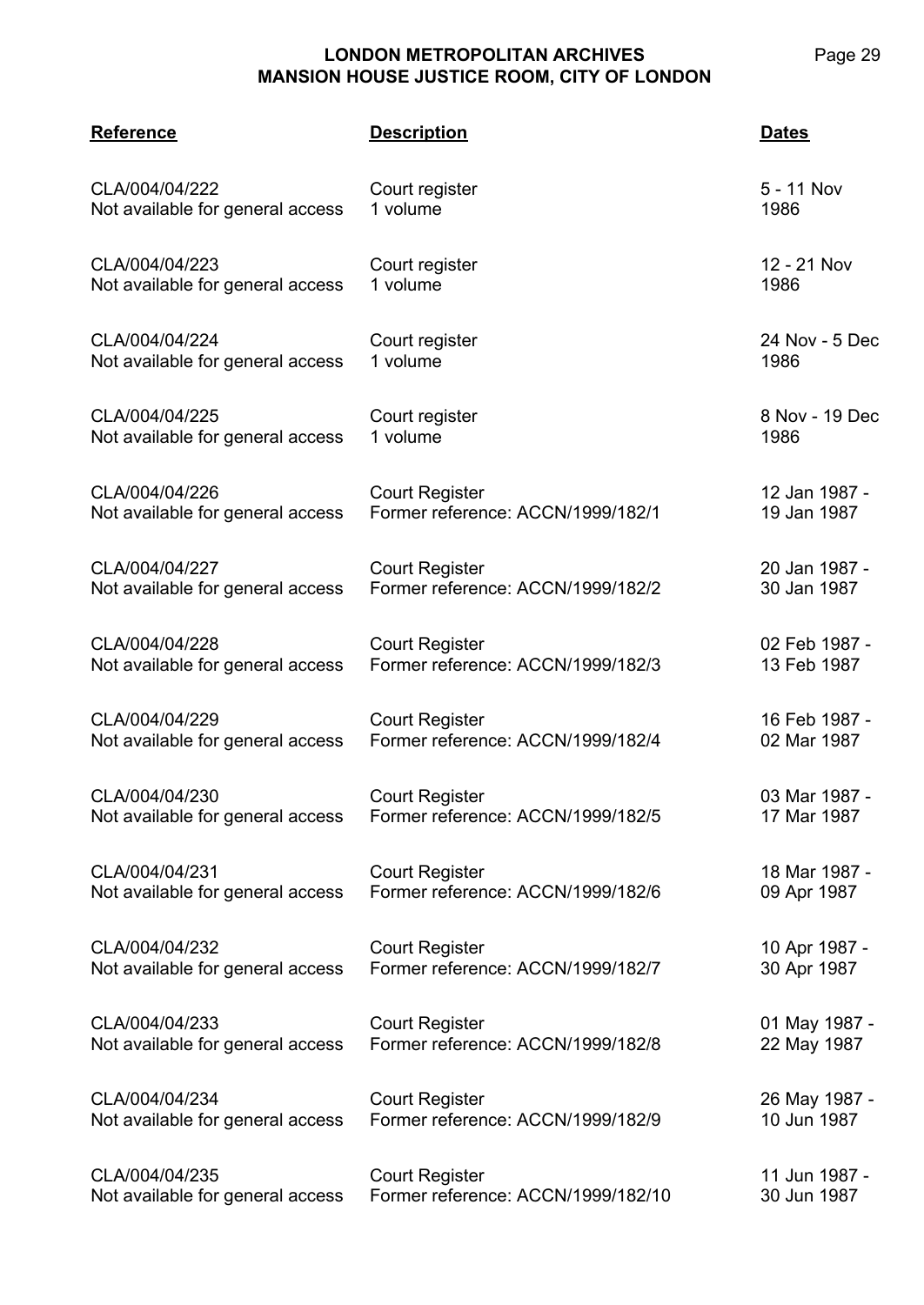| <b>Reference</b>                 | <b>Description</b>                 | <b>Dates</b>  |
|----------------------------------|------------------------------------|---------------|
| CLA/004/04/236                   | <b>Court Register</b>              | 01 Jul 1987 - |
| Not available for general access | Former reference: ACCN/1999/182/11 | 17 Jul 1987   |
| CLA/004/04/237                   | <b>Court Register</b>              | 20 Jul 1987 - |
| Not available for general access | Former reference: ACCN/1999/182/12 | 10 Aug 1987   |
| CLA/004/04/238                   | <b>Court Register</b>              | 11 Aug 1987 - |
| Not available for general access | Former reference: ACCN/1999/182/13 | 07 Sep 1987   |
| CLA/004/04/239                   | <b>Court Register</b>              | 08 Sep 1987 - |
| Not available for general access | Former reference: ACCN/1999/182/14 | 30 Sep 1987   |
| CLA/004/04/240                   | <b>Court Register</b>              | 01 Oct 1987 - |
| Not available for general access | Former reference: ACCN/1999/182/15 | 30 Oct 1987   |
| CLA/004/04/241                   | <b>Court Register</b>              | 02 Nov 1987 - |
| Not available for general access | Former reference: ACCN/1999/182/16 | 27 Nov 1987   |
| CLA/004/04/242                   | <b>Court Register</b>              | 30 Nov 1987 - |
| Not available for general access | Former reference: ACCN/1999/182/17 | 15 Dec 1987   |
| CLA/004/04/243                   | <b>Court Register</b>              | 16 Dec 1987 - |
| Not available for general access | Former reference: ACCN/1999/182/18 | 07 Jan 1988   |
| CLA/004/04/244                   | <b>Court Register</b>              | 08 Jan 1988 - |
| Not available for general access | Former reference: ACCN/1999/182/19 | 27 Jan 1988   |
| CLA/004/04/245                   | <b>Court Register</b>              | 28 Jan 1988 - |
| Not available for general access | Former reference: ACCN/1999/182/20 | 15 Feb 1988   |
| CLA/004/04/246                   | <b>Court Register</b>              | 16 Feb 1988 - |
| Not available for general access | Former reference: ACCN/1999/182/21 | 04 Mar 1988   |
| CLA/004/04/247                   | <b>Court Register</b>              | 07 Mar 1988 - |
| Not available for general access | Former reference: ACCN/1999/182/22 | 22 Mar 1988   |
| CLA/004/04/248                   | <b>Court Register</b>              | 23 Mar 1988 - |
| Not available for general access | Former reference: ACCN/1999/182/23 | 14 Apr 1988   |
| CLA/004/04/249                   | <b>Court Register</b>              | 15 Apr 1988 - |
| Not available for general access | Former reference: ACCN/1999/182/24 | 29 Apr 1988   |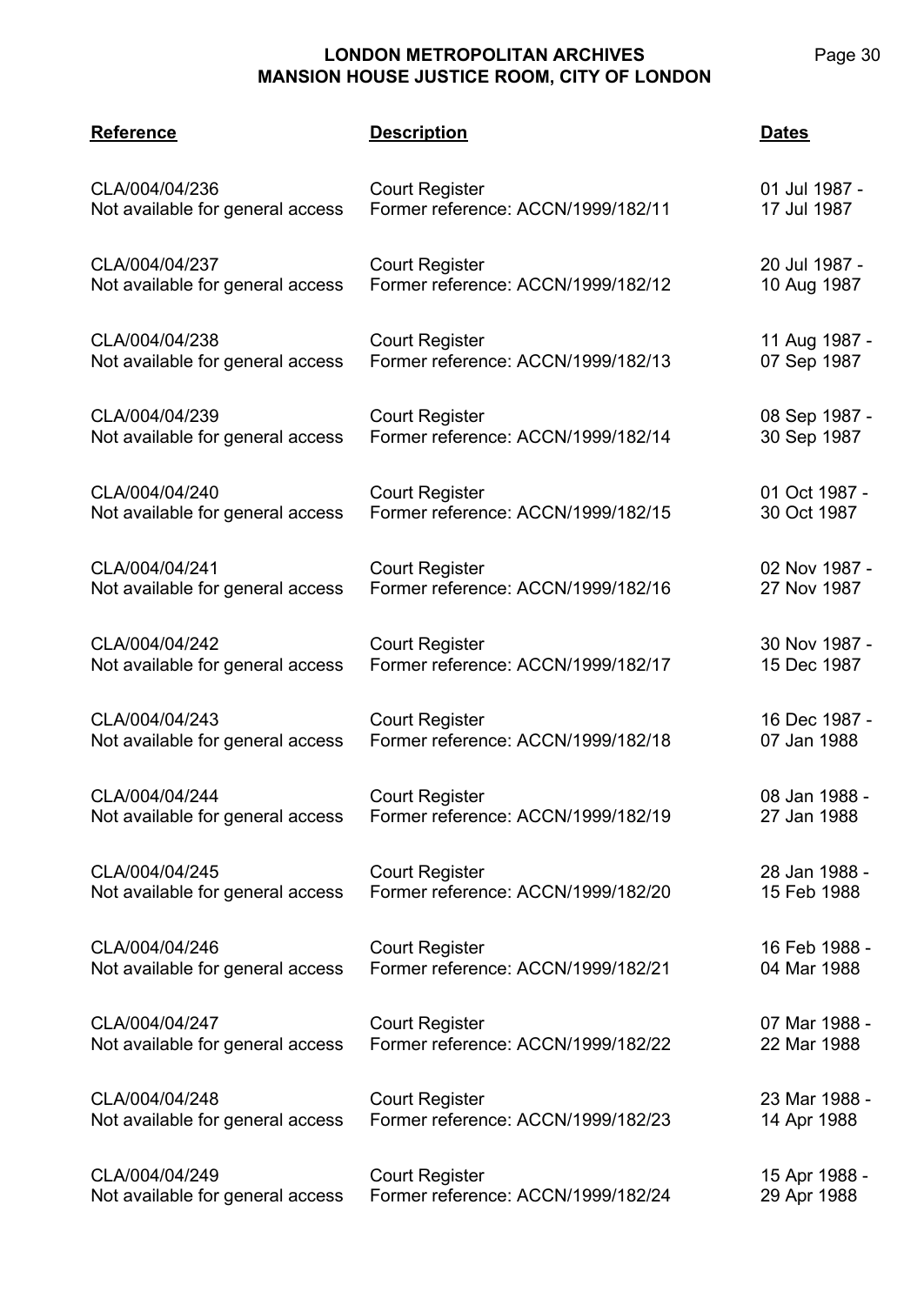# **LONDON METROPOLITAN ARCHIVES**

**MANSION HOUSE JUSTICE ROOM, CITY OF LONDON CLA/004 Reference Description Dates** CLA/004/04/250 Not available for general access Court Register Former reference: ACCN/1999/182/25 03 May 1988 - 13 May 1988 CLA/004/04/251 Not available for general access Court Register Former reference: ACCN/1999/182/26 16 May 1988 - 02 Jun 1988 CLA/004/04/252 Not available for general access Court Register Former reference: ACCN/1999/182/27 03 Jun 1988 - 21 Jun 1988 CLA/004/04/253 Not available for general access Court Register Former reference: ACCN/1999/182/28 22 Jun 1988 - 15 Jul 1988 CLA/004/04/254 Not available for general access Court Register Former reference: ACCN/1999/182/29 18 Jul 1988 - 21 Jul 1988 CLA/004/04/255 Not available for general access Court Register Former reference: ACCN/1999/182/30 22 Jul 1988 - 29 Jul 1988 CLA/004/04/256 Not available for general access Court Register Former reference: ACCN/1999/182/31 01 Aug 1988 - 04 Aug 1988

CLA/004/04/257 Not available for general access Court Register Former reference: ACCN/1999/182/32

CLA/004/04/258 Not available for general access Court Register Former reference: ACCN/1999/182/33 15 Aug 1988 - 19 Aug 1988

Court Register

Court Register

Court Register

CLA/004/04/259 Not available for general access

CLA/004/04/260 Not available for general access

CLA/004/04/261 Not available for general access

CLA/004/04/262 Not available for general access Court Register Former reference: ACCN/1999/182/37 12 Sep 1988 - 15 Sep 1988

Former reference: ACCN/1999/182/34

Former reference: ACCN/1999/182/35

Former reference: ACCN/1999/182/36

CLA/004/04/263 Not available for general access Court Register Former reference: ACCN/1999/182/38 16 Sep 1988 - 22 Sep 1988

05 Aug 1988 - 12 Aug 1988

22 Aug 1988 - 26 Aug 1988

30 Aug 1988 - 02 Sep 1988

05 Sep 1988 - 09 Sep 1988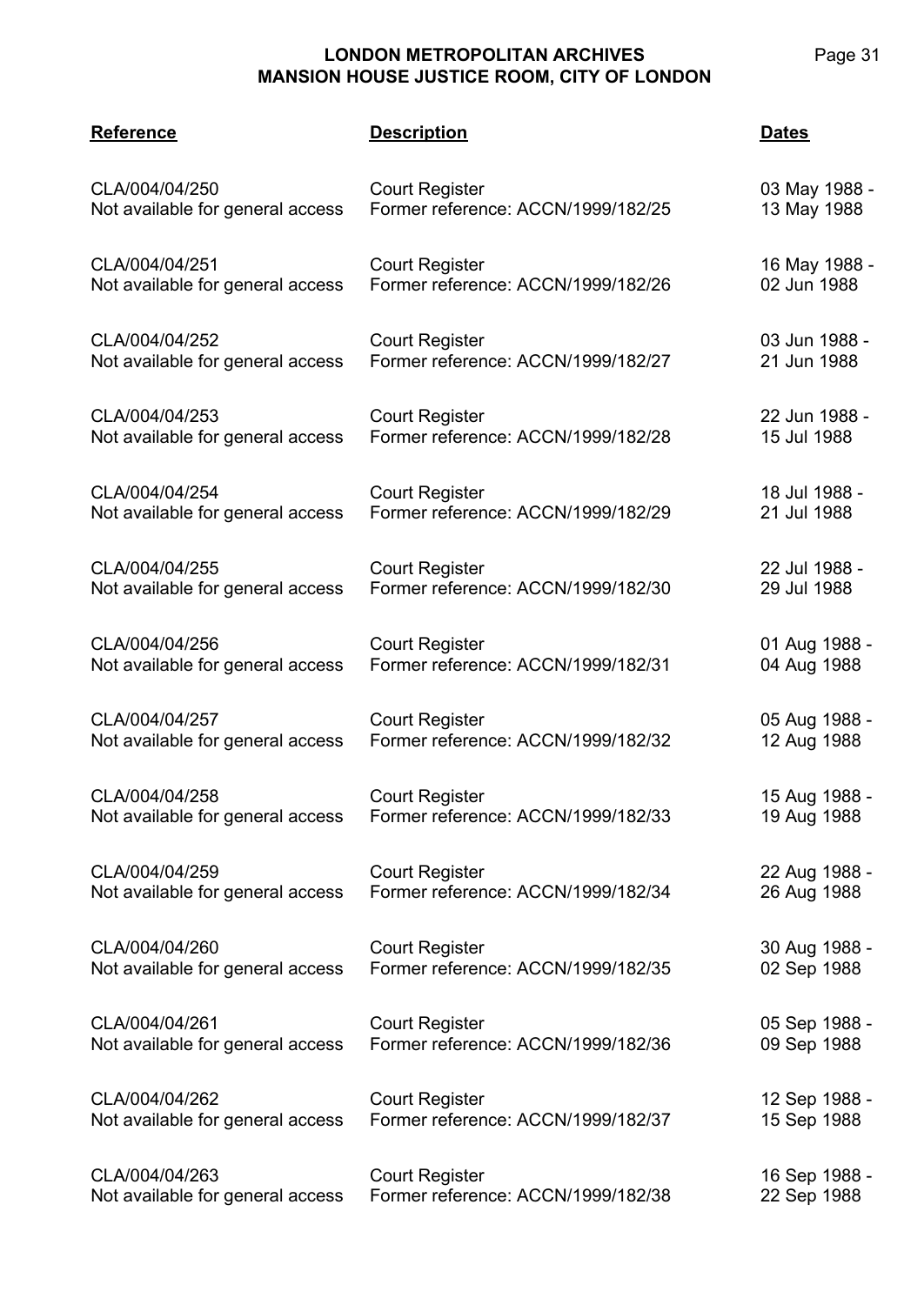| Page | . . |
|------|-----|
|      |     |

| <b>Reference</b>                 | <b>Description</b>                 | <b>Dates</b>  |
|----------------------------------|------------------------------------|---------------|
| CLA/004/04/264                   | <b>Court Register</b>              | 23 Sep 1988 - |
| Not available for general access | Former reference: ACCN/1999/182/39 | 30 Sep 1988   |
| CLA/004/04/265                   | <b>Court Register</b>              | 03 Oct 1988 - |
| Not available for general access | Former reference: ACCN/1999/182/40 | 10 Oct 1988   |
| CLA/004/04/266                   | <b>Court Register</b>              | 11 Oct 1988 - |
| Not available for general access | Former reference: ACCN/1999/182/41 | 24 Oct 1988   |
| CLA/004/04/267                   | <b>Court Register</b>              | 25 Oct 1988 - |
| Not available for general access | Former reference: ACCN/1999/182/42 | 31 Oct 1988   |
| CLA/004/04/268                   | <b>Court Register</b>              | 01 Nov 1988 - |
| Not available for general access | Former reference: ACCN/1999/182/43 | 07 Nov 1988   |
| CLA/004/04/269                   | <b>Court Register</b>              | 08 Nov 1988 - |
| Not available for general access | Former reference: ACCN/1999/182/44 | 14 Nov 1988   |
| CLA/004/04/270                   | <b>Court Register</b>              | 15 Nov 1988 - |
| Not available for general access | Former reference: ACCN/1999/182/45 | 22 Nov 1988   |
| CLA/004/04/271                   | <b>Court Register</b>              | 23 Nov 1988 - |
| Not available for general access | Former reference: ACCN/1999/182/46 | 30 Nov 1988   |
| CLA/004/04/272                   | <b>Court Register</b>              | 01 Dec 1988 - |
| Not available for general access | Former reference: ACCN/1999/182/47 | 09 Dec 1988   |
| CLA/004/04/273                   | <b>Court Register</b>              | 12 Dec 1988 - |
| Not available for general access | Former reference: ACCN/1999/182/48 | 15 Dec 1988   |
| CLA/004/04/274                   | <b>Court Register</b>              | 16 Dec 1988 - |
| Not available for general access | Former reference: ACCN/1999/182/49 | 22 Dec 1988   |
| CLA/004/04/275                   | <b>Court Register</b>              | 03 Jan 1989 - |
| Not available for general access | Former reference: ACCN/1999/182/50 | 06 Jan 1989   |
| CLA/004/04/276                   | <b>Court Register</b>              | 09 Jan 1989 - |
| Not available for general access | Former reference: ACCN/1999/182/51 | 12 Jan 1989   |
| CLA/004/04/277                   | <b>Court Register</b>              | 13 Jan 1989 - |
| Not available for general access | Former reference: ACCN/1999/182/52 | 19 Jan 1989   |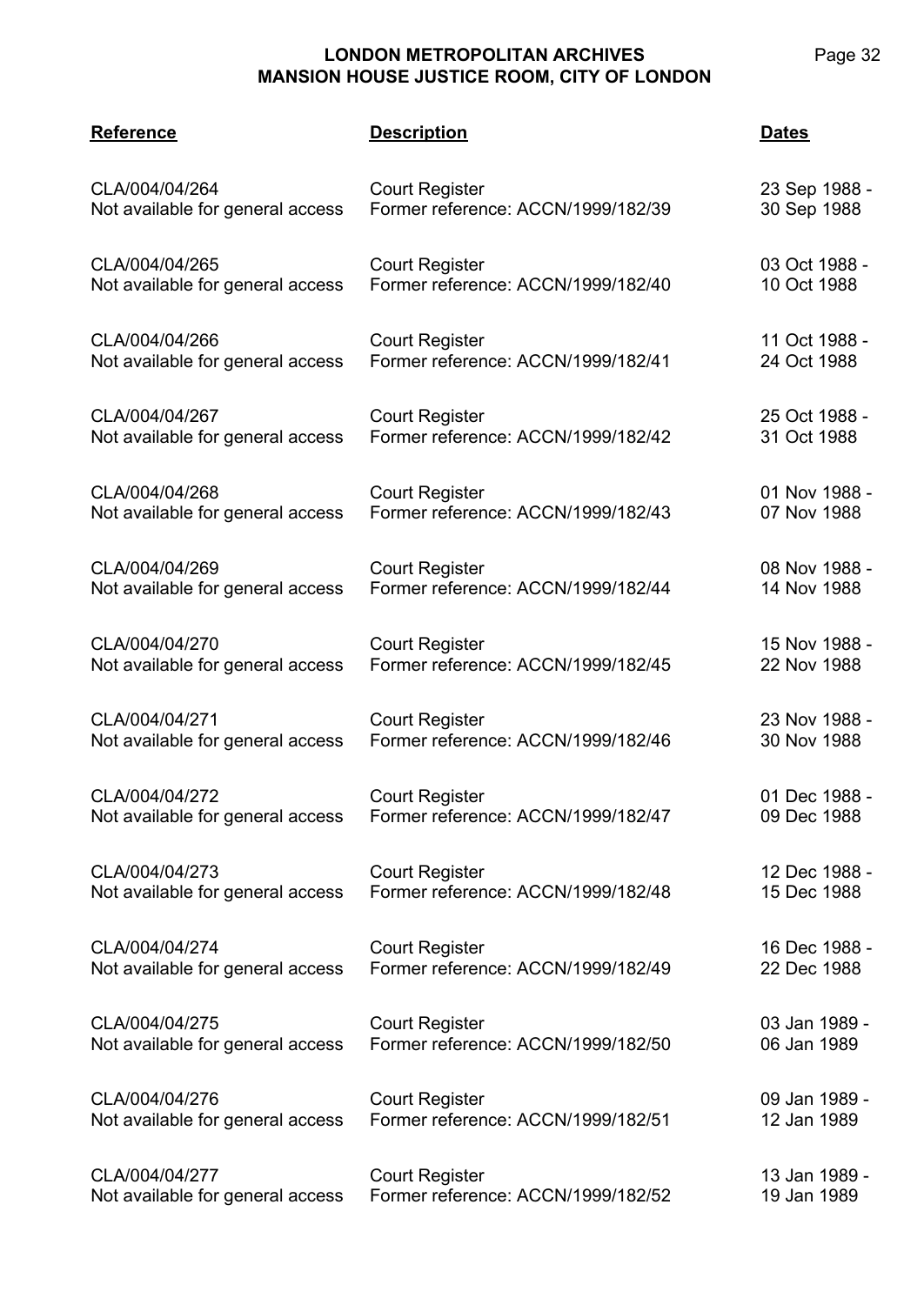| <b>Reference</b>                 | <b>Description</b>                 | <b>Dates</b>  |
|----------------------------------|------------------------------------|---------------|
| CLA/004/04/278                   | <b>Court Register</b>              | 20 Jan 1989 - |
| Not available for general access | Former reference: ACCN/1999/182/53 | 27 Jan 1989   |
| CLA/004/04/279                   | <b>Court Register</b>              | 30 Jan 1989 - |
| Not available for general access | Former reference: ACCN/1999/182/54 | 03 Feb 1989   |
| CLA/004/04/280                   | <b>Court Register</b>              | 06 Feb 1989 - |
| Not available for general access | Former reference: ACCN/1999/182/55 | 10 Feb 1989   |
| CLA/004/04/281                   | <b>Court Register</b>              | 13 Feb 1989 - |
| Not available for general access | Former reference: ACCN/1999/182/56 | 20 Feb 1989   |
| CLA/004/04/282                   | <b>Court Register</b>              | 21 Feb 1989 - |
| Not available for general access | Former reference: ACCN/1999/182/57 | 28 Feb 1989   |
| CLA/004/04/283                   | <b>Court Register</b>              | 01 Mar 1989 - |
| Not available for general access | Former reference: ACCN/1999/182/58 | 07 Mar 1989   |
| CLA/004/04/284                   | <b>Court Register</b>              | 08 Mar 1989 - |
| Not available for general access | Former reference: ACCN/1999/182/59 | 14 Mar 1989   |
| CLA/004/04/285                   | <b>Court Register</b>              | 15 Mar 1989 - |
| Not available for general access | Former reference: ACCN/1999/182/60 | 22 Mar 1989   |
| CLA/004/04/286                   | <b>Court Register</b>              | 23 Mar 1989 - |
| Not available for general access | Former reference: ACCN/1999/182/61 | 03 Apr 1989   |
| CLA/004/04/287                   | <b>Court Register</b>              | 04 Apr 1989 - |
| Not available for general access | Former reference: ACCN/1999/182/62 | 11 Apr 1989   |
| CLA/004/04/288                   | <b>Court Register</b>              | 12 Apr 1989 - |
| Not available for general access | Former reference: ACCN/1999/182/63 | 18 Apr 1989   |
| CLA/004/04/289                   | <b>Court Register</b>              | 19 Apr 1989 - |
| Not available for general access | Former reference: ACCN/1999/182/64 | 25 Apr 1989   |
| CLA/004/04/290                   | <b>Court Register</b>              | 26 Apr 1989 - |
| Not available for general access | Former reference: ACCN/1999/182/65 | 04 May 1989   |
| CLA/004/04/291                   | <b>Court Register</b>              | 05 May 1989 - |
| Not available for general access | Former reference: ACCN/1999/182/66 | 11 May 1989   |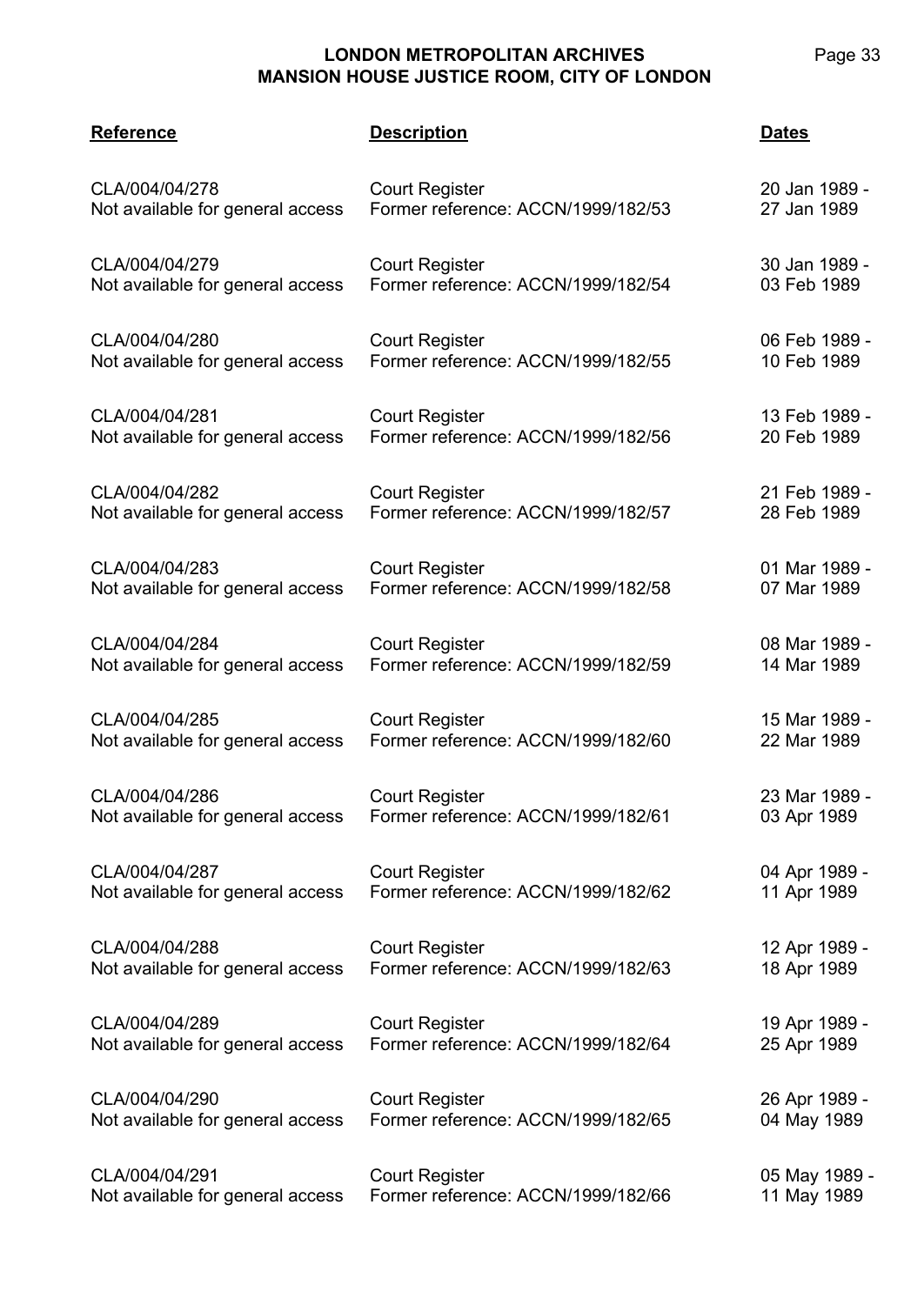| <b>Reference</b>                 | <b>Description</b>                 | <b>Dates</b>  |
|----------------------------------|------------------------------------|---------------|
| CLA/004/04/292                   | <b>Court Register</b>              | 12 May 1989 - |
| Not available for general access | Former reference: ACCN/1999/182/67 | 18 May 1989   |
| CLA/004/04/293                   | <b>Court Register</b>              | 19 May 1989 - |
| Not available for general access | Former reference: ACCN/1999/182/68 | 25 May 1989   |
| CLA/004/04/294                   | <b>Court Register</b>              | 26 May 1989 - |
| Not available for general access | Former reference: ACCN/1999/182/69 | 01 Jun 1989   |
| CLA/004/04/295                   | <b>Court Register</b>              | 02 Jun 1989 - |
| Not available for general access | Former reference: ACCN/1999/182/70 | 08 Jun 1989   |
| CLA/004/04/296                   | <b>Court Register</b>              | 09 Jun 1989 - |
| Not available for general access | Former reference: ACCN/1999/182/71 | 16 Jun 1989   |
| CLA/004/04/297                   | <b>Court Register</b>              | 19 Jun 1989 - |
| Not available for general access | Former reference: ACCN/1999/182/72 | 26 Jun 1989   |
| CLA/004/04/298                   | <b>Court Register</b>              | 27 Jun 1989 - |
| Not available for general access | Former reference: ACCN/1999/182/73 | 30 Jun 1989   |
| CLA/004/04/299                   | <b>Court Register</b>              | 03 Jul 1989 - |
| Not available for general access | Former reference: ACCN/1999/182/74 | 06 Jul 1989   |
| CLA/004/04/300                   | <b>Court Register</b>              | 07 Jul 1989 - |
| Not available for general access | Former reference: ACCN/1999/182/75 | 11 Jul 1989   |
| CLA/004/04/301                   | <b>Court Register</b>              | 12 Jul 1989 - |
| Not available for general access | Former reference: ACCN/1999/182/76 | 14 Jul 1989   |
| CLA/004/04/302                   | <b>Court Register</b>              | 17 Jul 1989 - |
| Not available for general access | Former reference: ACCN/1999/182/77 | 21 Jul 1989   |
| CLA/004/04/303                   | <b>Court Register</b>              | 24 Jul 1989 - |
| Not available for general access | Former reference: ACCN/1999/182/78 | 27 Jul 1989   |
| CLA/004/04/304                   | <b>Court Register</b>              | 28 Jul 1989 - |
| Not available for general access | Former reference: ACCN/1999/182/79 | 04 Aug 1989   |
| CLA/004/04/305                   | <b>Court Register</b>              | 07 Aug 1989 - |
| Not available for general access | Former reference: ACCN/1999/182/80 | 10 Aug 1989   |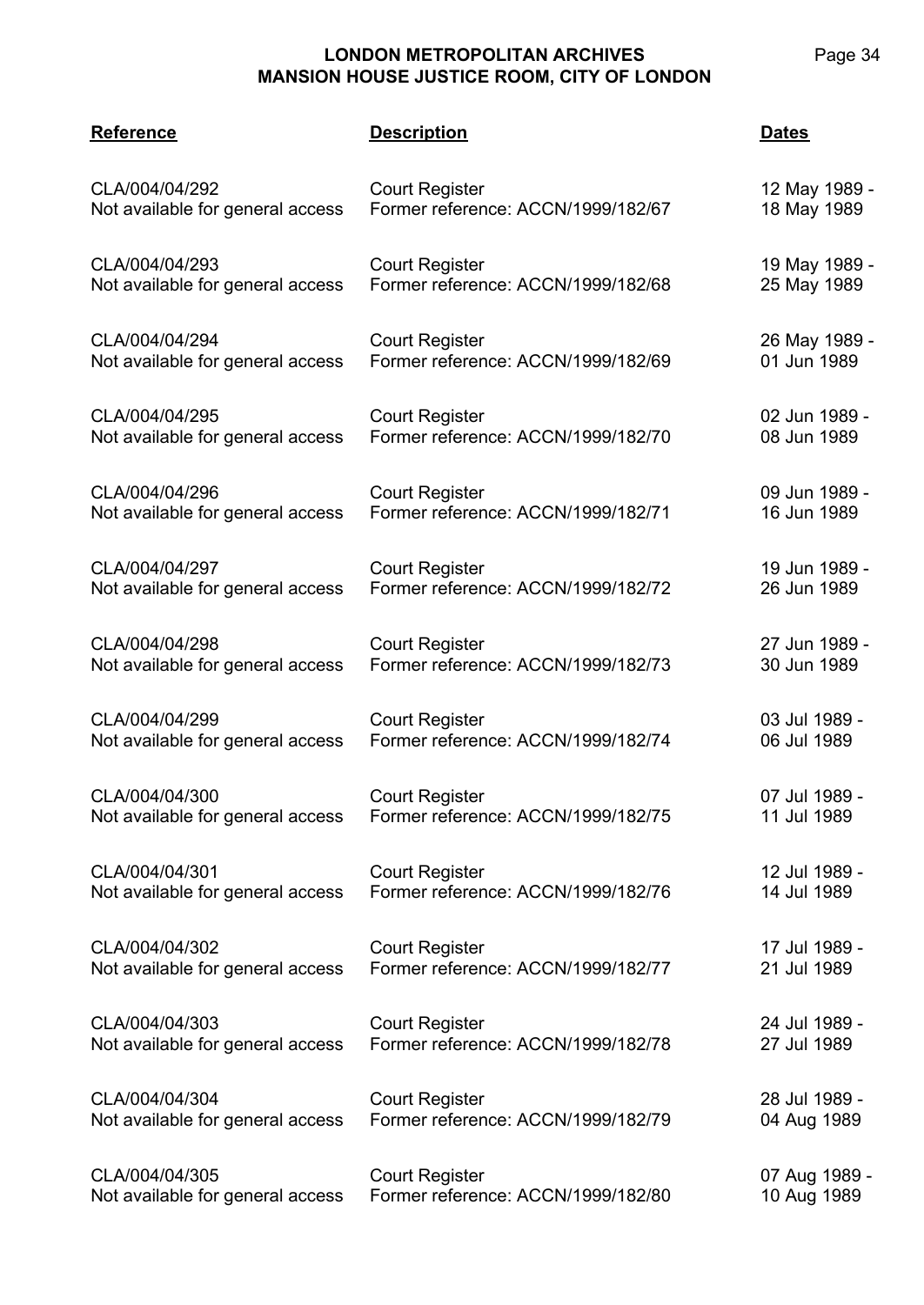|  | age |  | つに |
|--|-----|--|----|
|--|-----|--|----|

| <b>Reference</b>                 | <b>Description</b>                 | Dates         |
|----------------------------------|------------------------------------|---------------|
| CLA/004/04/306                   | <b>Court Register</b>              | 11 Aug 1989 - |
| Not available for general access | Former reference: ACCN/1999/182/81 | 21 Aug 1989   |
| CLA/004/04/307                   | <b>Court Register</b>              | 22 Aug 1989 - |
| Not available for general access | Former reference: ACCN/1999/182/82 | 05 Sep 1989   |
| CLA/004/04/308                   | <b>Court Register</b>              | 06 Sep 1989 - |
| Not available for general access | Former reference: ACCN/1999/182/83 | 13 Sep 1989   |
| CLA/004/04/309                   | <b>Court Register</b>              | 14 Sep 1989 - |
| Not available for general access | Former reference: ACCN/1999/182/84 | 19 Sep 1989   |
| CLA/004/04/310                   | <b>Court Register</b>              | 20 Sep 1989 - |
| Not available for general access | Former reference: ACCN/1999/182/85 | 25 Sep 1989   |
| CLA/004/04/311                   | <b>Court Register</b>              | 26 Sep 1989 - |
| Not available for general access | Former reference: ACCN/1999/182/86 | 29 Sep 1989   |
| CLA/004/04/312                   | <b>Court Register</b>              | 02 Oct 1989 - |
| Not available for general access | Former reference: ACCN/1999/182/87 | 06 Oct 1989   |
| CLA/004/04/313                   | <b>Court Register</b>              | 09 Oct 1989 - |
| Not available for general access | Former reference: ACCN/1999/182/88 | 12 Oct 1989   |
| CLA/004/04/314                   | <b>Court Register</b>              | 13 Oct 1989 - |
| Not available for general access | Former reference: ACCN/1999/182/89 | 19 Oct 1989   |
| CLA/004/04/315                   | <b>Court Register</b>              | 20 Oct 1989 - |
| Not available for general access | Former reference: ACCN/1999/182/90 | 27 Oct 1989   |
| CLA/004/04/316                   | <b>Court Register</b>              | 30 Oct 1989 - |
| Not available for general access | Former reference: ACCN/1999/182/91 | 07 Nov 1989   |
| CLA/004/04/317                   | <b>Court Register</b>              | 08 Nov 1989 - |
| Not available for general access | Former reference: ACCN/1999/182/92 | 14 Nov 1989   |
| CLA/004/04/318                   | <b>Court Register</b>              | 15 Nov 1989 - |
| Not available for general access | Former reference: ACCN/1999/182/93 | 27 Nov 1989   |
| CLA/004/04/319                   | <b>Court Register</b>              | 28 Nov 1989 - |
| Not available for general access | Former reference: ACCN/1999/182/94 | 05 Dec 1989   |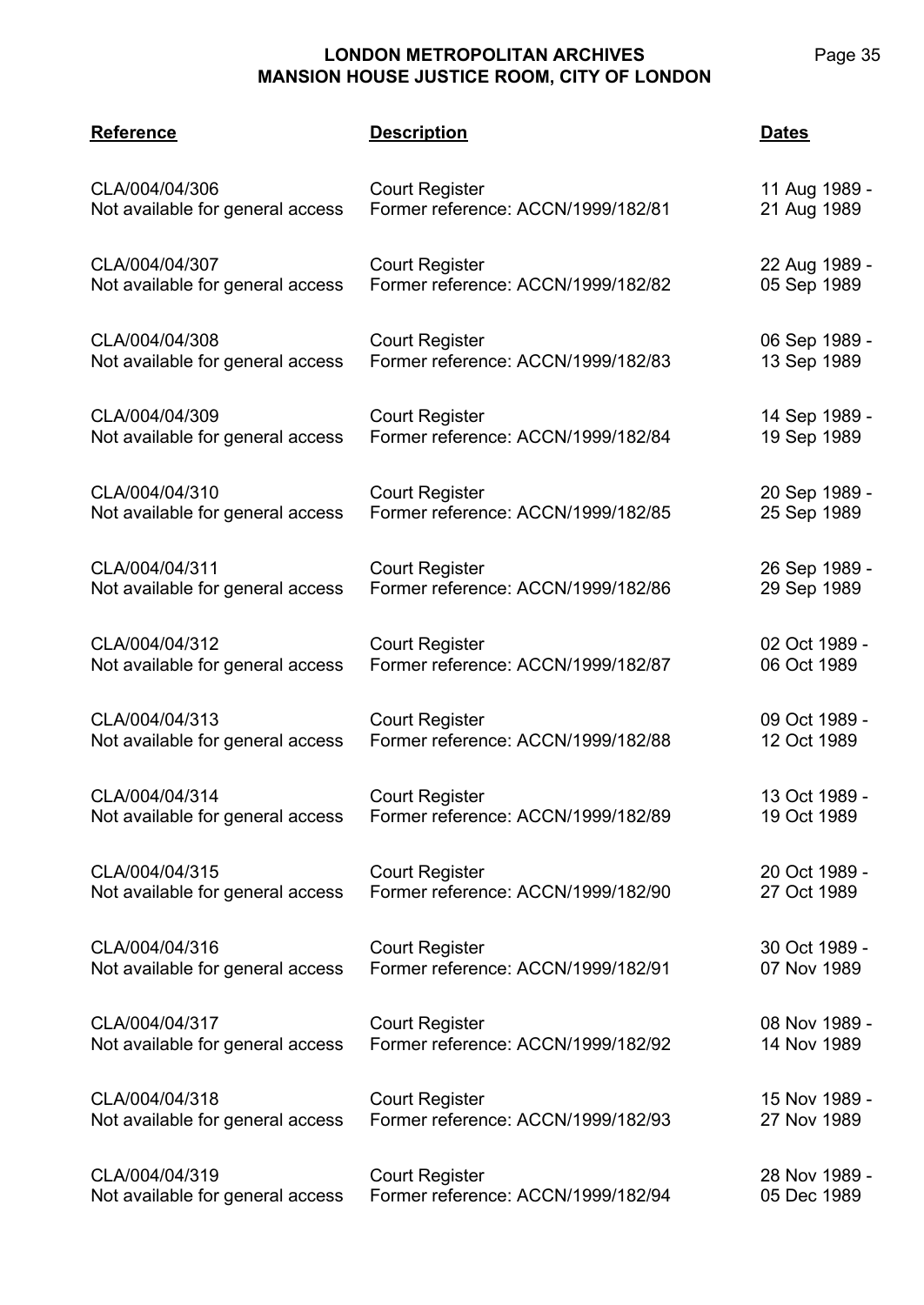| Page 36 |  |
|---------|--|
|         |  |

| <b>Reference</b>                 | <b>Description</b>                  | <b>Dates</b>  |
|----------------------------------|-------------------------------------|---------------|
| CLA/004/04/320                   | <b>Court Register</b>               | 06 Dec 1989 - |
| Not available for general access | Former reference: ACCN/1999/182/95  | 13 Dec 1989   |
| CLA/004/04/321                   | <b>Court Register</b>               | 14 Dec 1989 - |
| Not available for general access | Former reference: ACCN/1999/182/96  | 21 Dec 1989   |
| CLA/004/04/322                   | <b>Court Register</b>               | 02 Jan 1990 - |
| Not available for general access | Former reference: ACCN/1999/182/97  | 08 Jan 1990   |
| CLA/004/04/323                   | <b>Court Register</b>               | 09 Jan 1990 - |
| Not available for general access | Former reference: ACCN/1999/182/98  | 15 Jan 1990   |
| CLA/004/04/324                   | <b>Court Register</b>               | 16 Jan 1990 - |
| Not available for general access | Former reference: ACCN/1999/182/99  | 24 Jan 1990   |
| CLA/004/04/325                   | <b>Court Register</b>               | 25 Jan 1990 - |
| Not available for general access | Former reference: ACCN/1999/182/100 | 31 Jan 1990   |
| CLA/004/04/326                   | <b>Court Register</b>               | 01 Feb 1990 - |
| Not available for general access | Former reference: ACCN/1999/182/101 | 09 Feb 1990   |
| CLA/004/04/327                   | <b>Court Register</b>               | 12 Feb 1990 - |
| Not available for general access | Former reference: ACCN/1999/182/102 | 19 Feb 1990   |
| CLA/004/04/328                   | <b>Court Register</b>               | 20 Feb 1990 - |
| Not available for general access | Former reference: ACCN/1999/182/103 | 23 Feb 1990   |
| CLA/004/04/329                   | <b>Court Register</b>               | 26 Feb 1990 - |
| Not available for general access | Former reference: ACCN/1999/182/104 | 28 Feb 1990   |
| CLA/004/04/330                   | <b>Court Register</b>               | 01 Mar 1990 - |
| Not available for general access | Former reference: ACCN/1999/182/105 | 06 Mar 1990   |
| CLA/004/04/331                   | <b>Court Register</b>               | 07 Mar 1990 - |
| Not available for general access | Former reference: ACCN/1999/182/106 | 09 Mar 1990   |
| CLA/004/04/332                   | <b>Court Register</b>               | 12 Mar 1990 - |
| Not available for general access | Former reference: ACCN/1999/182/107 | 16 Mar 1990   |
| CLA/004/04/333                   | <b>Court Register</b>               | 19 Mar 1990 - |
| Not available for general access | Former reference: ACCN/1999/182/108 | 29 Mar 1990   |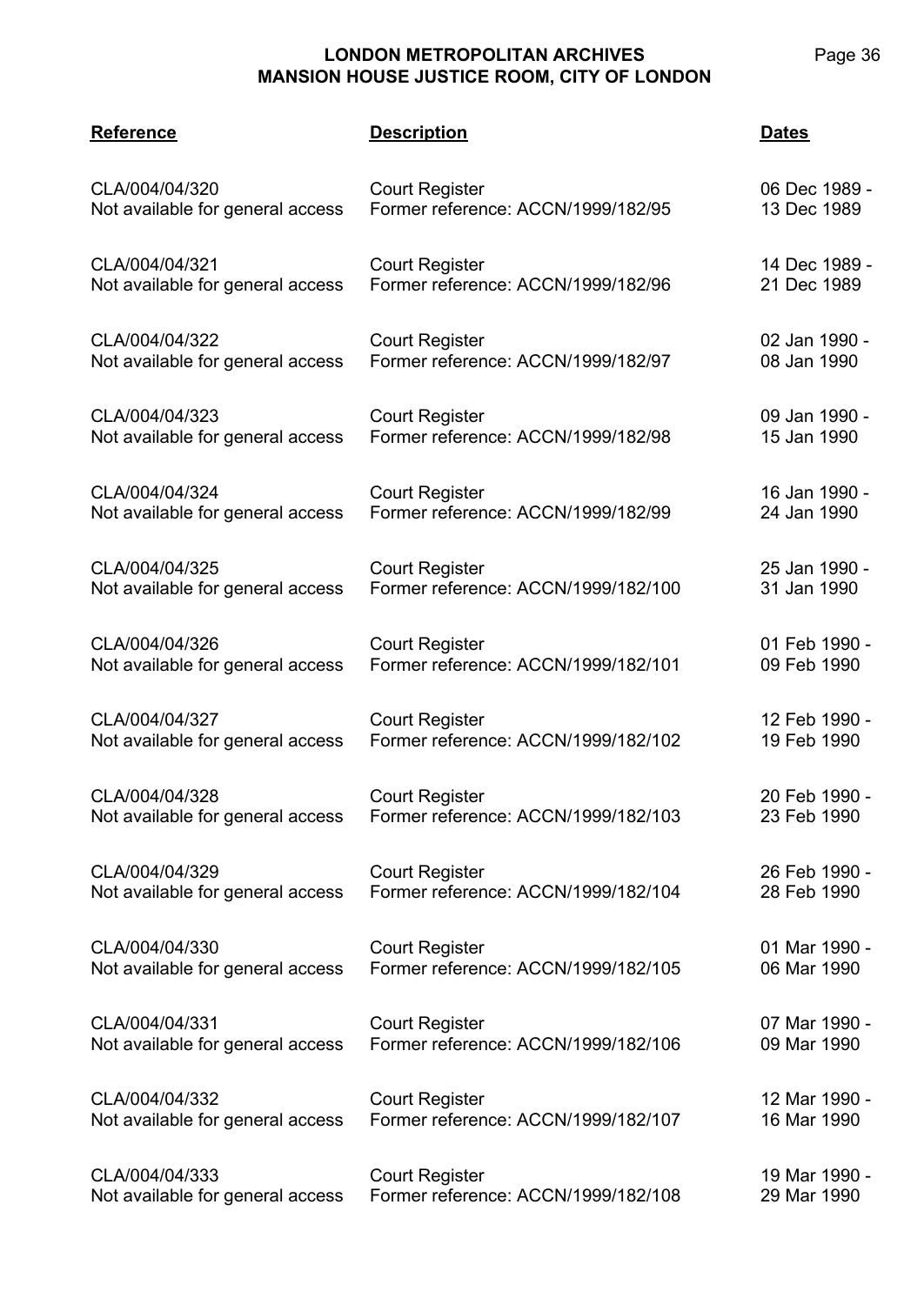| <b>Reference</b>                 | <b>Description</b>                                           | <b>Dates</b>                 |
|----------------------------------|--------------------------------------------------------------|------------------------------|
| CLA/004/04/334                   | <b>Court Register</b>                                        | 30 Mar 1990 -                |
| Not available for general access | Former reference: ACCN/1999/182/109                          | 05 Apr 1990                  |
| CLA/004/04/335                   | <b>Court Register</b>                                        | 06 Apr 1990 -                |
| Not available for general access | Former reference: ACCN/1999/182/110                          | 12 Apr 1990                  |
| CLA/004/04/336                   | <b>Court Register</b>                                        | 17 Apr 1990 -                |
| Not available for general access | Former reference: ACCN/1999/182/111                          | 24 Apr 1990                  |
| CLA/004/04/337                   | <b>Court Register</b>                                        | 25 Apr 1990 -                |
| Not available for general access | Former reference: ACCN/1999/182/112                          | 02 May 1990                  |
| CLA/004/04/338                   | <b>Court Register</b>                                        | 03 May 1990 -                |
| Not available for general access | Former reference: ACCN/1999/182/113                          | 04 May 1990                  |
| CLA/004/04/339                   | <b>Court Register</b>                                        | 08 May 1990 -                |
| Not available for general access | Former reference: ACCN/1999/182/114                          | 15 May 1990                  |
| CLA/004/04/340                   | <b>Court Register</b><br>Former reference: ACCN/1999/182/115 | 16 May 1990 -<br>24 May 1990 |
| CLA/004/04/341                   | <b>Court Register</b>                                        | 25 May 1990 -                |
| Not available for general access | Former reference: ACCN/1999/182/116                          | 31 May 1990                  |
| CLA/004/04/342                   | <b>Court Register</b>                                        | 01 Jun 1990 -                |
| Not available for general access | Former reference: ACCN/1999/182/117                          | 06 Jun 1990                  |
| CLA/004/04/343                   | <b>Court Register</b>                                        | 07 Jun 1990 -                |
| Not available for general access | Former reference: ACCN/1999/182/118                          | 12 Jun 1990                  |
| CLA/004/04/344                   | <b>Court Register</b>                                        | 13 Jun 1990 -                |
| Not available for general access | Former reference: ACCN/1999/182/119                          | 21 Jun 1990                  |
| CLA/004/04/345                   | <b>Court Register</b>                                        | 22 Jun 1990 -                |
| Not available for general access | Former reference: ACCN/1999/182/120                          | 29 Jun 1990                  |
| CLA/004/04/346                   | <b>Court Register</b>                                        | 03 Jul 1990 -                |
| Not available for general access | Former reference: ACCN/1999/182/121                          | 09 Jul 1990                  |
| CLA/004/04/347                   | <b>Court Register</b>                                        | 10 Jul 1990 -                |
| Not available for general access | Former reference: ACCN/1999/182/122                          | 13 Jul 1990                  |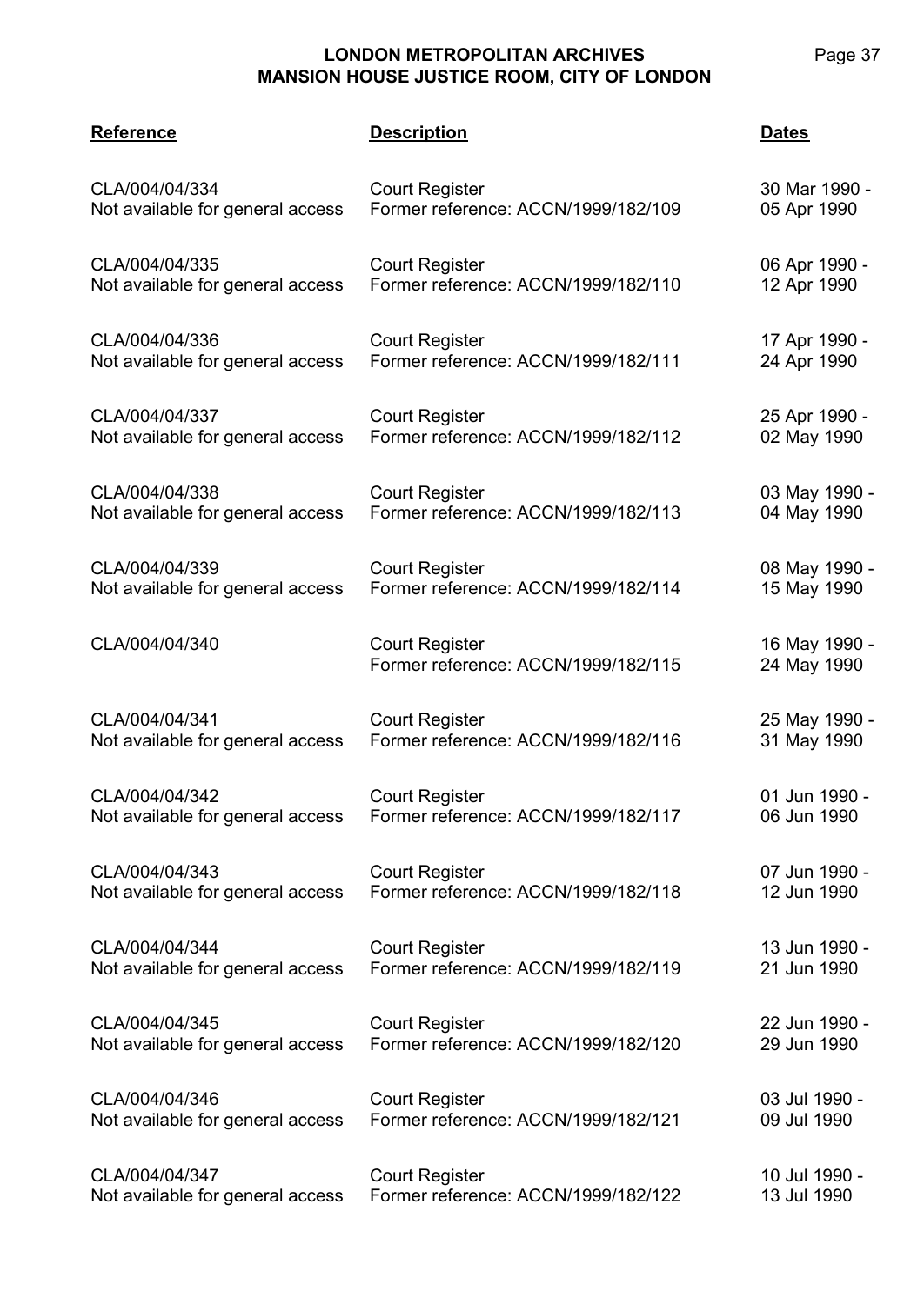| <b>Reference</b>                                   | <b>Description</b>                                           | <u>Dates</u>                 |
|----------------------------------------------------|--------------------------------------------------------------|------------------------------|
| CLA/004/04/348<br>Not available for general access | <b>Court Register</b><br>Former reference: ACCN/1999/182/123 | 16 Jul 1990 -<br>20 Jul 1990 |
| CLA/004/04/349<br>Not available for general access | <b>Court Register</b><br>Former reference: ACCN/1999/182/124 | 23 Jul 1990 -<br>30 Jul 1990 |
| <b>GAOLERS REGISTERS</b>                           |                                                              |                              |
| CLA/004/05/001                                     | Gaoler's register<br>1 volume                                | Oct 1893-Jun<br>1897         |
| CLA/004/05/002                                     | Gaoler's register<br>1 volume                                | Jan 1897-Sep<br>1900         |
| CLA/004/05/003                                     | Gaoler's register<br>1 volume                                | Sep 1900-Oct<br>1903         |
| CLA/004/05/004                                     | Gaoler's register<br>1 volume                                | Oct 1903-Dec<br>1906         |
| CLA/004/05/005                                     | Gaoler's register<br>1 volume                                | Jan 1907-Oct<br>1910         |
| CLA/004/05/006                                     | Gaoler's register<br>1 volume                                | Oct 1910-Apr<br>1915         |
| CLA/004/05/007                                     | Gaoler's register<br>1 volume                                | Apr 1915-Mar<br>1920         |
| CLA/004/05/008                                     | Gaoler's register<br>1 volume                                | Apr 1920-Sep<br>1924         |
| CLA/004/05/009                                     | Gaoler's register<br>1 volume                                | Sep 1924-May<br>1929         |
| CLA/004/05/010                                     | Gaoler's register<br>1 volume                                | Jun 1929-Jun<br>1933         |
| CLA/004/05/011                                     | Gaoler's register<br>1 volume                                | Jun 1933-Jun<br>1936         |
| CLA/004/05/012<br>Not available for general access | Gaoler's register<br>1 volume                                | Jun 1936-Oct<br>1938         |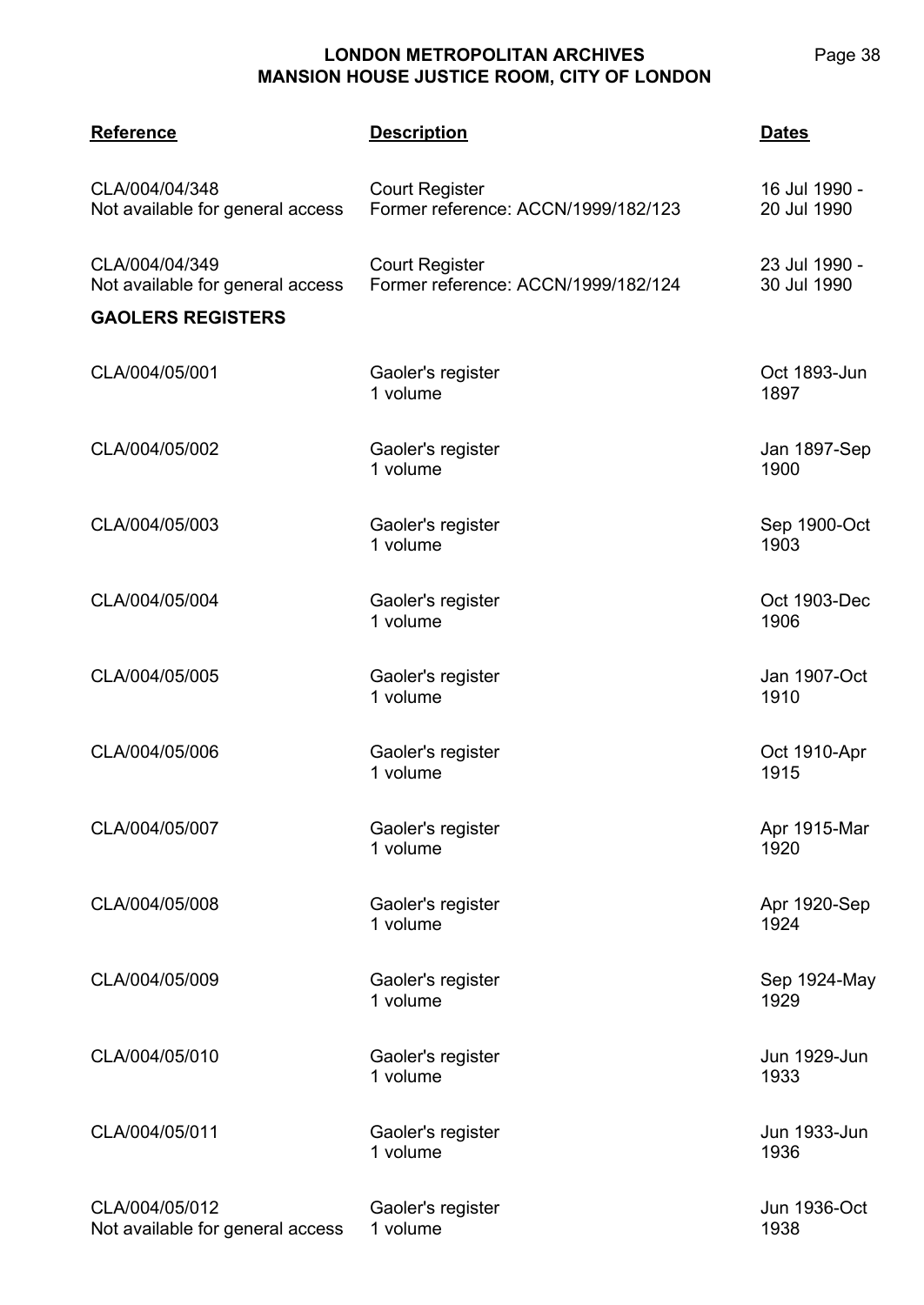| <u>Reference</u>                                   | <b>Description</b>              | Dates                       |
|----------------------------------------------------|---------------------------------|-----------------------------|
| CLA/004/05/013<br>not available for general access | Gaoler's register<br>1 volume   | Oct 1938-Sep<br>1942        |
| CLA/004/05/014<br>Not available for general access | Gaoler's register<br>1 volume   | Sep 1942-Mar<br>1948        |
| CLA/004/05/015<br>Not available for general access | Gaoler's register<br>1 volume   | Mar 1948-Jul<br>1952        |
| CLA/004/05/016<br>Not available for general access | Gaoler's register<br>1 volume   | <b>Jul 1952-Dec</b><br>1955 |
| <b>INCOME TAX REGISTERS</b>                        |                                 |                             |
| CLA/004/06/001                                     | Income tax register<br>1 volume | Apr 1925-Mar<br>1927        |
| CLA/004/06/002                                     | Income tax register<br>1 volume | <b>Mar 1927-Nov</b><br>1927 |
| CLA/004/06/003                                     | Income tax register<br>1 volume | Nov 1928-Jan<br>1931        |
| CLA/004/06/004                                     | Income tax register<br>1 volume | Jan 1931-Dec<br>1932        |
| CLA/004/06/005                                     | Income tax register<br>1 volume | Dec 1932-Jul<br>1934        |
| CLA/004/06/006                                     | Income tax register<br>1 volume | <b>Jul 1934-Nov</b><br>1935 |
| CLA/004/06/007                                     | Income tax register<br>1 volume | Nov 1935-May<br>1937        |
| CLA/004/06/008                                     | Income tax register<br>1 volume | May 1937-Dec<br>1938        |
| CLA/004/06/009                                     | Income tax register<br>1 volume | Dec 1938-Jan<br>1941        |
| CLA/004/06/010                                     | Income tax register<br>1 volume | Jan 1941-Nov<br>1948        |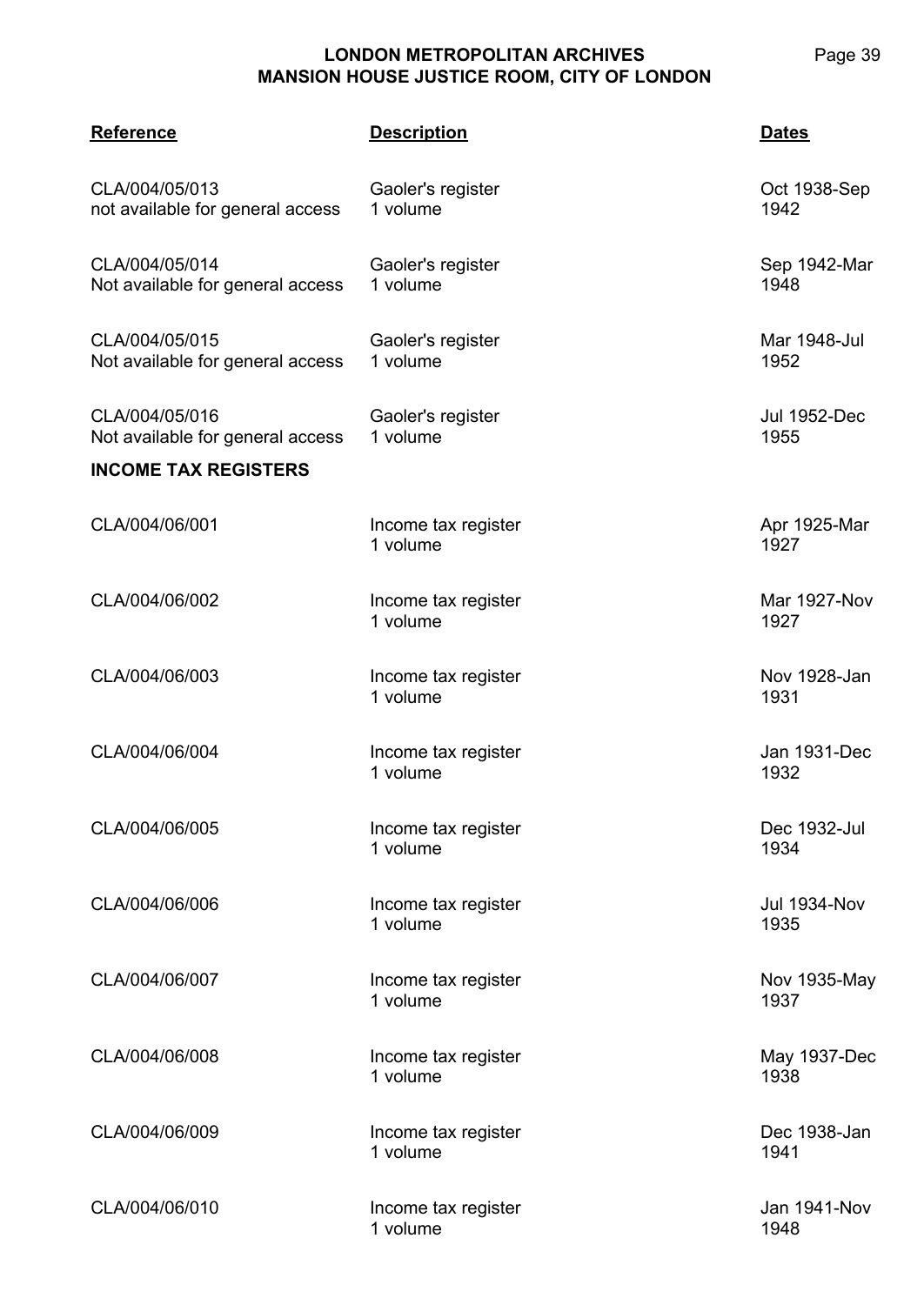**CLA/004 Reference Description Dates NOTES OF EVIDENCE** CLA/004/07/001 Notes of evidence book 1 volume Feb - May 1927 CLA/004/07/002 Notes of evidence book 1 volume May - Aug 1927 CLA/004/07/003 Notes of evidence book 1 volume Aug - Oct 1927 CLA/004/07/004 Notes of evidence book 1 volume Oct 1927 - Jan 1928 CLA/004/07/005 Notes of evidence book 1 volume Jan - Mar 1928 CLA/004/07/006 Notes of evidence book 1 volume Mar - May 1928 CLA/004/07/007 Notes of evidence book 1 volume May - Jul 1928 CLA/004/07/008 Notes of evidence book 1 volume Jul - Sep 1928 CLA/004/07/009 Notes of evidence book 1 volume Sep - Dec 1928 CLA/004/07/010 Notes of evidence book 1 volume Dec 1928 - Mar 1929 CLA/004/07/011 Notes of evidence book 1 volume Mar - Jun 1929 CLA/004/07/012 Notes of evidence book 1 volume Jun - Sep CLA/004/07/013 Notes of evidence book 1 volume Sep - Dec 1929 CLA/004/07/014 Notes of evidence book 1 volume Jan - Apr 1930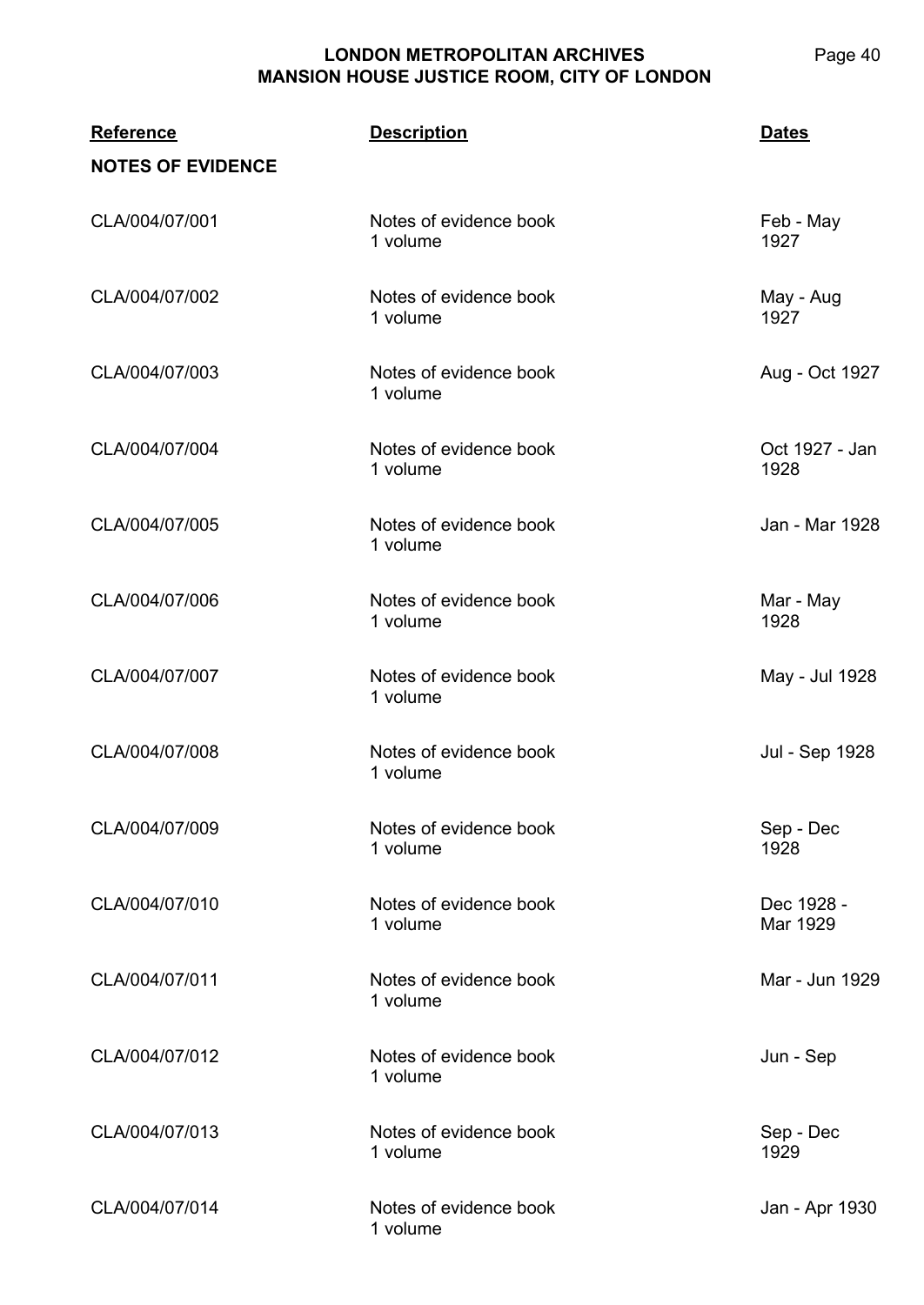**CLA/004**

**Reference Description Dates** CLA/004/07/015 Notes of evidence book Apr - Jul 1930

|                | 1 volume                           |                        |
|----------------|------------------------------------|------------------------|
| CLA/004/07/016 | Notes of evidence book<br>1 volume | Jul - Oct 1930         |
| CLA/004/07/017 | Notes of evidence book<br>1 volume | Oct - Dec 1930         |
| CLA/004/07/018 | Notes of evidence book<br>1 volume | Dec 1930 - Apr<br>1931 |
| CLA/004/07/019 | Notes of evidence book<br>1 volume | Apr - Jul 1931         |
| CLA/004/07/020 | Notes of evidence book<br>1 volume | Jul - Oct 1931         |
| CLA/004/07/021 | Notes of evidence book<br>1 volume | Oct 1931 - Jan<br>1932 |
| CLA/004/07/022 | Notes of evidence book<br>1 volume | Jan - Apr 1932         |
| CLA/004/07/023 | Notes of evidence book<br>1 volume | Apr - Jul 1932         |
| CLA/004/07/024 | Notes of evidence book<br>1 volume | Jul - Oct 1932         |
| CLA/004/07/025 | Notes of evidence book<br>1 volume | Oct 1932 - Jan<br>1933 |
| CLA/004/07/026 | Notes of evidence book<br>1 volume | Jan - Apr 1933         |
| CLA/004/07/027 | Notes of evidence book<br>1 volume | Apr - Jul 1933         |
| CLA/004/07/028 | Notes of evidence book<br>1 volume | Jul - Aug 1933         |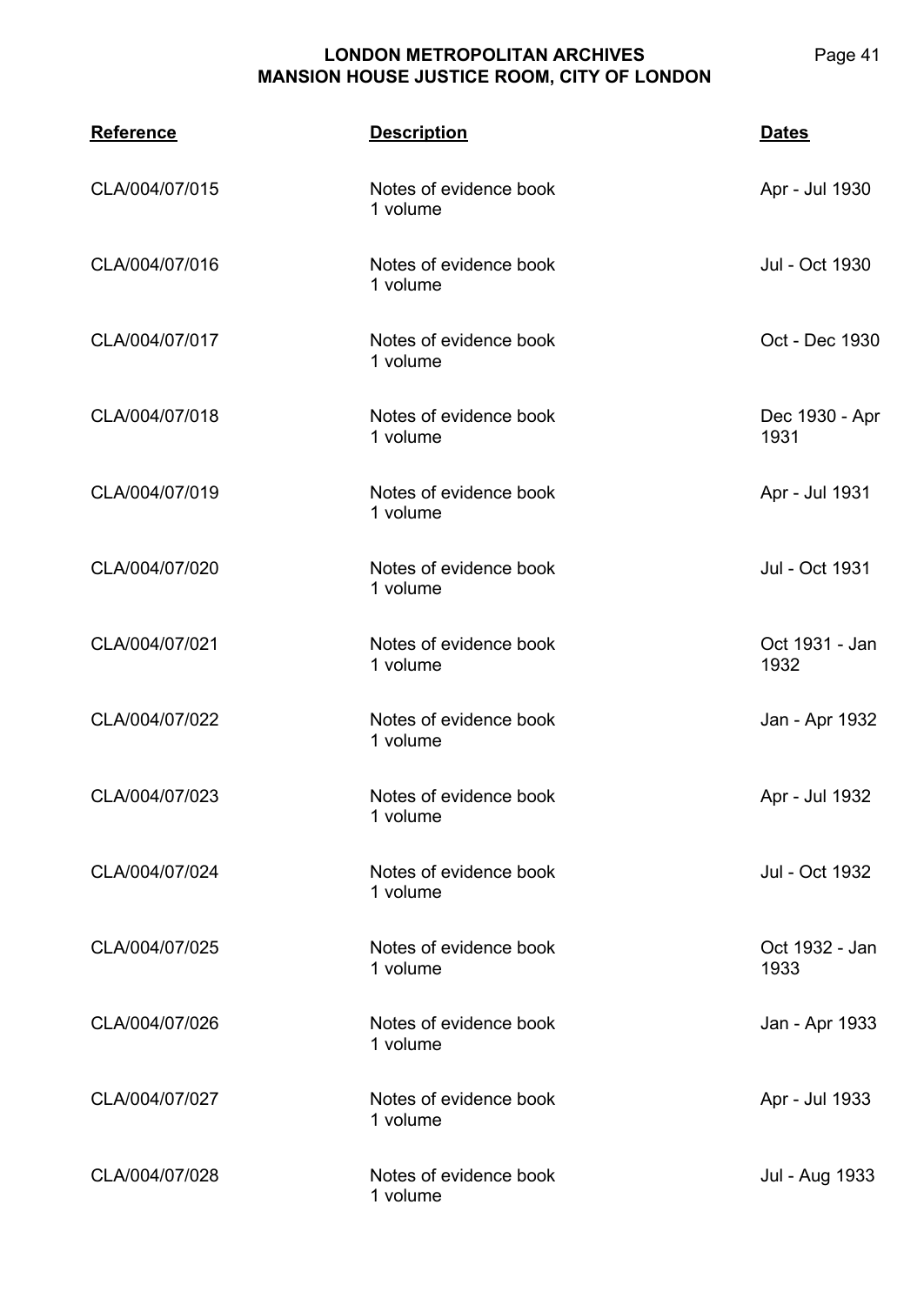| <b>Reference</b> | <b>Description</b>                 | <b>Dates</b>           |
|------------------|------------------------------------|------------------------|
| CLA/004/07/029   | Notes of evidence book<br>1 volume | Aug - Oct 1933         |
| CLA/004/07/030   | Notes of evidence book<br>1 volume | Oct - Dec 1933         |
| CLA/004/07/031   | Notes of evidence book<br>1 volume | Dec 1933 -<br>Feb 1934 |
| CLA/004/07/032   | Notes of evidence book<br>1 volume | Feb - Apr 1934         |
| CLA/004/07/033   | Notes of evidence book<br>1 volume | Apr - Jun 1934         |
| CLA/004/07/034   | Notes of evidence book<br>1 volume | Jun - Jul 1934         |
| CLA/004/07/035   | Notes of evidence book<br>1 volume | Jul - Aug 1934         |
| CLA/004/07/036   | Notes of evidence book<br>1 volume | Aug - Oct 1934         |
| CLA/004/07/037   | Notes of evidence book<br>1 volume | Oct - Nov 1934         |
| CLA/004/07/038   | Notes of evidence book<br>1 volume | Nov 1934 -<br>Jan 1935 |
| CLA/004/07/039   | Notes of evidence book<br>1 volume | Jan - Mar 1935         |
| CLA/004/07/040   | Notes of evidence book<br>1 volume | Mar - May<br>1935      |
| CLA/004/07/041   | Notes of evidence book<br>1 volume | May - Jul 1935         |
| CLA/004/07/042   | Notes of evidence book<br>1 volume | Jul - Aug 1935         |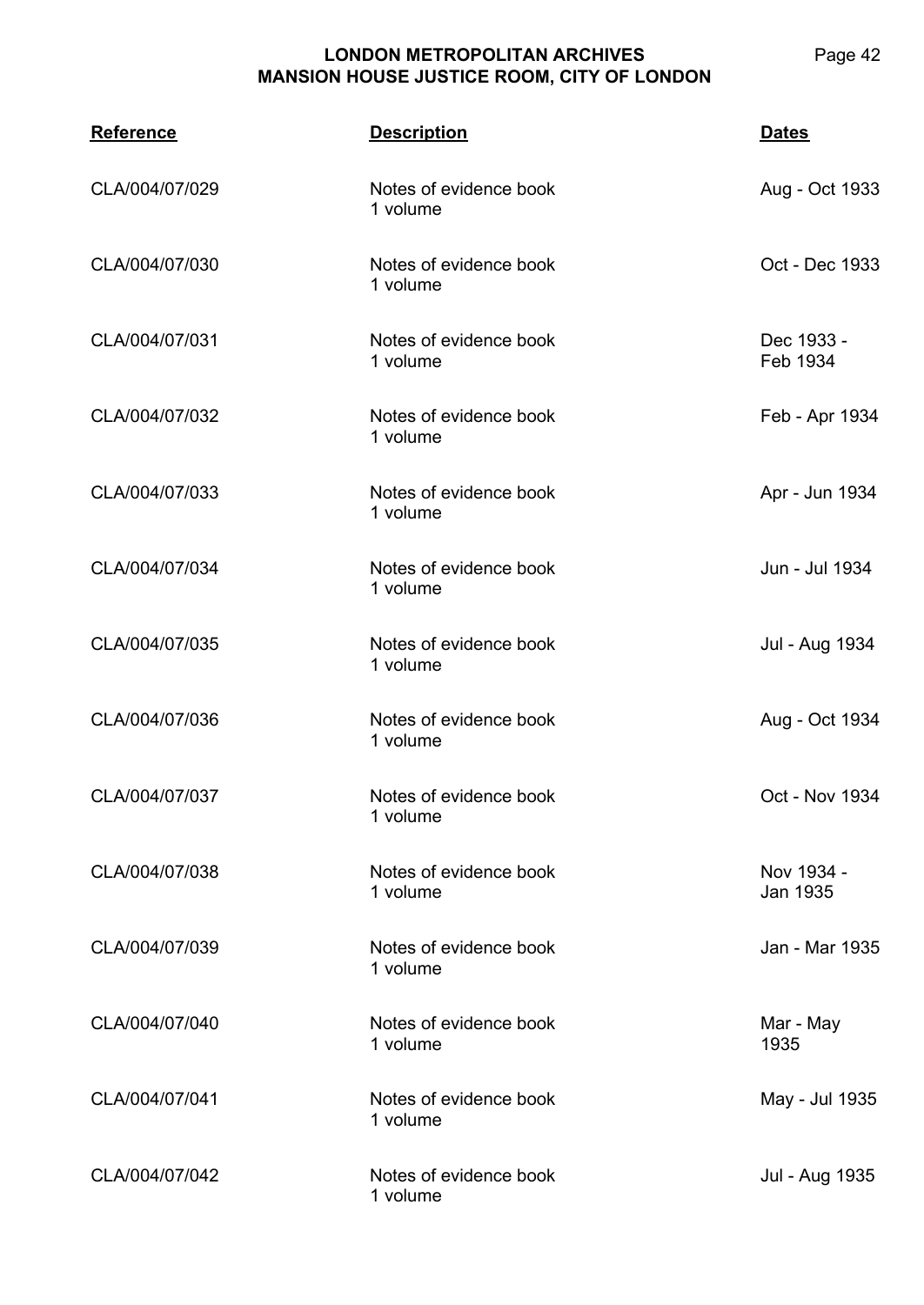| <b>Reference</b> | <b>Description</b>                 | <b>Dates</b>                  |
|------------------|------------------------------------|-------------------------------|
| CLA/004/07/043   | Notes of evidence book<br>1 volume | Aug - Sep<br>1935             |
| CLA/004/07/044   | Notes of evidence book<br>1 volume | Sep - Nov<br>1935             |
| CLA/004/07/045   | Notes of evidence book<br>1 volume | Nov - Dec<br>1935             |
| CLA/004/07/046   | Notes of evidence book<br>1 volume | Dec 1935 -<br><b>Jan 1936</b> |
| CLA/004/07/047   | Notes of evidence book<br>1 volume | Jan - Mar 1936                |
| CLA/004/07/048   | Notes of evidence book<br>1 volume | Mar - Apr 1936                |
| CLA/004/07/049   | Notes of evidence book<br>1 volume | Apr - May<br>1936             |
| CLA/004/07/050   | Notes of evidence book<br>1 volume | May - Jul 1936                |
| CLA/004/07/051   | Notes of evidence book<br>1 volume | Jul - Aug 1936                |
| CLA/004/07/052   | Notes of evidence book<br>1 volume | Aug - Sep<br>1936             |
| CLA/004/07/053   | Notes of evidence book<br>1 volume | Sep - Oct 1936                |
| CLA/004/07/054   | Notes of evidence book<br>1 volume | Oct - Nov 1936                |
| CLA/004/07/055   | Notes of evidence book<br>1 volume | Nov 1936 -<br>Jan 1937        |
| CLA/004/07/056   | Notes of evidence book<br>1 volume | Jan - Feb 1937                |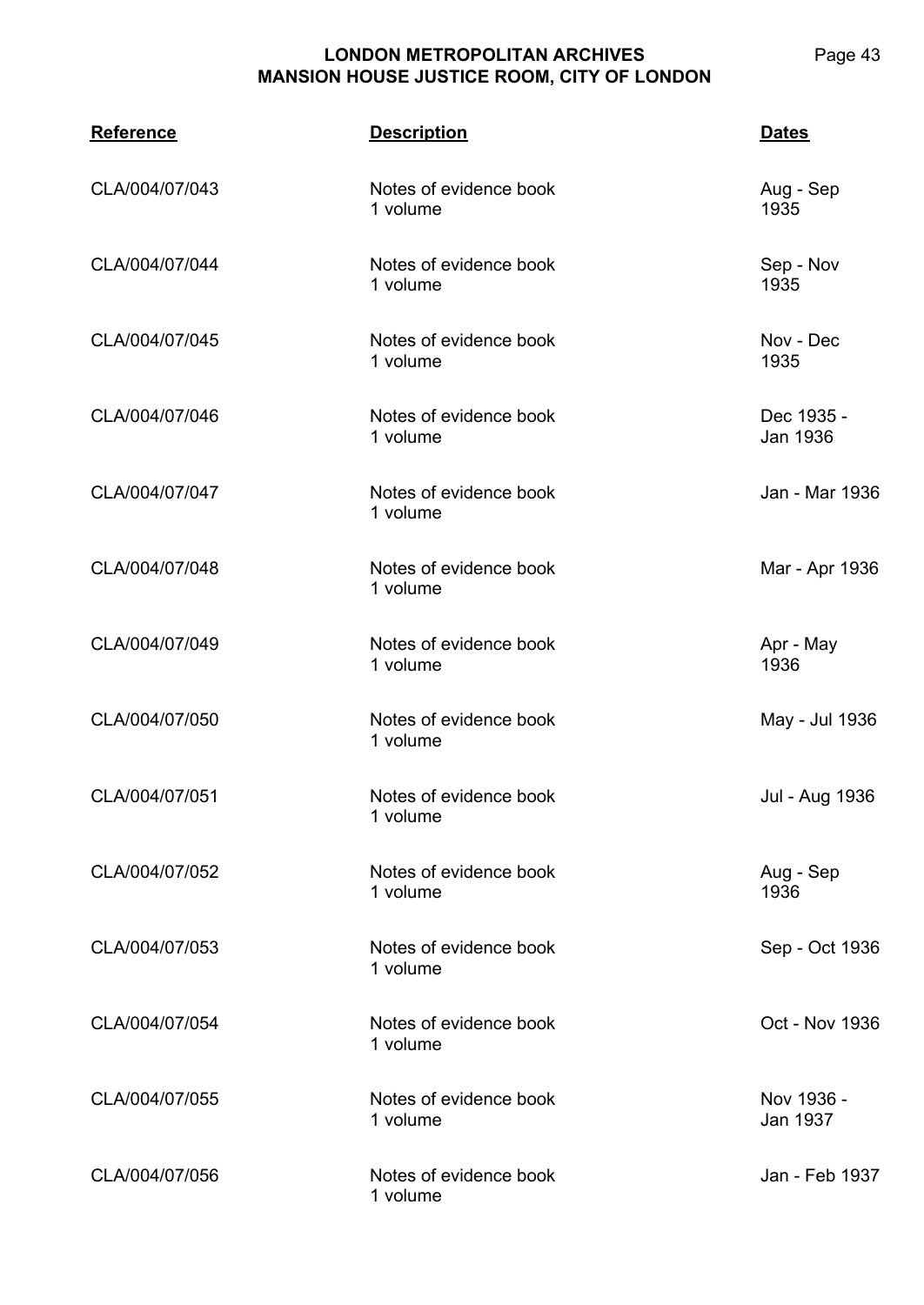**CLA/004 Reference Description Dates** CLA/004/07/057 Notes of evidence book 1 volume Feb - Mar 1937 CLA/004/07/058 Notes of evidence book 1 volume Mar - May 1937 CLA/004/07/059 Notes of evidence book 1 volume May - Jul 1937 CLA/004/07/060 Notes of evidence book 1 volume Jul - Aug 1937 CLA/004/07/061 Notes of evidence book 1 volume Aug - Sep 1937 CLA/004/07/062 Notes of evidence book 1 volume Sep - Oct 1937 CLA/004/07/063 Notes of evidence book 1 volume Oct - Dec 1937 CLA/004/07/064 Notes of evidence book 1 volume Dec 1937 CLA/004/07/065 Notes of evidence book 1 volume Jan - Feb 1938 CLA/004/07/066 Notes of evidence book 1 volume Feb - Mar 1938 CLA/004/07/067 Notes of evidence book 1 volume Mar - Apr 1938 CLA/004/07/068 Notes of evidence book 1 volume Apr - Jun 1938 CLA/004/07/069 Notes of evidence book 1 volume Jun - Aug CLA/004/07/070 Notes of evidence book 1 volume Aug - Sep 1938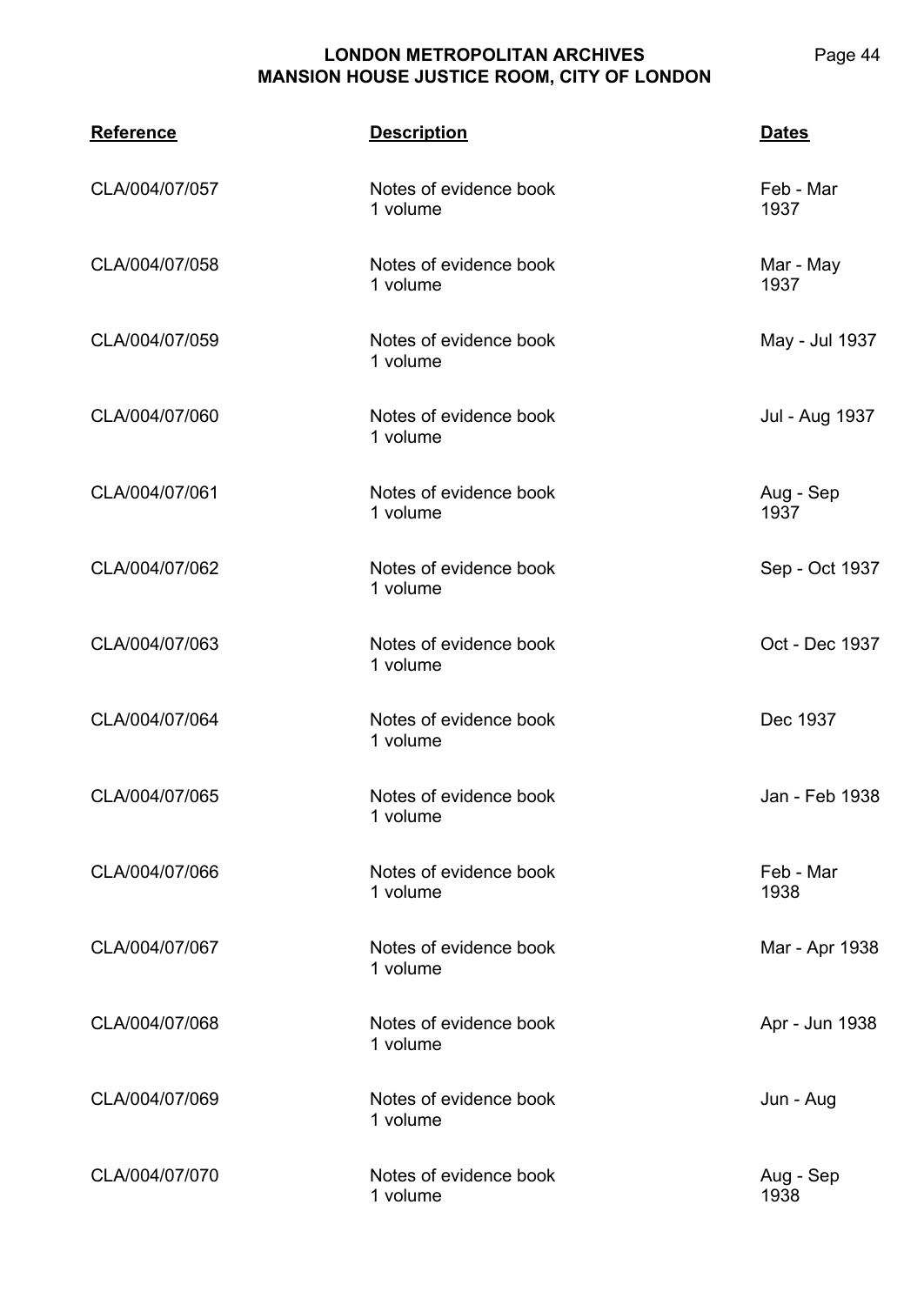| <b>Reference</b> | <b>Description</b>                 | <b>Dates</b>           |
|------------------|------------------------------------|------------------------|
| CLA/004/07/071   | Notes of evidence book<br>1 volume | Sep - Nov<br>1938      |
| CLA/004/07/072   | Notes of evidence book<br>1 volume | Nov - Dec<br>1938      |
| CLA/004/07/073   | Notes of evidence book<br>1 volume | Dec 1938 -<br>Feb 1939 |
| CLA/004/07/074   | Notes of evidence book<br>1 volume | Feb - Apr 1939         |
| CLA/004/07/075   | Notes of evidence book<br>1 volume | Apr - Mar 1939         |
| CLA/004/07/076   | Notes of evidence book<br>1 volume | Jun - Aug              |
| CLA/004/07/077   | Notes of evidence book<br>1 volume | Aug - Oct 1939         |
| CLA/004/07/078   | Notes of evidence book<br>1 volume | Oct - Dec 1939         |
| CLA/004/07/079   | Notes of evidence book<br>1 volume | Dec 1939 -<br>Feb 1940 |
| CLA/004/07/080   | Notes of evidence book<br>1 volume | Feb - Apr 1940         |
| CLA/004/07/081   | Notes of evidence book<br>1 volume | Apr - Jun 1940         |
| CLA/004/07/082   | Notes of evidence book<br>1 volume | Jun - Aug              |
| CLA/004/07/083   | Notes of evidence book<br>1 volume | Aug - Oct 1940         |
| CLA/004/07/084   | Notes of evidence book<br>1 volume | Oct 1940 - Jan<br>1941 |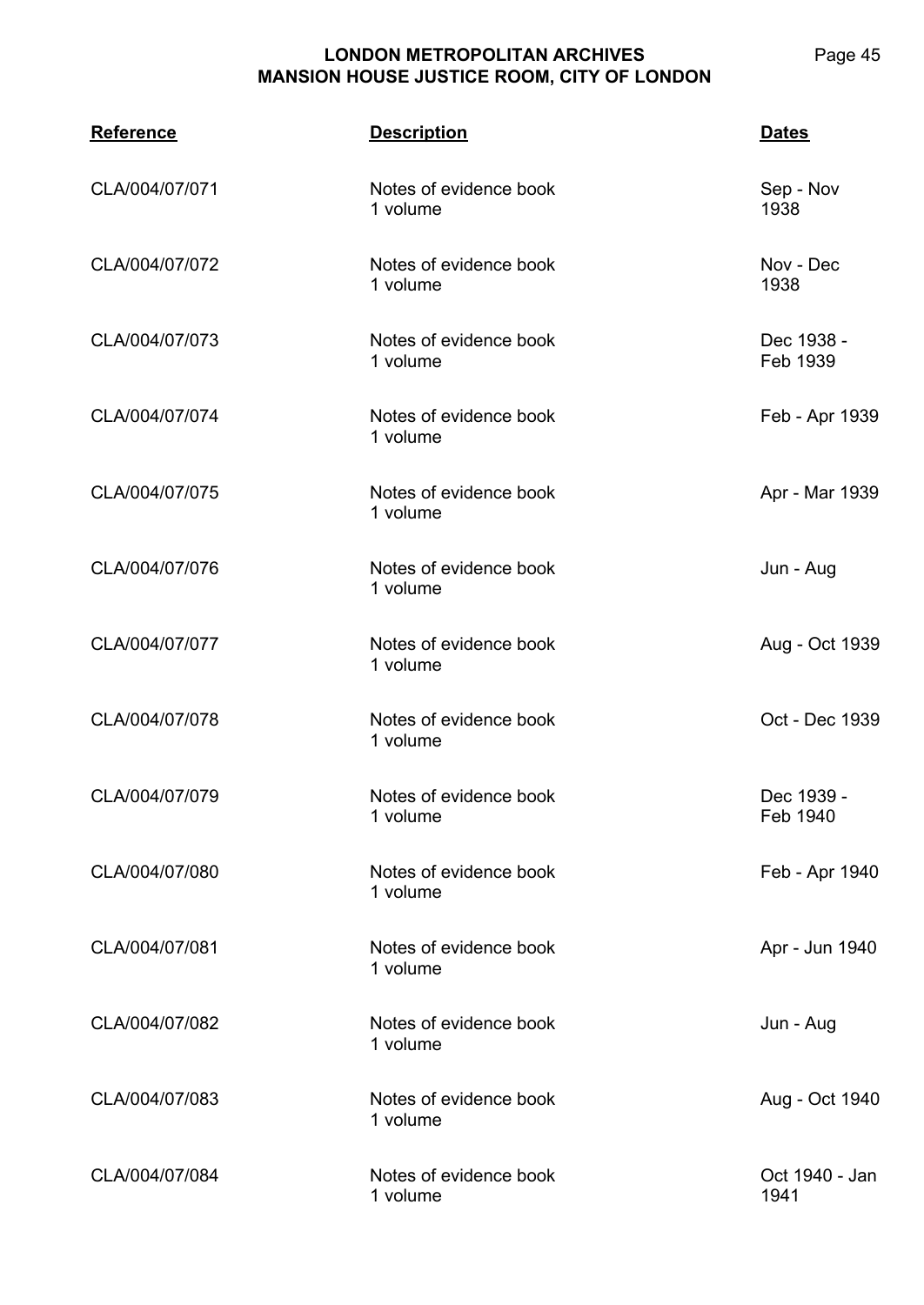| <b>Reference</b> | <b>Description</b>                 | <b>Dates</b>           |
|------------------|------------------------------------|------------------------|
| CLA/004/07/085   | Notes of evidence book<br>1 volume | Jan - Mar 1941         |
| CLA/004/07/086   | Notes of evidence book<br>1 volume | Mar - May<br>1941      |
| CLA/004/07/087   | Notes of evidence book<br>1 volume | May - Jul 1941         |
| CLA/004/07/088   | Notes of evidence book<br>1 volume | Jul - Aug 1941         |
| CLA/004/07/089   | Notes of evidence book<br>1 volume | Aug - Oct 1941         |
| CLA/004/07/090   | Notes of evidence book<br>1 volume | Oct - Dec 1941         |
| CLA/004/07/091   | Notes of evidence book<br>1 volume | Dec 1941 -<br>Mar 1942 |
| CLA/004/07/092   | Notes of evidence book<br>1 volume | Mar - May<br>1942      |
| CLA/004/07/093   | Notes of evidence book<br>1 volume | May - Aug<br>1942      |
| CLA/004/07/094   | Notes of evidence book<br>1 volume | Aug - Oct 1942         |
| CLA/004/07/095   | Notes of evidence book<br>1 volume | Oct 1942 - Jan<br>1943 |
| CLA/004/07/096   | Notes of evidence book<br>1 volume | Jan - Mar 1943         |
| CLA/004/07/097   | Notes of evidence book<br>1 volume | Mar - May<br>1943      |
| CLA/004/07/098   | Notes of evidence book<br>1 volume | May - Sep<br>1943      |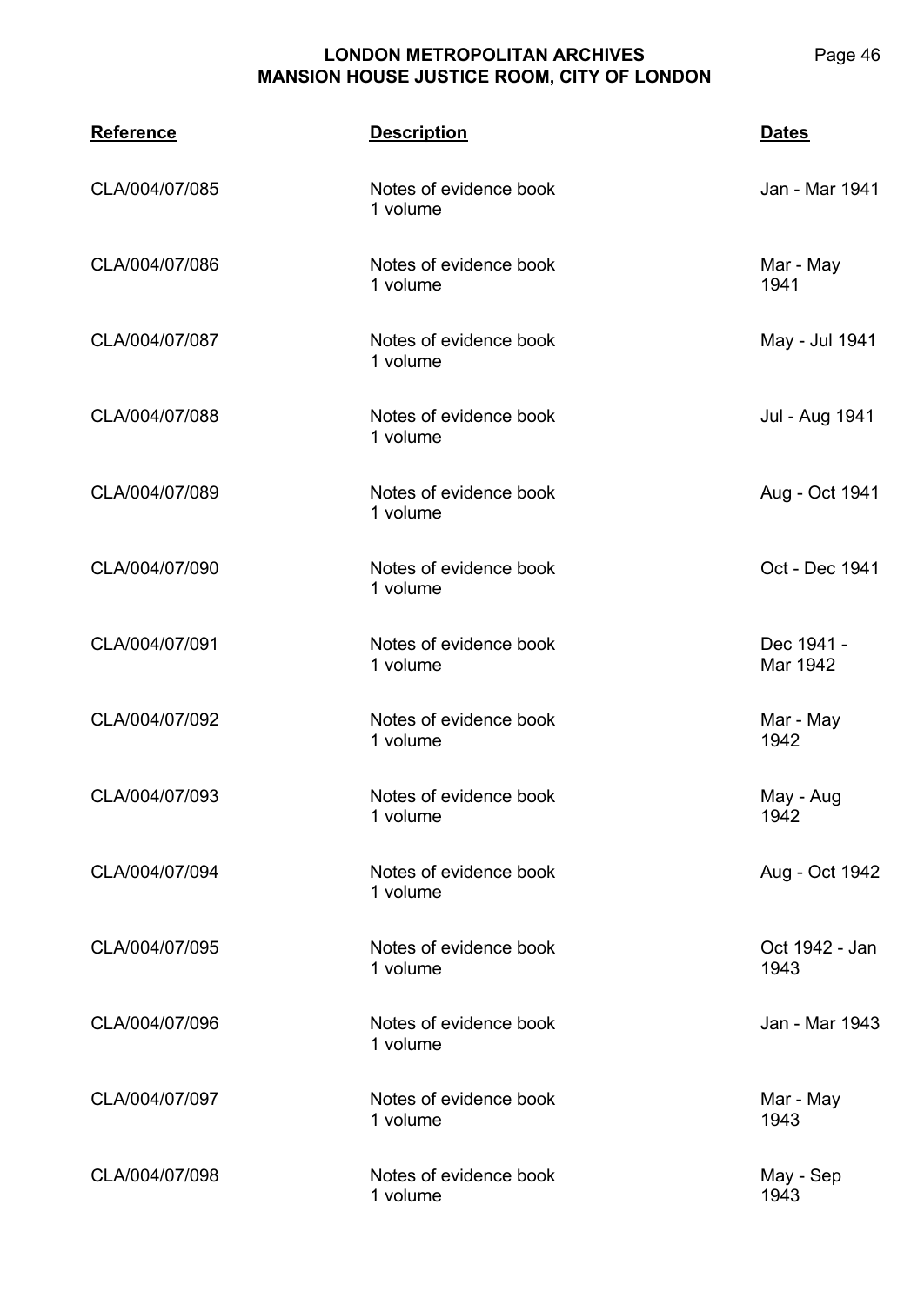| <b>Reference</b> | <b>Description</b>                 | <b>Dates</b>           |
|------------------|------------------------------------|------------------------|
| CLA/004/07/099   | Notes of evidence book<br>1 volume | Sep - Dec<br>1943      |
| CLA/004/07/100   | Notes of evidence book<br>1 volume | Dec 1943 -<br>Mar 1944 |
| CLA/004/07/101   | Notes of evidence book<br>1 volume | Mar - May<br>1944      |
| CLA/004/07/102   | Notes of evidence book<br>1 volume | May - Aug<br>1944      |
| CLA/004/07/103   | Notes of evidence book<br>1 volume | Aug - Nov<br>1944      |
| CLA/004/07/104   | Notes of evidence book<br>1 volume | Nov 1944 -<br>Mar 1945 |
| CLA/004/07/105   | Notes of evidence book<br>1 volume | Mar - Jun 1945         |
| CLA/004/07/106   | Notes of evidence book<br>1 volume | Jun - Oct 1945         |
| CLA/004/07/107   | Notes of evidence book<br>1 volume | Oct 1945 - Jan<br>1946 |
| CLA/004/07/108   | Notes of evidence book<br>1 volume | Jan - Mar 1946         |
| CLA/004/07/109   | Notes of evidence book<br>1 volume | Mar - Apr 1946         |
| CLA/004/07/110   | Notes of evidence book<br>1 volume | Apr - Jun 1946         |
| CLA/004/07/111   | Notes of evidence book<br>1 volume | Jun - Aug              |
| CLA/004/07/112   | Notes of evidence book<br>1 volume | Aug - Oct 1946         |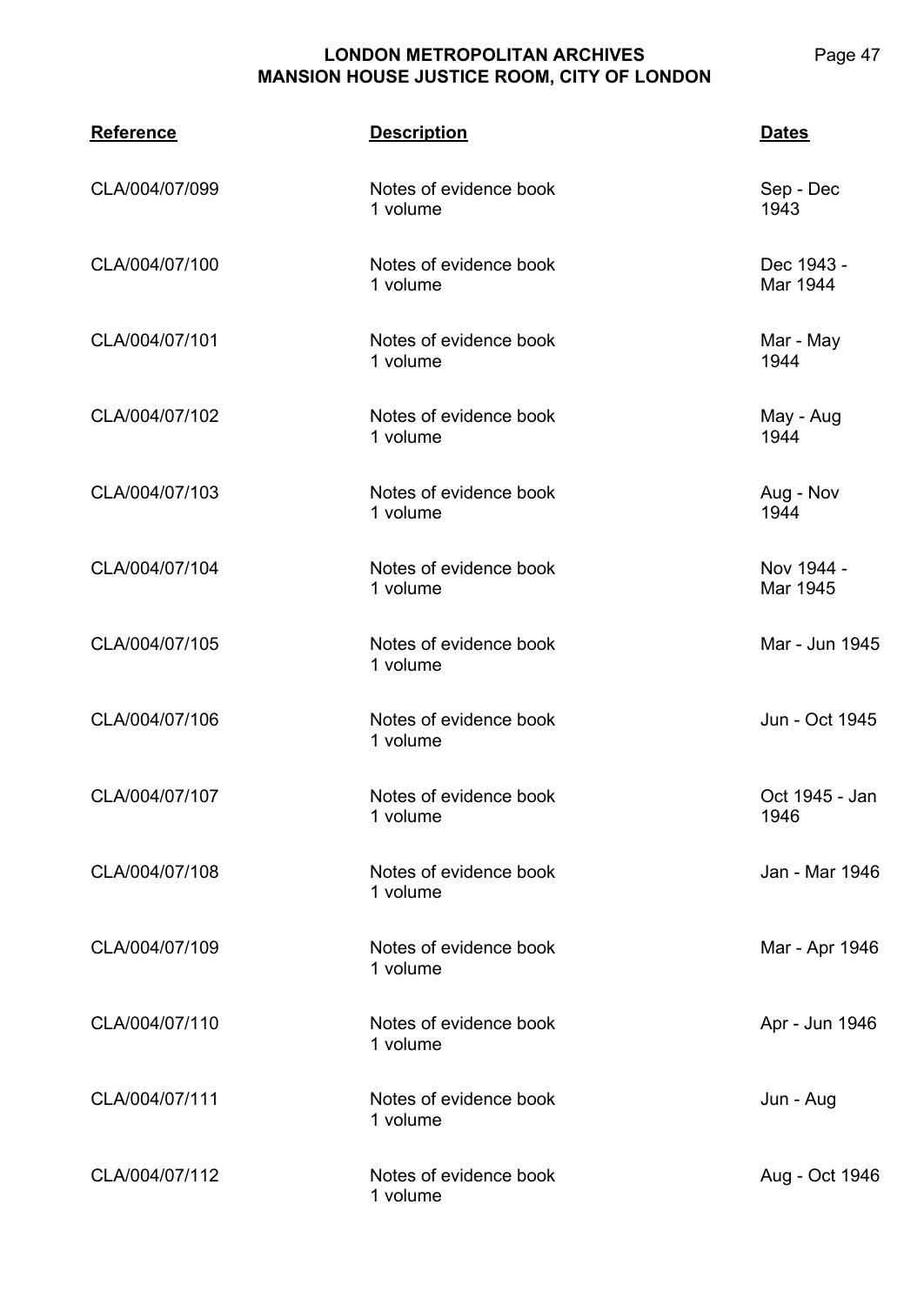| <b>Reference</b> | <b>Description</b>                 | <b>Dates</b>           |
|------------------|------------------------------------|------------------------|
| CLA/004/07/113   | Notes of evidence book<br>1 volume | Oct - Dec 1946         |
| CLA/004/07/114   | Notes of evidence book<br>1 volume | Dec 1946 -<br>Jan 1947 |
| CLA/004/07/115   | Notes of evidence book<br>1 volume | Jan - Mar 1947         |
| CLA/004/07/116   | Notes of evidence book<br>1 volume | Mar - Apr 1947         |
| CLA/004/07/117   | Notes of evidence book<br>1 volume | Apr - May<br>1947      |
| CLA/004/07/118   | Notes of evidence book<br>1 volume | May - Jun<br>1947      |
| CLA/004/07/119   | Notes of evidence book<br>1 volume | Jun - Jul 1947         |
| CLA/004/07/120   | Notes of evidence book<br>1 volume | Jul - Aug 1947         |
| CLA/004/07/121   | Notes of evidence book<br>1 volume | Aug - Sep<br>1947      |
| CLA/004/07/122   | Notes of evidence book<br>1 volume | Sep - Oct 1947         |
| CLA/004/07/123   | Notes of evidence book<br>1 volume | Oct - Nov 1947         |
| CLA/004/07/124   | Notes of evidence book<br>1 volume | Nov - Dec<br>1947      |
| CLA/004/07/125   | Notes of evidence book<br>1 volume | Dec 1947               |
| CLA/004/07/126   | Notes of evidence book<br>1 volume | Dec 1974 -<br>Feb 1948 |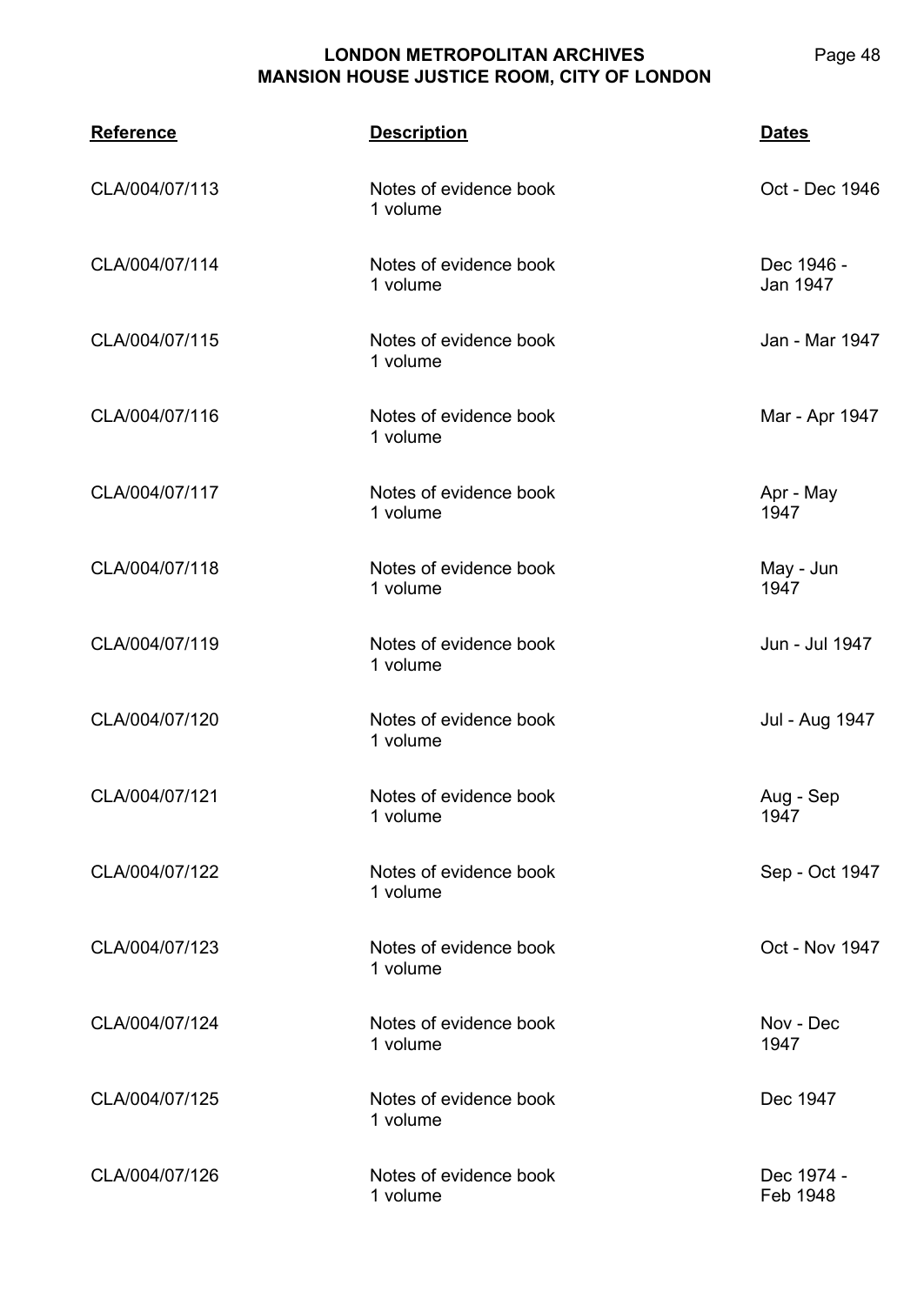| <b>Reference</b> | <b>Description</b>                 | <b>Dates</b>           |
|------------------|------------------------------------|------------------------|
| CLA/004/07/127   | Notes of evidence book<br>1 volume | Feb - Apr 1948         |
| CLA/004/07/128   | Notes of evidence book<br>1 volume | Apr - May<br>1948      |
| CLA/004/07/129   | Notes of evidence book<br>1 volume | May - Jun<br>1948      |
| CLA/004/07/130   | Notes of evidence book<br>1 volume | Jun - Jul 1948         |
| CLA/004/07/131   | Notes of evidence book<br>1 volume | Jul - Sep 1948         |
| CLA/004/07/132   | Notes of evidence book<br>1 volume | Sep - Oct 1948         |
| CLA/004/07/133   | Notes of evidence book<br>1 volume | Oct - Nov 1948         |
| CLA/004/07/134   | Notes of evidence book<br>1 volume | Nov 1948 -<br>Jan 1949 |
| CLA/004/07/135   | Notes of evidence book<br>1 volume | Jan - Feb 1949         |
| CLA/004/07/136   | Notes of evidence book<br>1 volume | Feb - Mar<br>1949      |
| CLA/004/07/137   | Notes of evidence book<br>1 volume | Mar - May<br>1949      |
| CLA/004/07/138   | Notes of evidence book<br>1 volume | May - Jun<br>1949      |
| CLA/004/07/139   | Notes of evidence book<br>1 volume | Jun - Aug              |
| CLA/004/07/140   | Notes of evidence book<br>1 volume | Aug - Oct 1949         |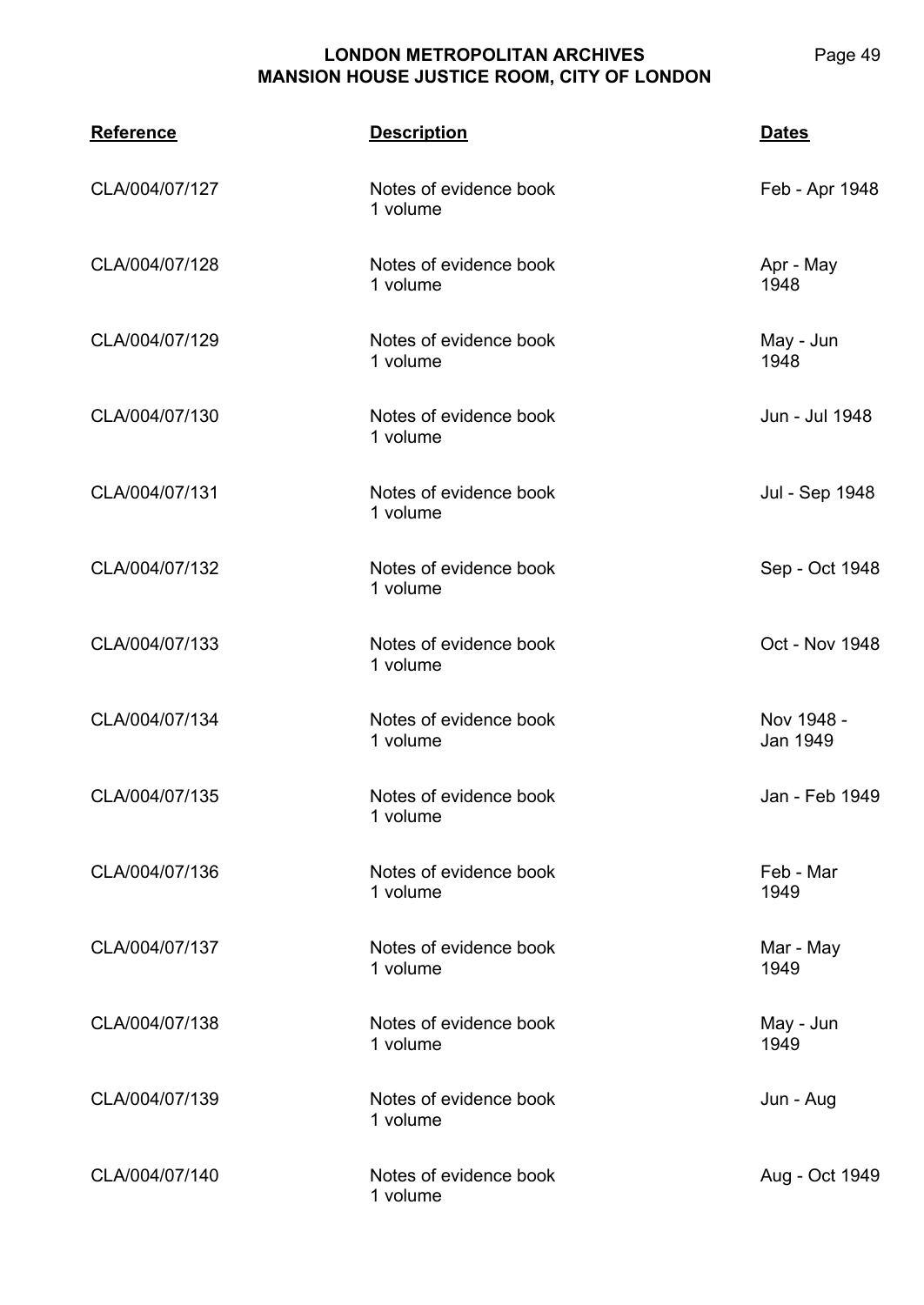| <b>Reference</b> | <b>Description</b>                 | <b>Dates</b>           |
|------------------|------------------------------------|------------------------|
| CLA/004/07/141   | Notes of evidence book<br>1 volume | Oct - Nov 1949         |
| CLA/004/07/142   | Notes of evidence book<br>1 volume | Nov - Dec<br>1949      |
| CLA/004/07/143   | Notes of evidence book<br>1 volume | Dec 1949 -<br>Feb 1950 |
| CLA/004/07/144   | Notes of evidence book<br>1 volume | Feb - Mar<br>1950      |
| CLA/004/07/145   | Notes of evidence book<br>1 volume | Mar - May<br>1950      |
| CLA/004/07/146   | Notes of evidence book<br>1 volume | May - Jun<br>1950      |
| CLA/004/07/147   | Notes of evidence book<br>1 volume | Jun - Jul 1950         |
| CLA/004/07/148   | Notes of evidence book<br>1 volume | Sep - Oct 1950         |
| CLA/004/07/149   | Notes of evidence book<br>1 volume | Oct - Dec 1950         |
| CLA/004/07/150   | Notes of evidence book<br>1 volume | Dec 1950 -<br>Jan 1951 |
| CLA/004/07/151   | Notes of evidence book<br>1 volume | Jan - Feb 1951         |
| CLA/004/07/152   | Notes of evidence book<br>1 volume | Feb - Apr 1951         |
| CLA/004/07/153   | Notes of evidence book<br>1 volume | Apr - May<br>1951      |
| CLA/004/07/154   | Notes of evidence book<br>1 volume | May - Jun<br>1951      |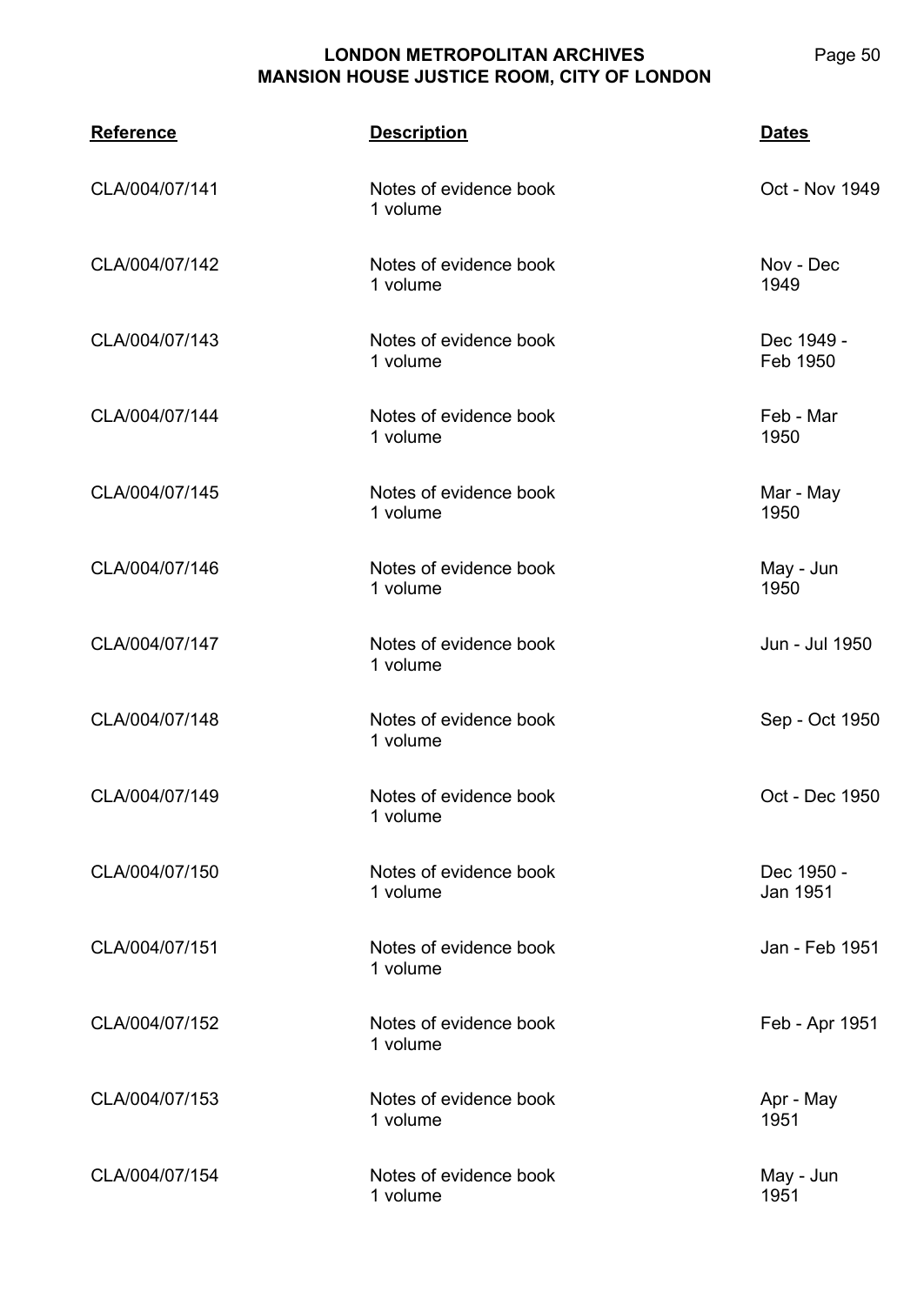**CLA/004 Reference Description Dates** CLA/004/07/155 Notes of evidence book 1 volume Jun - Sep CLA/004/07/156 Notes of evidence book 1 volume Sep - Nov 1951 CLA/004/07/157 Notes of evidence book 1 volume Nov - Dec 1951 CLA/004/07/158 Notes of evidence book 1 volume Dec 1951 - Jan 1952 CLA/004/07/159 Notes of evidence book 1 volume Jan - Mar 1952 CLA/004/07/160 Notes of evidence book 1 volume Mar - Apr 1952 CLA/004/07/161 Notes of evidence book 1 volume Apr - May 1952 CLA/004/07/162 Notes of evidence book 1 volume May - Jun 1952 CLA/004/07/163 Notes of evidence book 1 volume Jun - Jul 1952 CLA/004/07/164 Notes of evidence book 1 volume Jul - Sep 1952 CLA/004/07/165 Notes of evidence book 1 volume Sep - Oct 1952 CLA/004/07/166 Notes of evidence book 1 volume Oct - Nov 1952 CLA/004/07/167 Notes of evidence book 1 volume Nov - Dec 1952 CLA/004/07/168 Notes of evidence book 1 volume Dec 1952 - Jan 1953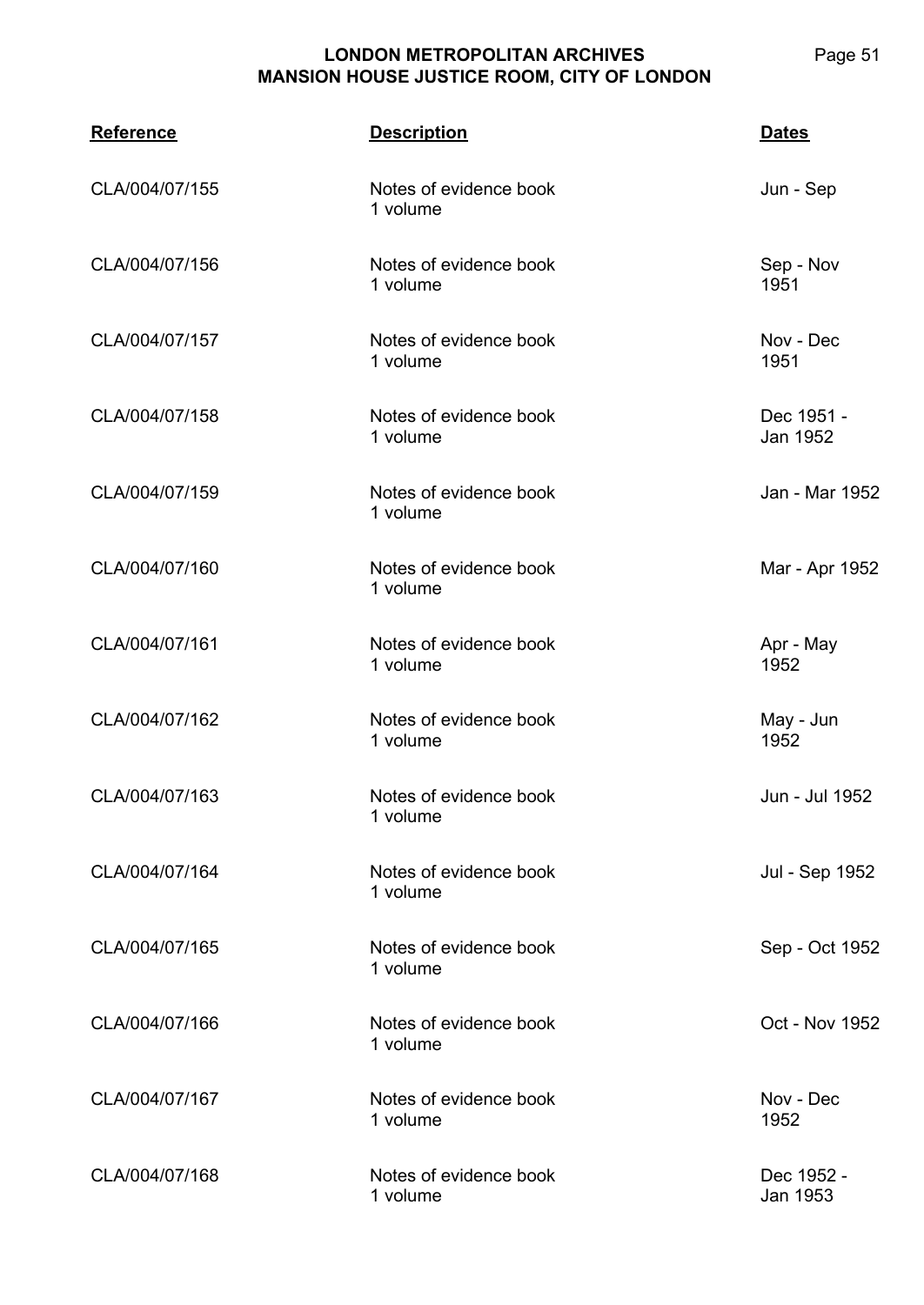| <b>Reference</b> | <b>Description</b>                 | <b>Dates</b>           |
|------------------|------------------------------------|------------------------|
| CLA/004/07/169   | Notes of evidence book<br>1 volume | Jan - Feb 1953         |
| CLA/004/07/170   | Notes of evidence book<br>1 volume | Feb - Mar<br>1953      |
| CLA/004/07/171   | Notes of evidence book<br>1 volume | Mar - Apr 1953         |
| CLA/004/07/172   | Notes of evidence book<br>1 volume | Apr - May<br>1953      |
| CLA/004/07/173   | Notes of evidence book<br>1 volume | May - Jul 1953         |
| CLA/004/07/174   | Notes of evidence book<br>1 volume | Jun - Jul 1953         |
| CLA/004/07/175   | Notes of evidence book<br>1 volume | Aug - Sep<br>1953      |
| CLA/004/07/176   | Notes of evidence book<br>1 volume | Sep - Nov<br>1953      |
| CLA/004/07/177   | Notes of evidence book<br>1 volume | Nov - Dec<br>1953      |
| CLA/004/07/178   | Notes of evidence book<br>1 volume | Dec 1953               |
| CLA/004/07/179   | Notes of evidence book<br>1 volume | Dec 1953 -<br>Jan 1954 |
| CLA/004/07/180   | Notes of evidence book<br>1 volume | Jan - Feb 1954         |
| CLA/004/07/181   | Notes of evidence book<br>1 volume | Feb - Mar<br>1954      |
| CLA/004/07/182   | Notes of evidence book<br>1 volume | Mar - Apr 1954         |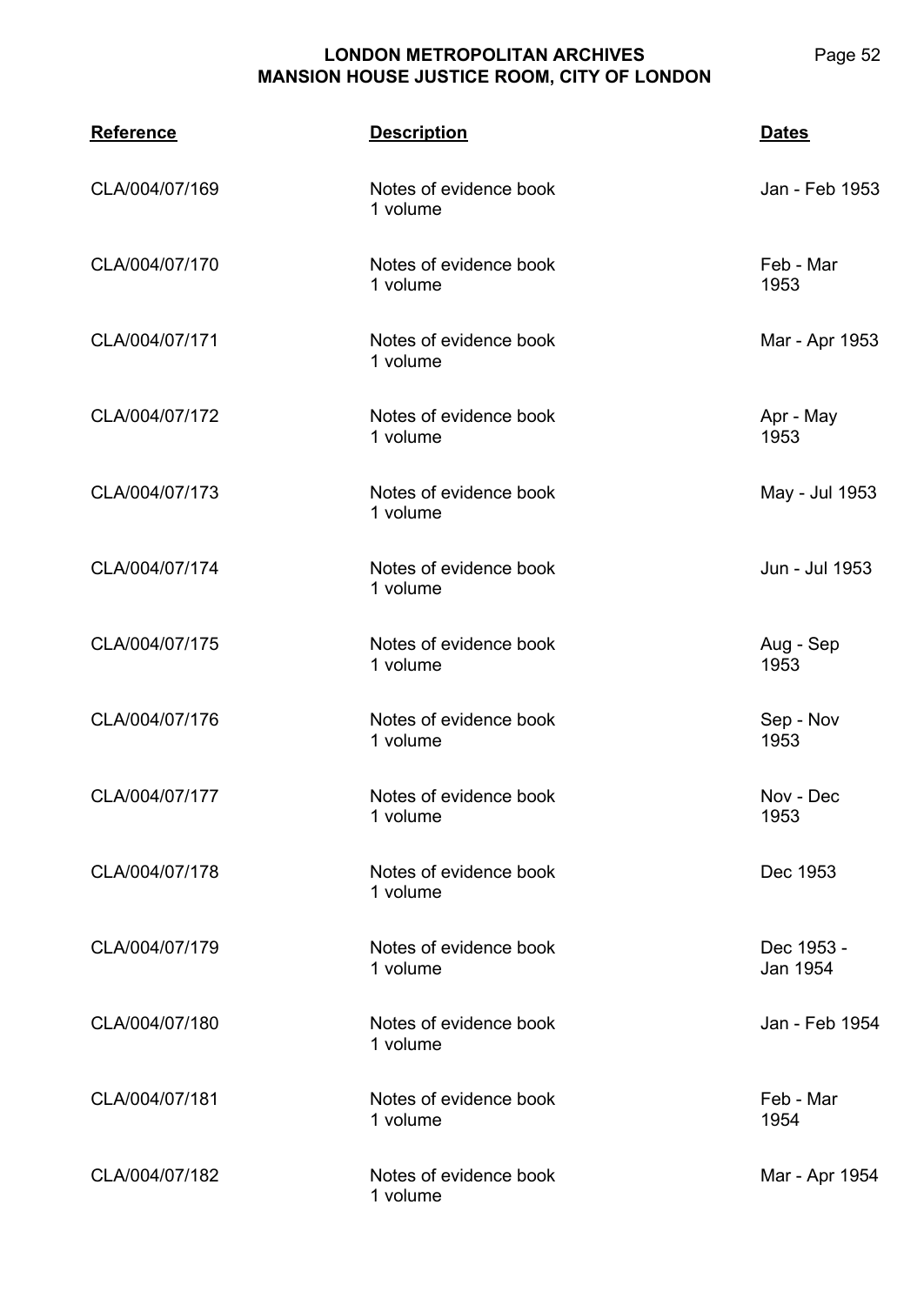**CLA/004 Reference Description Dates** CLA/004/07/183 Notes of evidence book 1 volume Apr - May 1954 CLA/004/07/184 Notes of evidence book 1 volume May - Jun 1954 CLA/004/07/185 Notes of evidence book 1 volume Jun - Jul 1954 CLA/004/07/186 Notes of evidence book 1 volume Jul - Sep 1954 CLA/004/07/187 Notes of evidence book 1 volume Sep - Nov 1954 CLA/004/07/188 Notes of evidence book 1 volume Nov - Dec 1954 CLA/004/07/189 Notes of evidence book 1 volume Dec 1954 - Jan 1955 CLA/004/07/190 Notes of evidence book 1 volume Jan - Feb 1955 CLA/004/07/191 Notes of evidence book 1 volume Feb - Apr 1955 CLA/004/07/192 Notes of evidence book 1 volume Apr - May 1955 CLA/004/07/193 Notes of evidence book 1 volume May - Jun 1955 CLA/004/07/194 Notes of evidence book 1 volume Jun - Jul 1955 CLA/004/07/195 Notes of evidence book 1 volume Jul - Sep 1955 CLA/004/07/196 Notes of evidence book 1 volume Sep - Oct 1955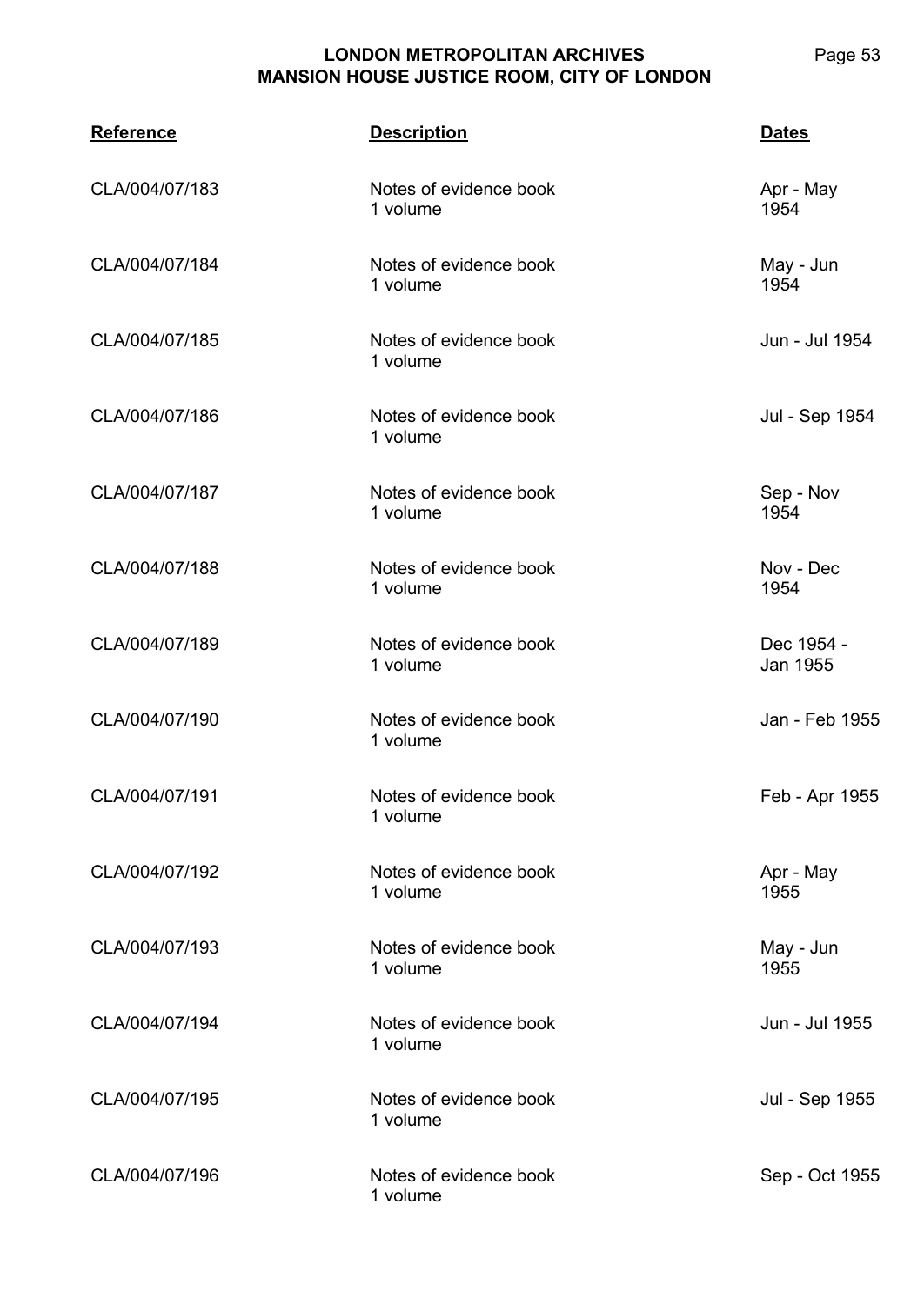| <b>Reference</b> | <b>Description</b>                 | <b>Dates</b>           |
|------------------|------------------------------------|------------------------|
| CLA/004/07/197   | Notes of evidence book<br>1 volume | Oct - Nov 1955         |
| CLA/004/07/198   | Notes of evidence book<br>1 volume | Nov 1955 -<br>Jan 1956 |
| CLA/004/07/199   | Notes of evidence book<br>1 volume | Jan - Feb 1956         |
| CLA/004/07/200   | Notes of evidence book<br>1 volume | Feb - Mar<br>1956      |
| CLA/004/07/201   | Notes of evidence book<br>1 volume | Mar - Apr 1956         |
| CLA/004/07/202   | Notes of evidence book<br>1 volume | Apr - May<br>1956      |
| CLA/004/07/203   | Notes of evidence book<br>1 volume | May - Jul 1956         |
| CLA/004/07/204   | Notes of evidence book<br>1 volume | Jul - Aug 1956         |
| CLA/004/07/205   | Notes of evidence book<br>1 volume | Aug - Sep<br>1956      |
| CLA/004/07/206   | Notes of evidence book<br>1 volume | Sep - Oct 1956         |
| CLA/004/07/207   | Notes of evidence book<br>1 volume | Oct - Nov 1956         |
| CLA/004/07/208   | Notes of evidence book<br>1 volume | Dec 1956               |
| CLA/004/07/209   | Notes of evidence book<br>1 volume | Dec 1956 -<br>Jan 1957 |
| CLA/004/07/210   | Notes of evidence book<br>1 volume | Jan - Mar 1957         |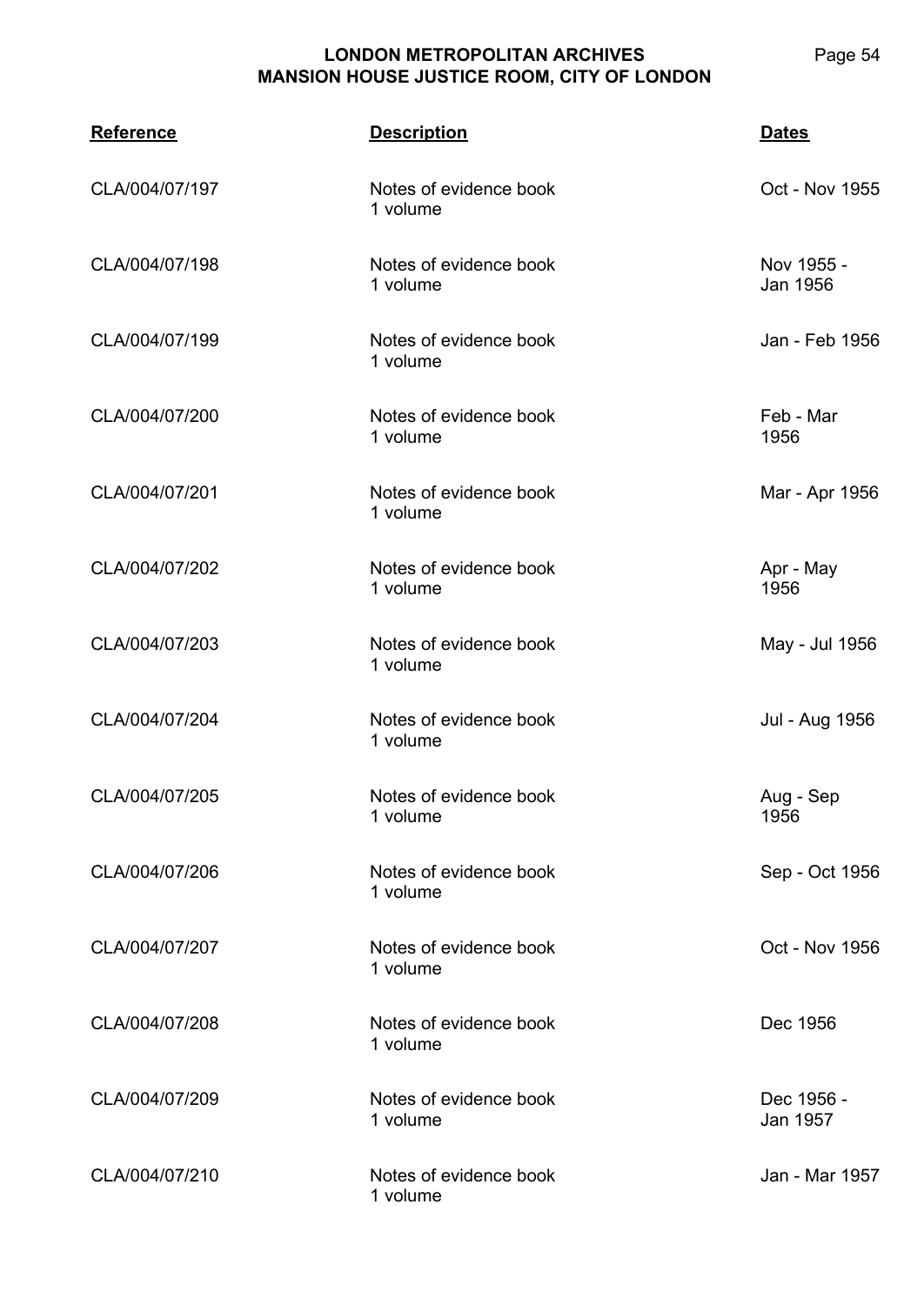| <b>Reference</b> | <b>Description</b>                 | <b>Dates</b>           |
|------------------|------------------------------------|------------------------|
| CLA/004/07/211   | Notes of evidence book<br>1 volume | Mar - Apr 1957         |
| CLA/004/07/212   | Notes of evidence book<br>1 volume | Apr - May<br>1957      |
| CLA/004/07/213   | Notes of evidence book<br>1 volume | May - Jun<br>1957      |
| CLA/004/07/214   | Notes of evidence book<br>1 volume | Jun - Jul 1957         |
| CLA/004/07/215   | Notes of evidence book<br>1 volume | Jul - Sep 1957         |
| CLA/004/07/216   | Notes of evidence book<br>1 volume | Sep - Oct 1957         |
| CLA/004/07/217   | Notes of evidence book<br>1 volume | Oct - Nov 1957         |
| CLA/004/07/218   | Notes of evidence book<br>1 volume | Nov - Dec<br>1957      |
| CLA/004/07/219   | Notes of evidence book<br>1 volume | Dec 1957 -<br>Jan 1958 |
| CLA/004/07/220   | Notes of evidence book<br>1 volume | Jan - Feb 1958         |
| CLA/004/07/221   | Notes of evidence book<br>1 volume | Feb - Apr 1958         |
| CLA/004/07/222   | Notes of evidence book<br>1 volume | Apr - May<br>1958      |
| CLA/004/07/223   | Notes of evidence book<br>1 volume | May - Jul 1958         |
| CLA/004/07/224   | Notes of evidence book<br>1 volume | Jul - Sep 1958         |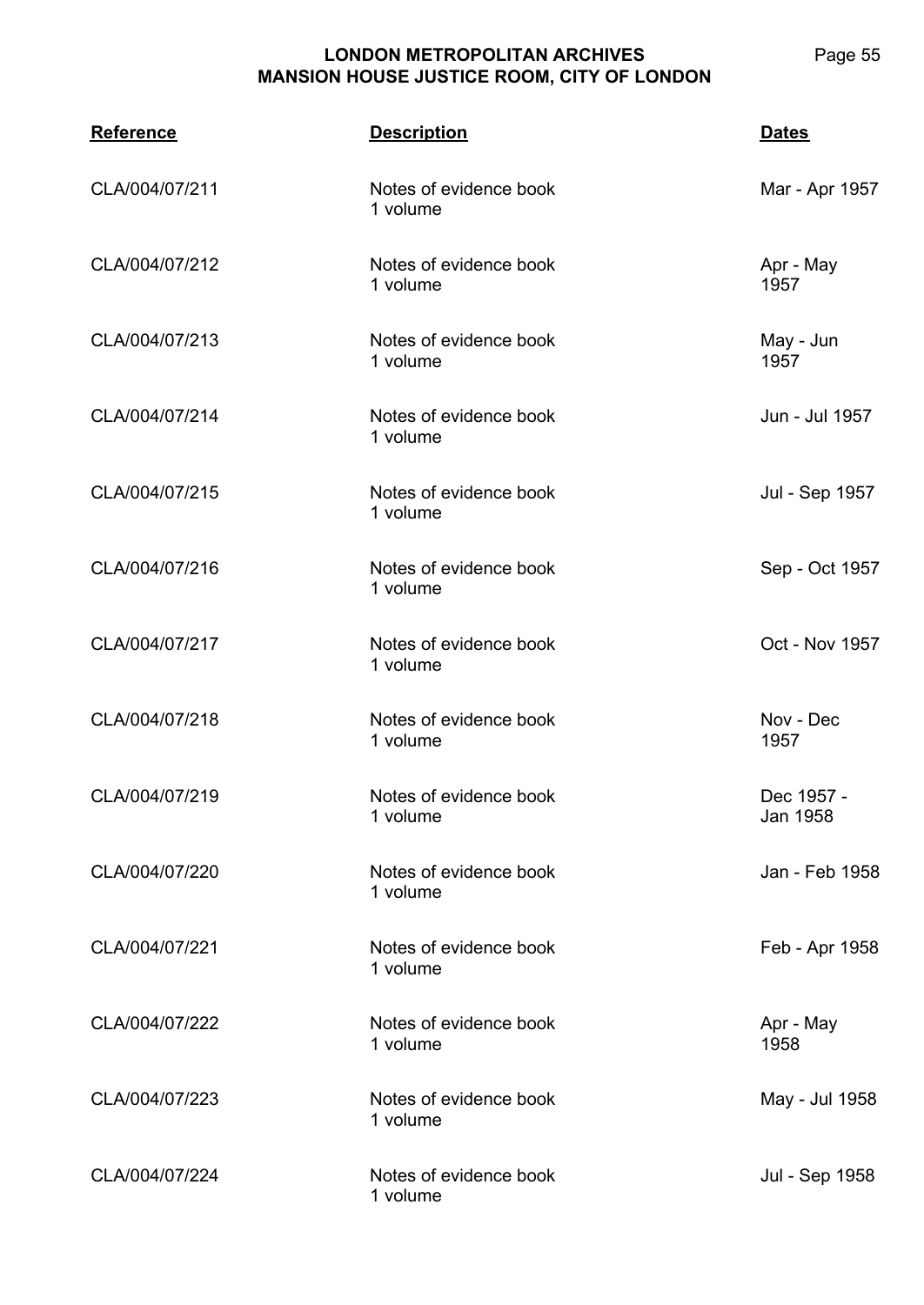| <b>Reference</b> | <b>Description</b>                 | <b>Dates</b>           |
|------------------|------------------------------------|------------------------|
| CLA/004/07/225   | Notes of evidence book<br>1 volume | Sep - Oct 1958         |
| CLA/004/07/226   | Notes of evidence book<br>1 volume | Nov - Dec<br>1958      |
| CLA/004/07/227   | Notes of evidence book<br>1 volume | Dec 1958 -<br>Jan 1959 |
| CLA/004/07/228   | Notes of evidence book<br>1 volume | Jan - Mar 1959         |
| CLA/004/07/229   | Notes of evidence book<br>1 volume | Mar - May<br>1959      |
| CLA/004/07/230   | Notes of evidence book<br>1 volume | May - Jun<br>1959      |
| CLA/004/07/231   | Notes of evidence book<br>1 volume | Jun - Jul 1959         |
| CLA/004/07/232   | Notes of evidence book<br>1 volume | Jul - Oct 1959         |
| CLA/004/07/233   | Notes of evidence book<br>1 volume | Oct - Dec 1959         |
| CLA/004/07/234   | Notes of evidence book<br>1 volume | Dec 1959 -<br>Feb 1960 |
| CLA/004/07/235   | Notes of evidence book<br>1 volume | Feb - Apr 1960         |
| CLA/004/07/236   | Notes of evidence book<br>1 volume | Apr - Jun 1960         |
| CLA/004/07/237   | Notes of evidence book<br>1 volume | Jun - Sep              |
| CLA/004/07/238   | Notes of evidence book<br>1 volume | Sep - Nov<br>1960      |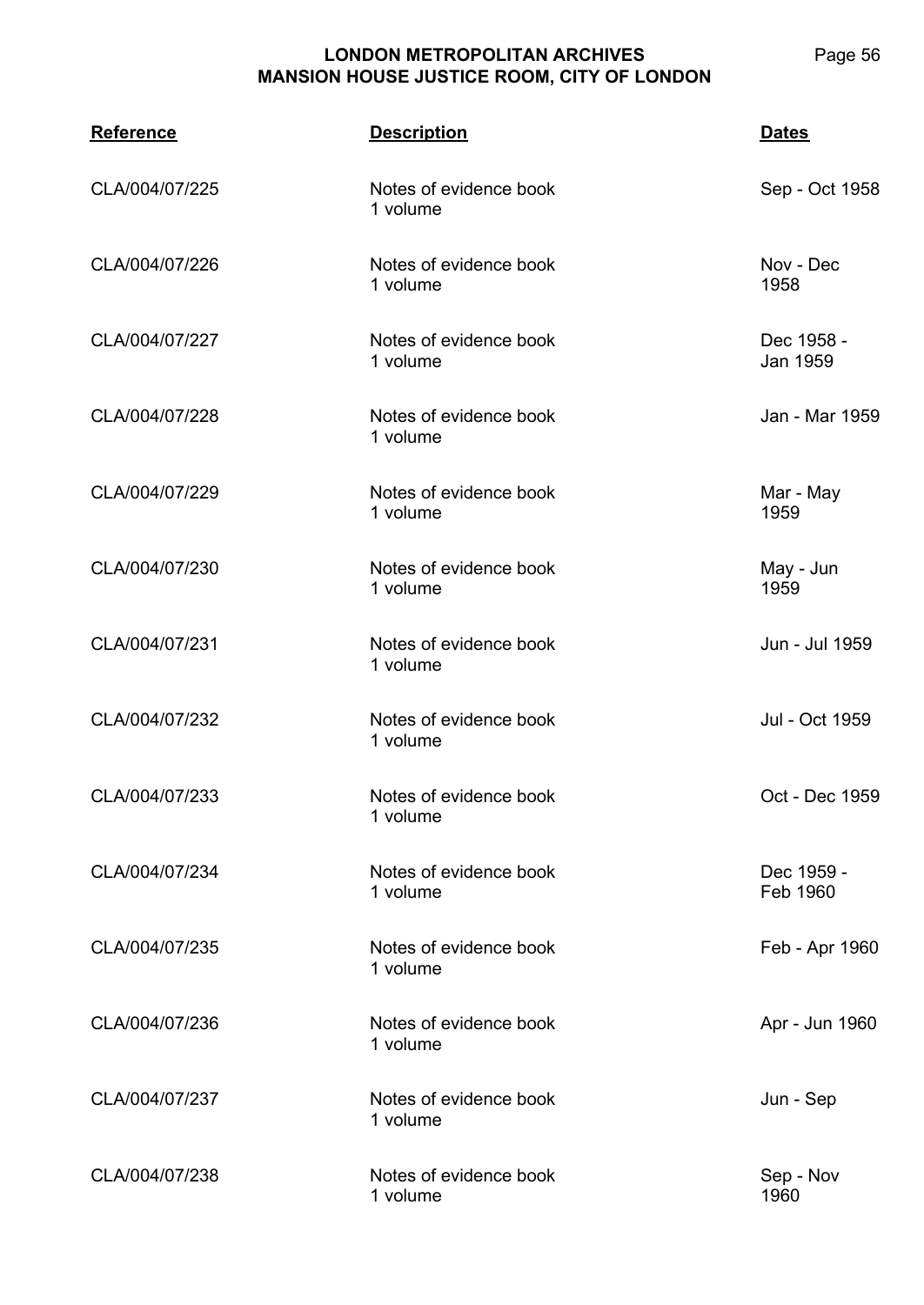| <b>Reference</b> | <b>Description</b>                 | <b>Dates</b>           |
|------------------|------------------------------------|------------------------|
| CLA/004/07/239   | Notes of evidence book<br>1 volume | Nov - Dec<br>1960      |
| CLA/004/07/240   | Notes of evidence book<br>1 volume | Jan - Feb 1961         |
| CLA/004/07/241   | Notes of evidence book<br>1 volume | Feb - Apr 1961         |
| CLA/004/07/242   | Notes of evidence book<br>1 volume | Apr - May<br>1961      |
| CLA/004/07/243   | Notes of evidence book<br>1 volume | May - Jul 1961         |
| CLA/004/07/244   | Notes of evidence book<br>1 volume | Jul - Oct 1961         |
| CLA/004/07/245   | Notes of evidence book<br>1 volume | Oct - Nov 1961         |
| CLA/004/07/246   | Notes of evidence book<br>1 volume | Nov - Dec<br>1961      |
| CLA/004/07/247   | Notes of evidence book<br>1 volume | Dec 1961 -<br>Feb 1962 |
| CLA/004/07/248   | Notes of evidence book<br>1 volume | Feb - Apr 1962         |
| CLA/004/07/249   | Notes of evidence book<br>1 volume | Apr - Jun 1962         |
| CLA/004/07/250   | Notes of evidence book<br>1 volume | Jun - Jul 1962         |
| CLA/004/07/251   | Notes of evidence book<br>1 volume | Jul - Oct 1962         |
| CLA/004/07/252   | Notes of evidence book<br>1 volume | Oct - Nov 1962         |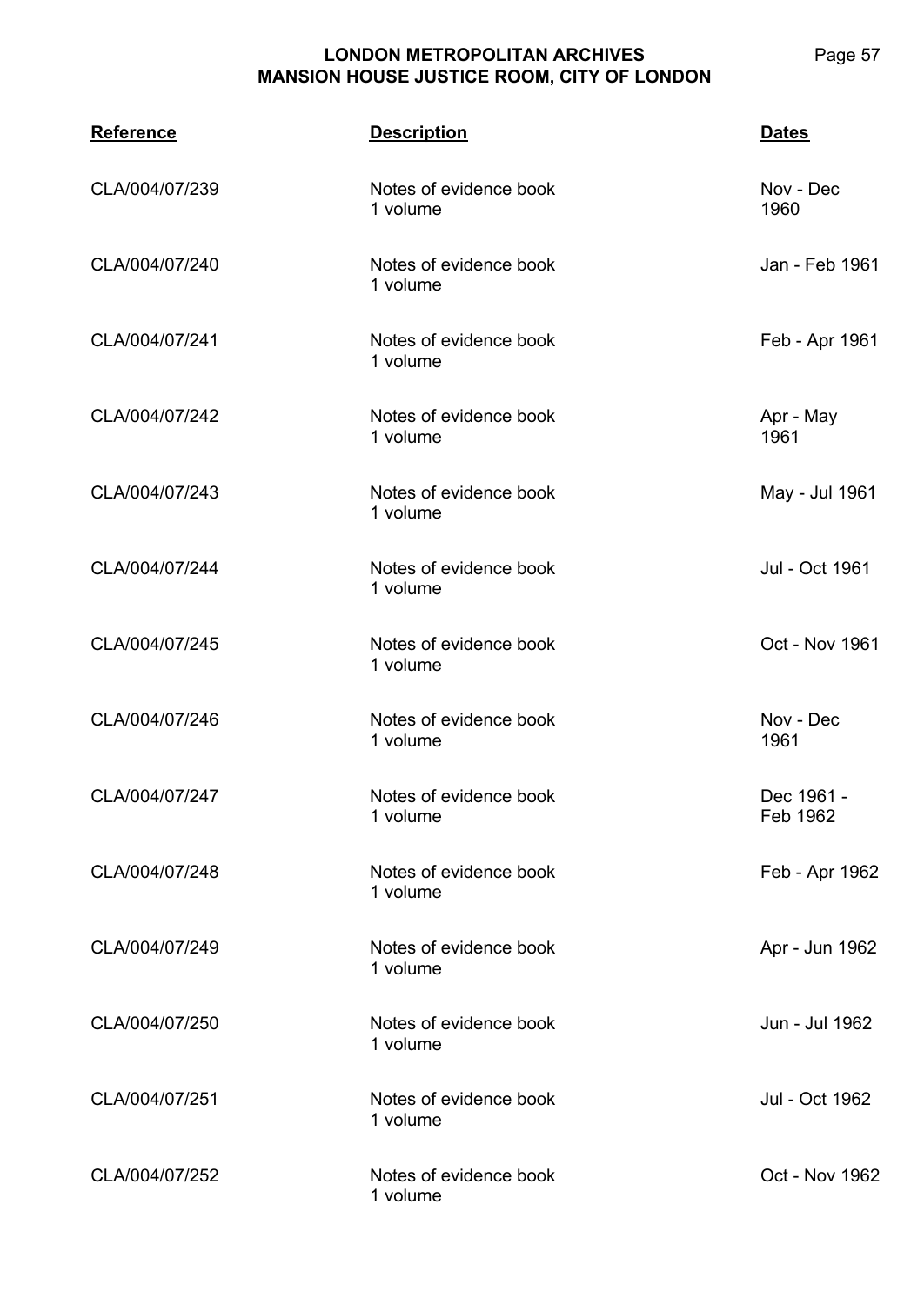**CLA/004 Reference Description Dates** CLA/004/07/253 Notes of evidence book 1 volume Nov 1962 - Jan 1963 CLA/004/07/254 Notes of evidence book 1 volume Jan - Feb 1963 CLA/004/07/255 Notes of evidence book 1 volume Feb - Apr 1963 CLA/004/07/256 Notes of evidence book 1 volume Feb - Apr 1967 CLA/004/07/256/01 Notes of evidence book 1 volume Apr - May 1963 CLA/004/07/257 Notes of evidence book 1 volume May - Jul 1963 CLA/004/07/258 Notes of evidence book 1 volume Jul - Oct 1963 CLA/004/07/259 Notes of evidence book 1 volume Oct - Dec 1963 CLA/004/07/260 Notes of evidence book 1 volume Dec 1963 - Feb 1964 CLA/004/07/261 Notes of evidence book 1 volume Feb - Apr 1964 CLA/004/07/262 Notes of evidence book 1 volume Apr - Jun 1964 CLA/004/07/263 Notes of evidence book 1 volume Jul - Oct 1964 CLA/004/07/264 Notes of evidence book 1 volume Oct - Dec 1964 CLA/004/07/265 Notes of evidence book 1 volume Dec 1964 - Feb 1965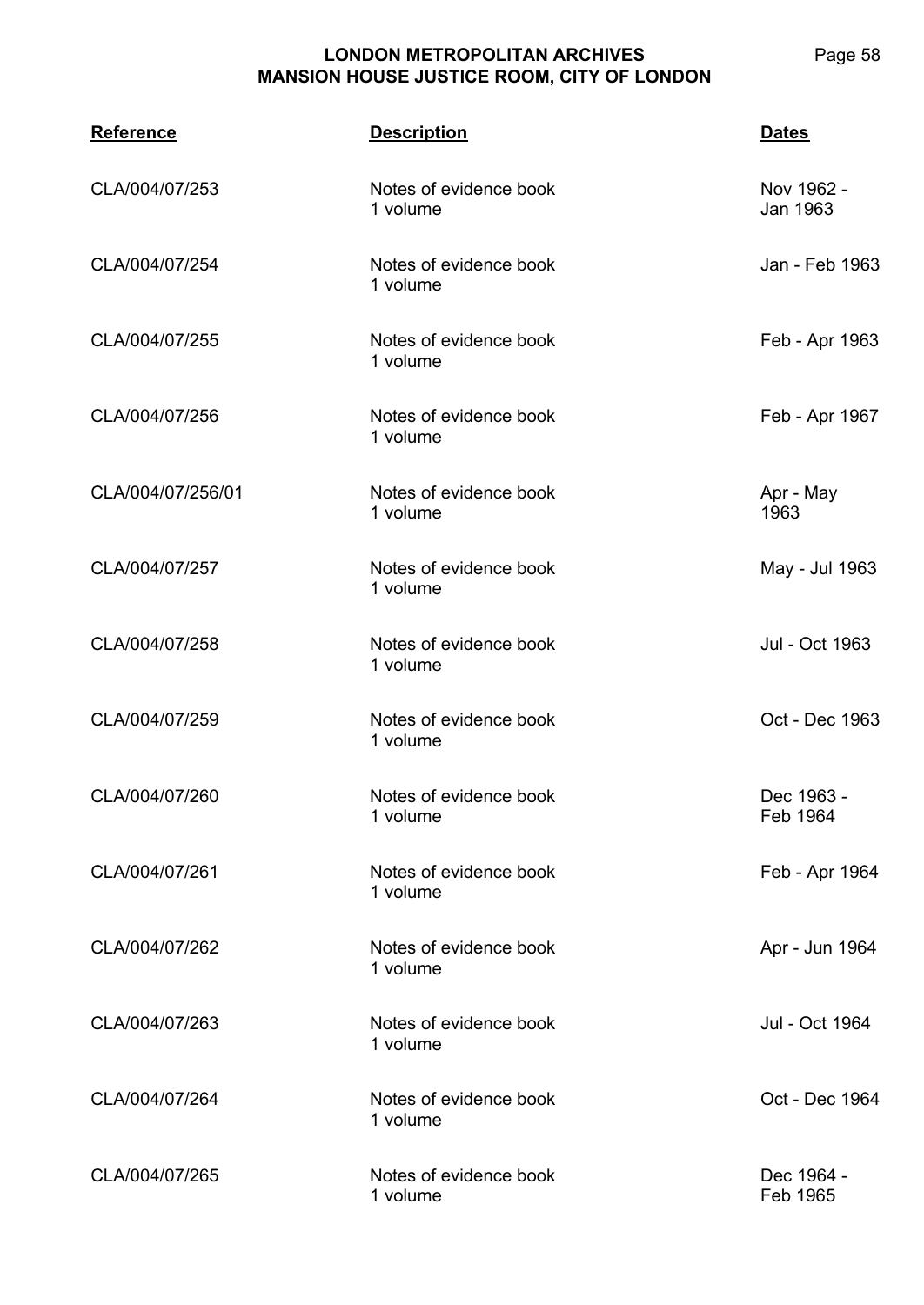**CLA/004 Reference Description Dates** CLA/004/07/266 Notes of evidence book 1 volume Feb - May 1965 CLA/004/07/267 Notes of evidence book 1 volume May - Jul 1965 CLA/004/07/268 Notes of evidence book 1 volume Sep - Dec 1965 CLA/004/07/269 Notes of evidence book 1 volume Dec 1965 - Mar 1966 CLA/004/07/270 Notes of evidence book 1 volume Mar - May 1966 CLA/004/07/271 Notes of evidence book 1 volume May - Jul 1966 CLA/004/07/272 Notes of evidence book 1 volume Jul - Oct 1966 CLA/004/07/273 Notes of evidence book 1 volume Oct - Dec 1966 CLA/004/07/274 Notes of evidence book 1 volume Dec 1966 - Feb 1967 CLA/004/07/276 Notes of evidence book 1 volume Apr - Jun 1967 CLA/004/07/277 Notes of evidence book 1 volume Jun - Sep CLA/004/07/278 Notes of evidence book 1 volume Sep - Nov 1967 CLA/004/07/279 Notes of evidence book Volume 1 1 volume Nov 1967 - Jan 1968 CLA/004/07/280 Notes of evidence book Volume 2 1 volume Jan - Mar 1968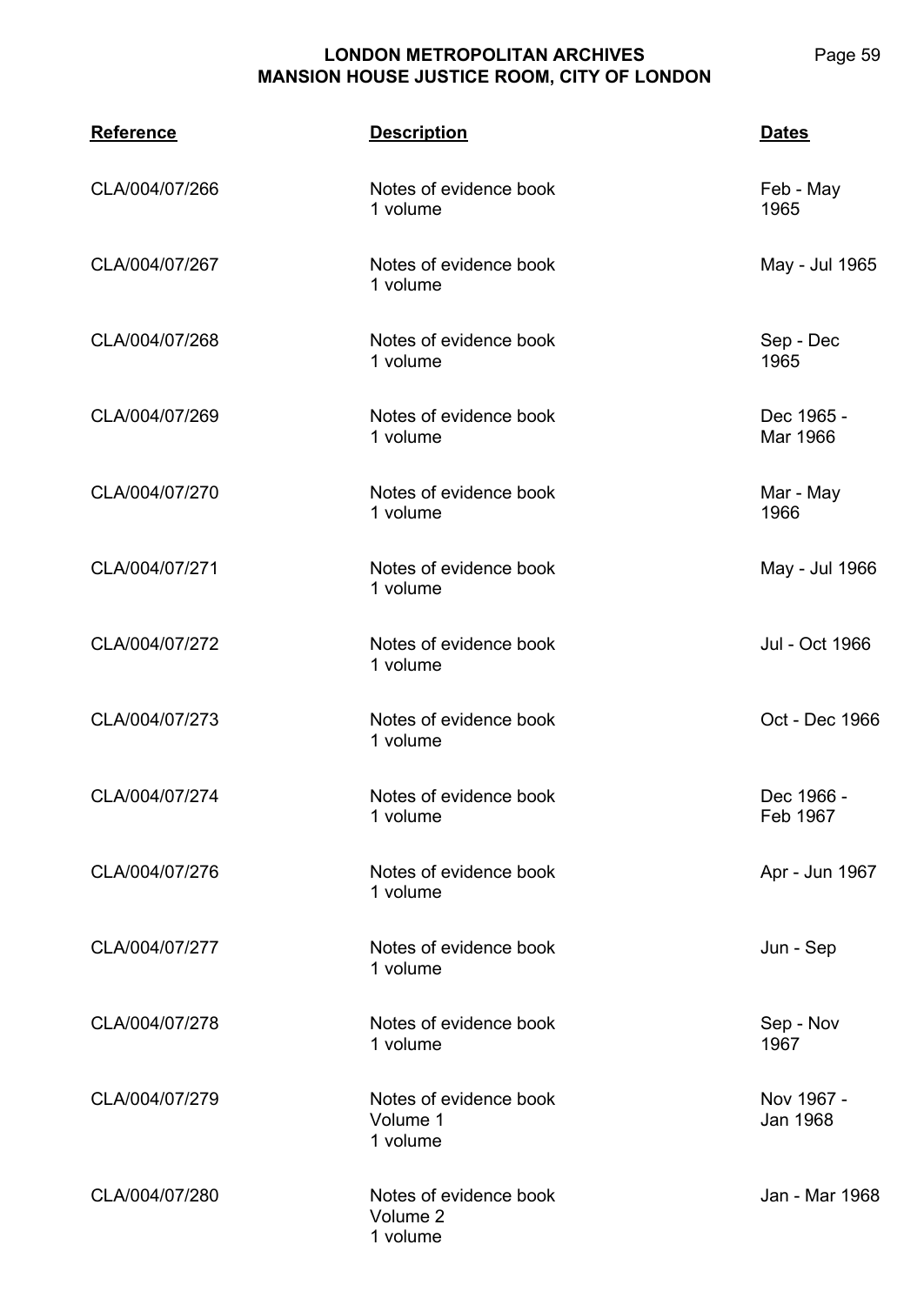| <b>Reference</b> | <b>Description</b>                              | <b>Dates</b>           |
|------------------|-------------------------------------------------|------------------------|
| CLA/004/07/281   | Notes of evidence book<br>Volume 3<br>1 volume  | Mar - Jun 1968         |
| CLA/004/07/282   | Notes of evidence book<br>Volume 4<br>1 volume  | Jun - Jul 1968         |
| CLA/004/07/283   | Notes of evidence book<br>Volume 5<br>1 volume  | Sep - Nov<br>1968      |
| CLA/004/07/284   | Notes of evidence book<br>Volume 6<br>1 volume  | Dec 1968 -<br>Feb 1969 |
| CLA/004/07/285   | Notes of evidence book<br>Volume 7<br>1 volume  | Feb - Apr 1969         |
| CLA/004/07/286   | Notes of evidence book<br>Volume 8<br>1 volume  | Apr - Jul 1969         |
| CLA/004/07/287   | Notes of evidence book<br>Volume 9<br>1 volume  | Jul - Oct 1969         |
| CLA/004/07/288   | Notes of evidence book<br>Volume 10<br>1 volume | Oct - Dec 1969         |
| CLA/004/07/289   | Notes of evidence book<br>Volume 11<br>1 volume | Jan - Mar 1970         |
| CLA/004/07/290   | Notes of evidence book<br>Volume 12<br>1 volume | Mar - Jun 1970         |
| CLA/004/07/291   | Notes of evidence book<br>Volume 13<br>1 volume | Jun - Sep              |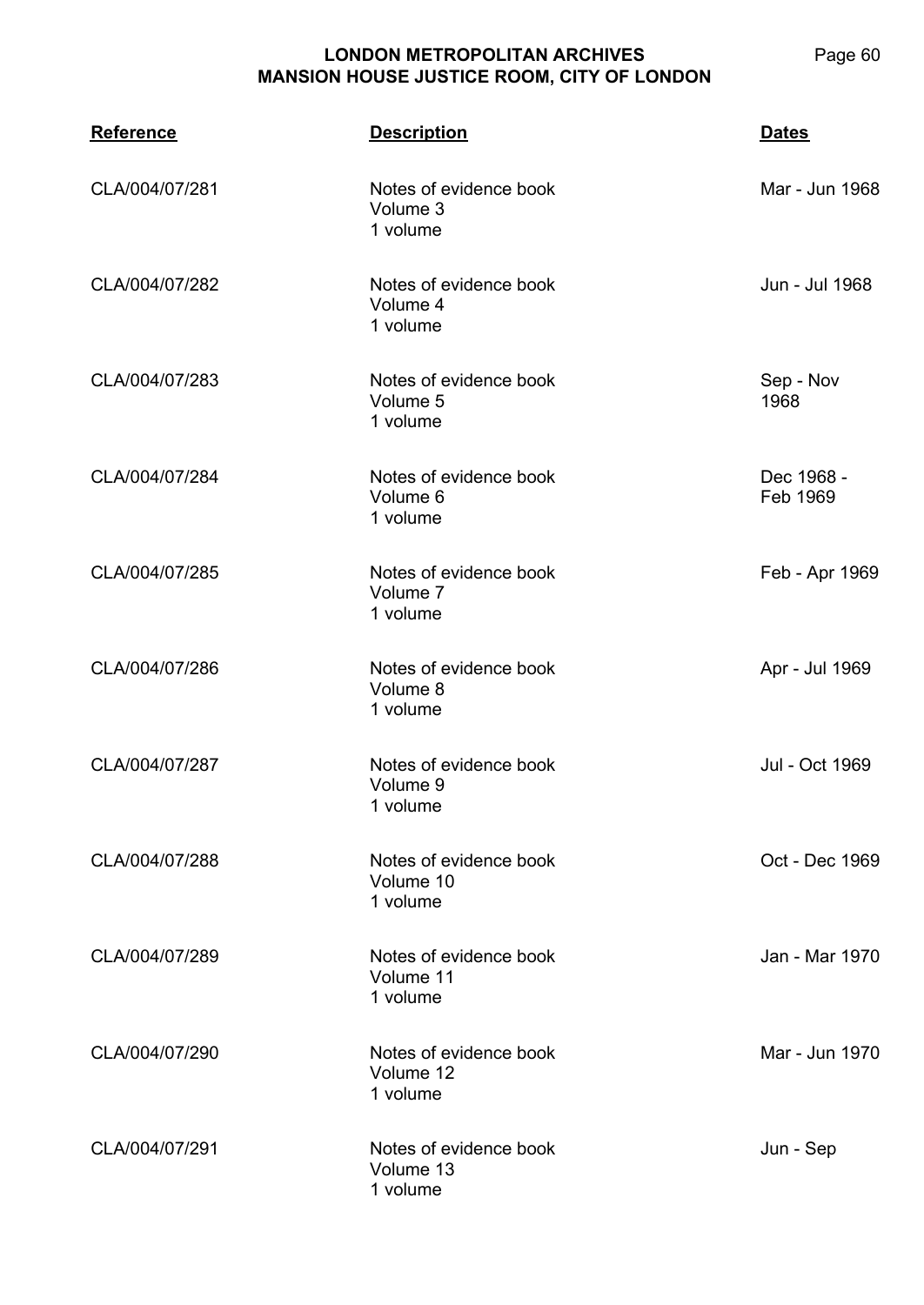**CLA/004 Reference Description Dates** CLA/004/07/292 Notes of evidence book Volume 14 1 volume Sep - Nov 1970 CLA/004/07/293 Notes of evidence book Volume 15 1 volume Nov 1970 - Jan 1971 CLA/004/07/294 Notes of evidence book Volume 16 1 volume Jan - Jun 1971 CLA/004/07/295 Notes of evidence book Volume 17 1 volume Jun - Nov CLA/004/07/296 Notes of evidence book Volume 18 1 volume Nov 1971 - Mar 1972 CLA/004/07/297 Notes of evidence book Volume 19 1 volume Mar - Jul 1972 CLA/004/07/298 Notes of evidence book Volume 20 1 volume Jul - Nov 1972 CLA/004/07/299 Notes of evidence book Volume 21 1 volume Nov 1972 - Apr 1973 CLA/004/07/300 Notes of evidence book Volume 22 1 volume Apr - Sep 1973 CLA/004/07/301 Notes of evidence book Volume 23 1 volume Sep 1973 - Jan 1974 CLA/004/07/302 Notes of evidence book Volume 24 1 volume Jan - May 1974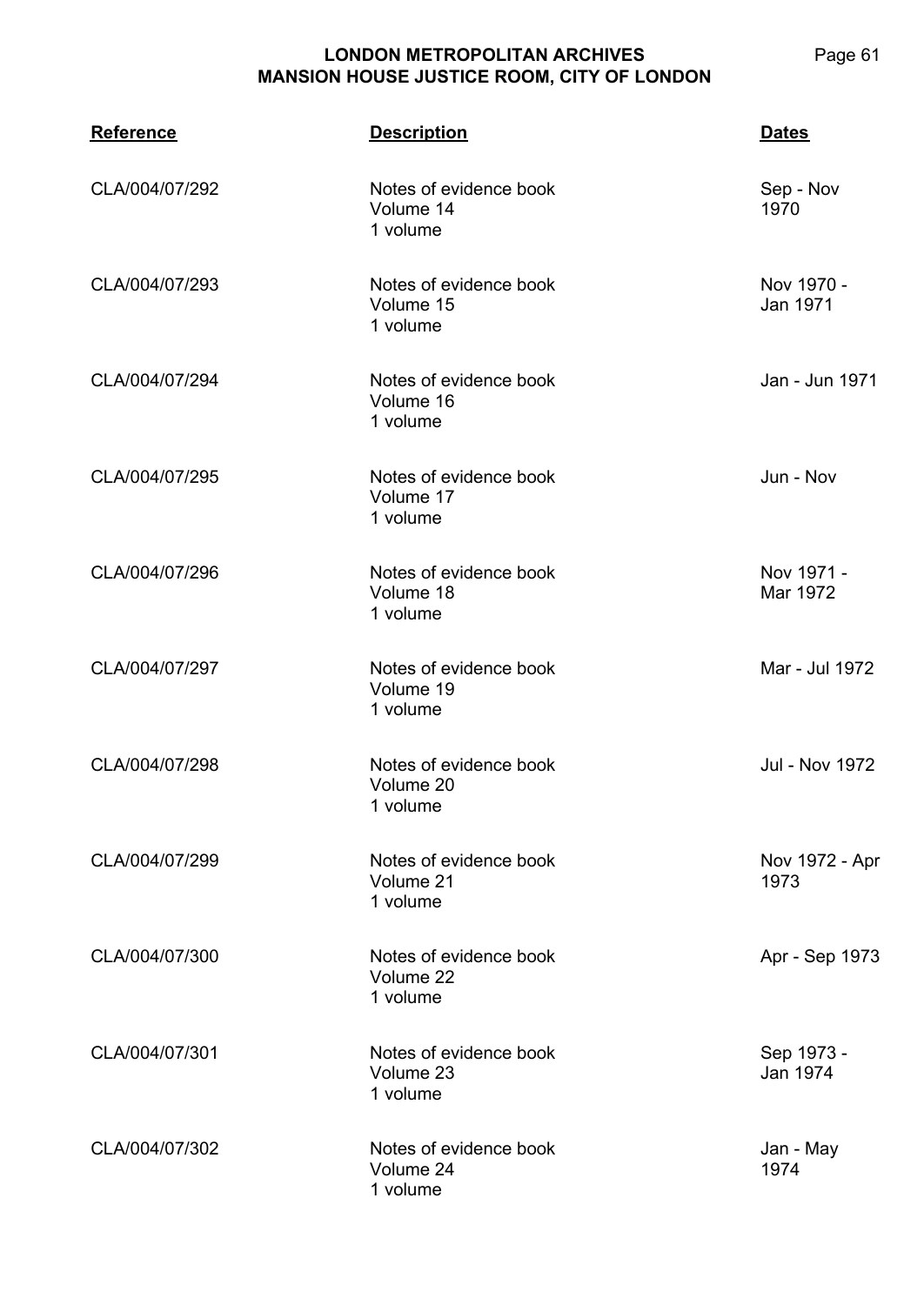**CLA/004 Reference Description Dates** CLA/004/07/303 Notes of evidence book Volume 25 1 volume May - Oct 1974 CLA/004/07/304 Notes of evidence book Volume 26 1 volume Oct 1974 - Feb 1975 **JUDGES MINUTE BOOK** CLA/004/08/001 Judge's Minute Book (Mansion House Justice Room sitting at the Mayor's and City of London Court. His Honour Judge Block) 1 volume 8 Nov 1962 - 20 Jan 1966 **MISCELLANEOUS HISTORICAL RECORDS** CLA/004/09/001 Clerks: General Regulations applicable to all Clerks and the particular duties of the Chief Clerk. 1 book 30th May 1874 CLA/004/09/002 List of fees to be taken by Clerks in waiting at the Lord Mayors. London Sessions Papers 1753 Jul CLA/004/09/003 Duties of the several Lower Officers of the Mansion House and Justice-Room approved by the General Purposes Committee Former reference: PD. 33.11 2 May 1868 CLA/004/09/004 Exhibits, re wreck of 'Mohegan' 2 Letters: a) from Captain Robins Purdey, Norfolk House, Caulfield Road, East Ham, Essex, 20 Oct 1898 to the survivors, relatives & friends of those who perished in the Mohegan, respecting the wreck. 1 p, stamped 'Mansion House Justice Room' & superscribed 'I'. b) From Captain R. Griffiths [master of the 'Mohegan' on its final voyage] Manhattan, Queen's Road, Leytonstone, 25 Mar 1898 to Captain R. Purdey, Managing Director of the Norfolk S.s. Co. Ltd. re Purdey's navigation tuition to Griffiths & ship owners. 2pp. Stamped as above, & superscribed 'F', [draft?]. Former reference: Misc.Ms 374.10 1898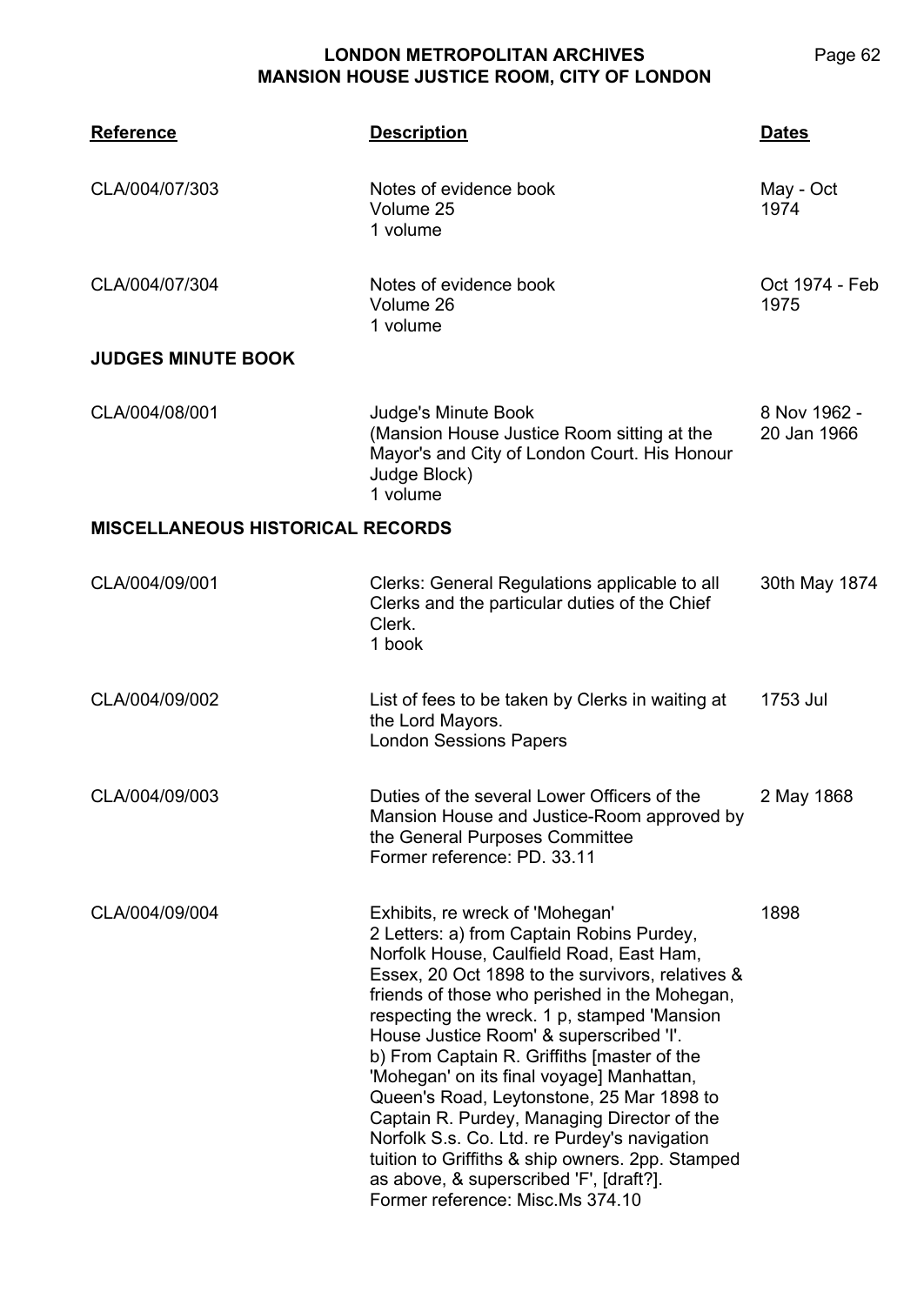| <b>Reference</b> | <b>Description</b>                                                                                                                                                                                                                                                                                                                                                                                                                                                                                                                                                                                                         | <b>Dates</b>                |
|------------------|----------------------------------------------------------------------------------------------------------------------------------------------------------------------------------------------------------------------------------------------------------------------------------------------------------------------------------------------------------------------------------------------------------------------------------------------------------------------------------------------------------------------------------------------------------------------------------------------------------------------------|-----------------------------|
| CLA/004/09/005   | Letters and other documents produced as<br>evidence at trial of Charles James Smith.<br>draper, late of Eastbourne & previously of<br>Croydon & Hastings<br>Includes office copy of certificate of<br>appointment of trustee of property of C.J.S.<br>adjudicated bankrupt at Sussex County Court<br>on 3 Dec 1880, 17 Dec 1880. Docs. are<br>endorsed with the M.H. Justice Room stamp, a<br>date [variously 14, 20 & 23 Dec 1880] & a letter<br>$[A1,B,D,F,G,H,I]$ or number $[1,2,4,6,7]$ from<br>which it is clear that some items, originally<br>produced in court, are missing.<br>Former reference: Misc.Ms. 356.29 | Mar - Dec<br>1880           |
| CLA/004/09/006   | Two bills produced as evidence at trial of Alfred<br>James Jackson, and dated 2 & 12 Nov 1880.<br>These are for goods supplied by Ginner,<br>Morton & Goddard to G[eorge] Portch [who<br>appeared as witness at C.C.C., see below].<br>They are both stamped Mansion House Justice<br>Room' with date 29/12/80 & letters D.E.<br>Former reference: Misc.Ms, 356.30                                                                                                                                                                                                                                                         |                             |
| CLA/004/09/007   | Mansion House. Prisoners by whom committed<br>and discharged.<br>This volume may be a Good St. Compter<br>charge book. It shows the names of prisoners,<br>names of constables, and committals and<br>discharges by the Justices; most of these seem<br>to relate to Guildhall Justice Room - of their<br>minute books - tough there are references in<br>this volume to proceedings at Mansion House<br>and before the Lord Mayor. The Justice Room<br>minutes indicate that Poultry Compter (PC)<br>cases went to Mansion House and Wood Street<br>Compter (WC) cases to Guildhall)<br>1 volume                          | 5 Jun 1785 -<br>15 Feb 1787 |
| CLA/004/09/008   | Report by the Marshal to the Lord Mayor<br>concerning a caricature put up in the police<br>office at the Mansion House<br>Former reference: Misc.Ms. 251.5                                                                                                                                                                                                                                                                                                                                                                                                                                                                 | 3 Jun 1836                  |